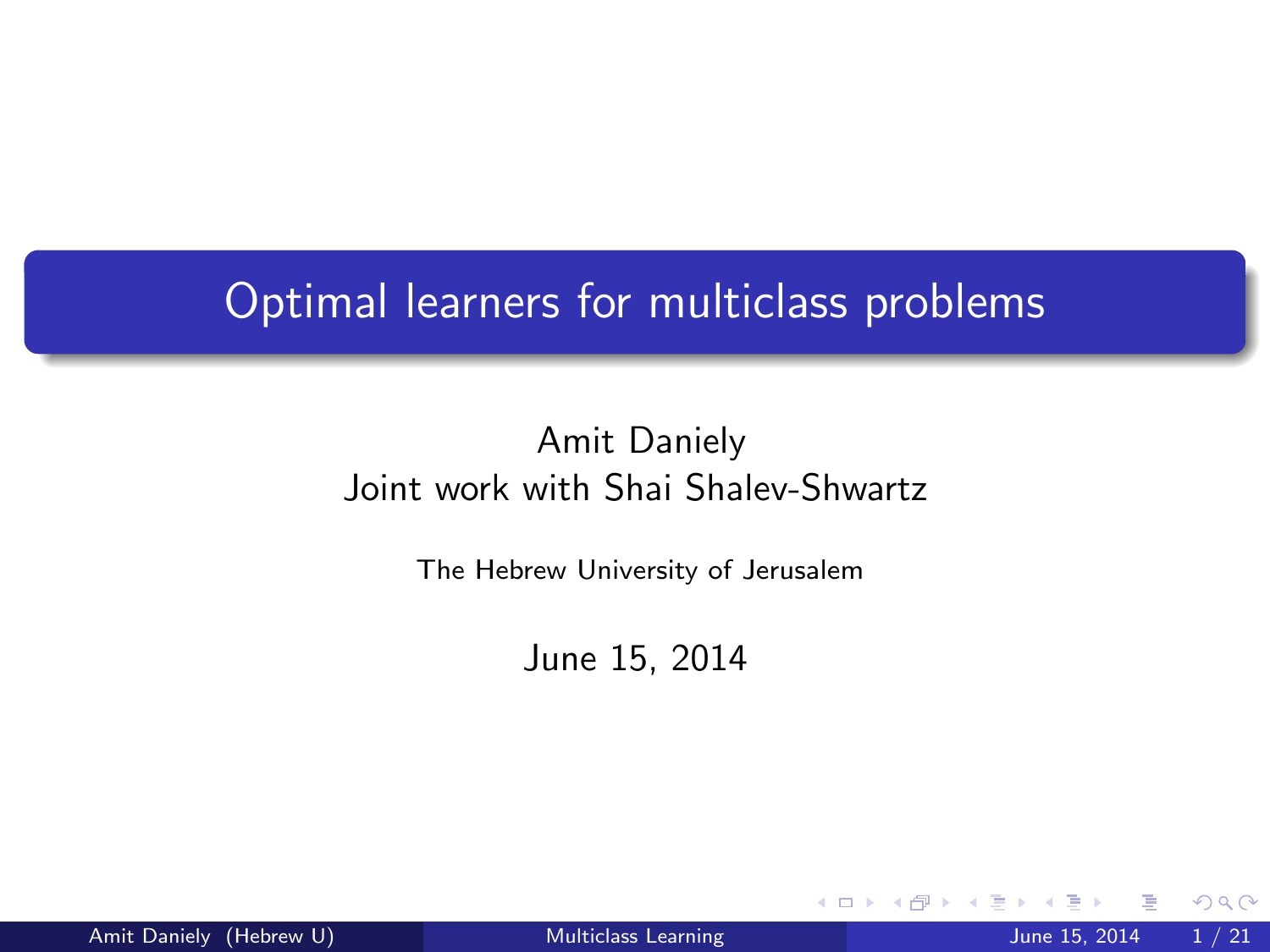## Multiclass classification – what is learnable? and how?

**Basic problem:** Statistical learning of a hypothesis class  $\mathcal{H} \subset \mathcal{Y}^{\mathcal{X}}$ 

4 0 8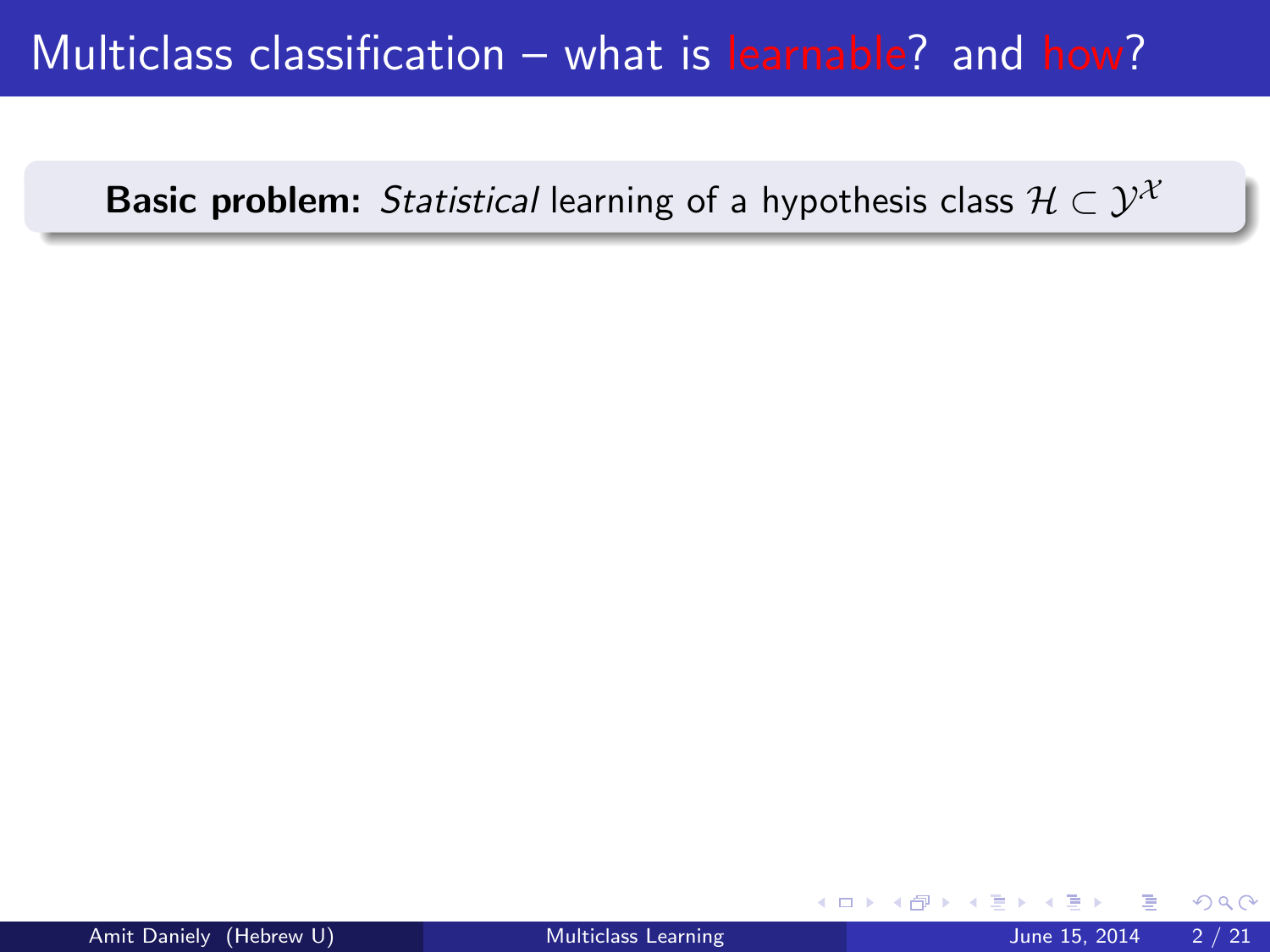**Basic problem:** Statistical learning of a hypothesis class  $\mathcal{H} \subset \mathcal{Y}^{\mathcal{X}}$ 

- Capture a variety of problems (Speech recognition, Object categorization, ...)
- Many methods (One vs All, Multiclass SVM, Error Correcting Output Codes, Structured output prediction,...)
- Extensive theoretical and non-theoretical study, yet, not sufficiently understood.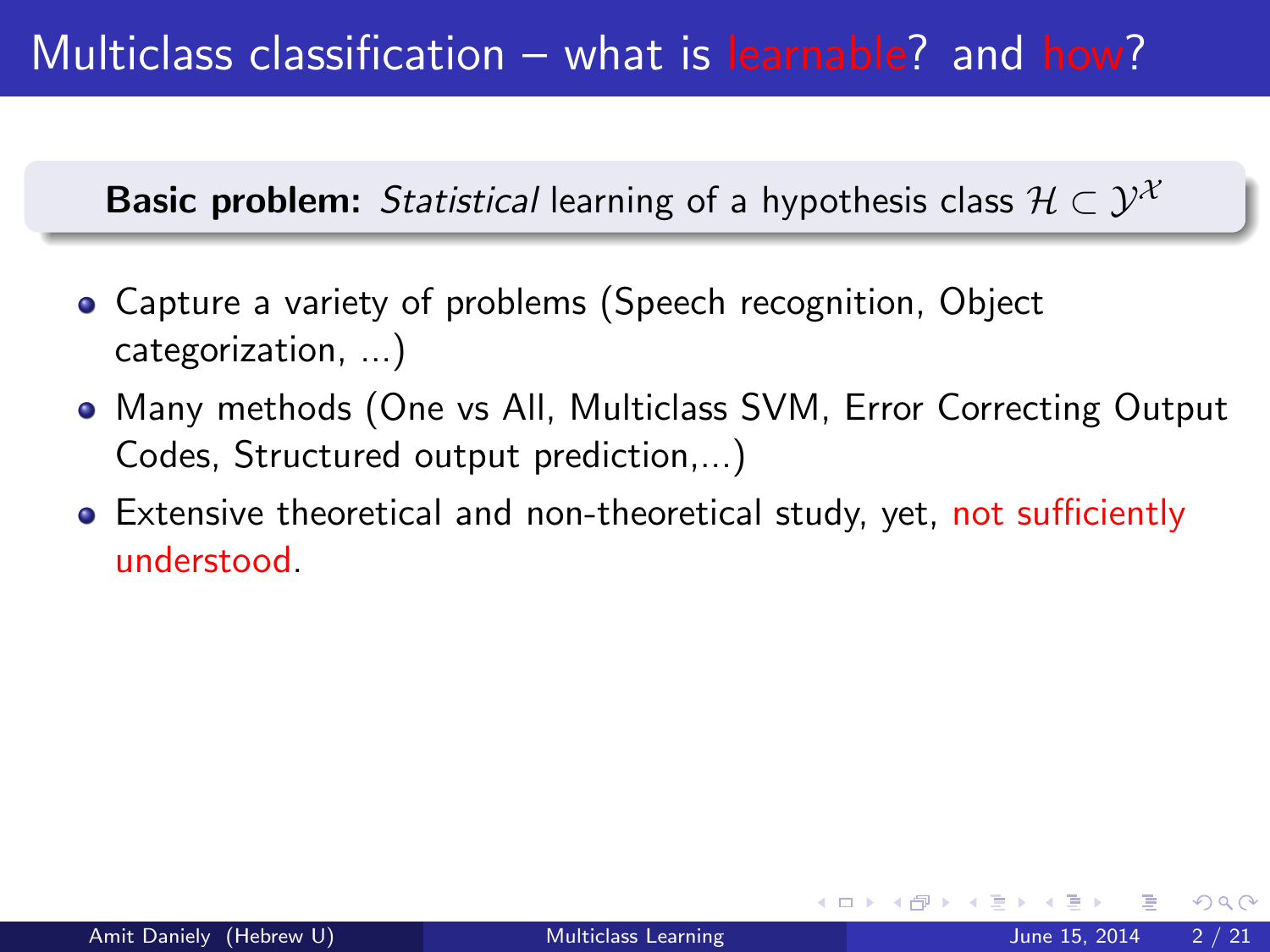**Basic problem:** Statistical learning of a hypothesis class  $\mathcal{H} \subset \mathcal{Y}^{\mathcal{X}}$ 

- Capture a variety of problems (Speech recognition, Object categorization, ...)
- Many methods (One vs All, Multiclass SVM, Error Correcting Output Codes, Structured output prediction,...)
- Extensive theoretical and non-theoretical study, yet, not sufficiently understood.

### Basic questions

- When  $H$  is learnable?
- What is the sample complexity of  $H$ ?
- $\bullet$  How to learn  $H$  optimally?

ィロ ▶ イ母 ▶ イヨ ▶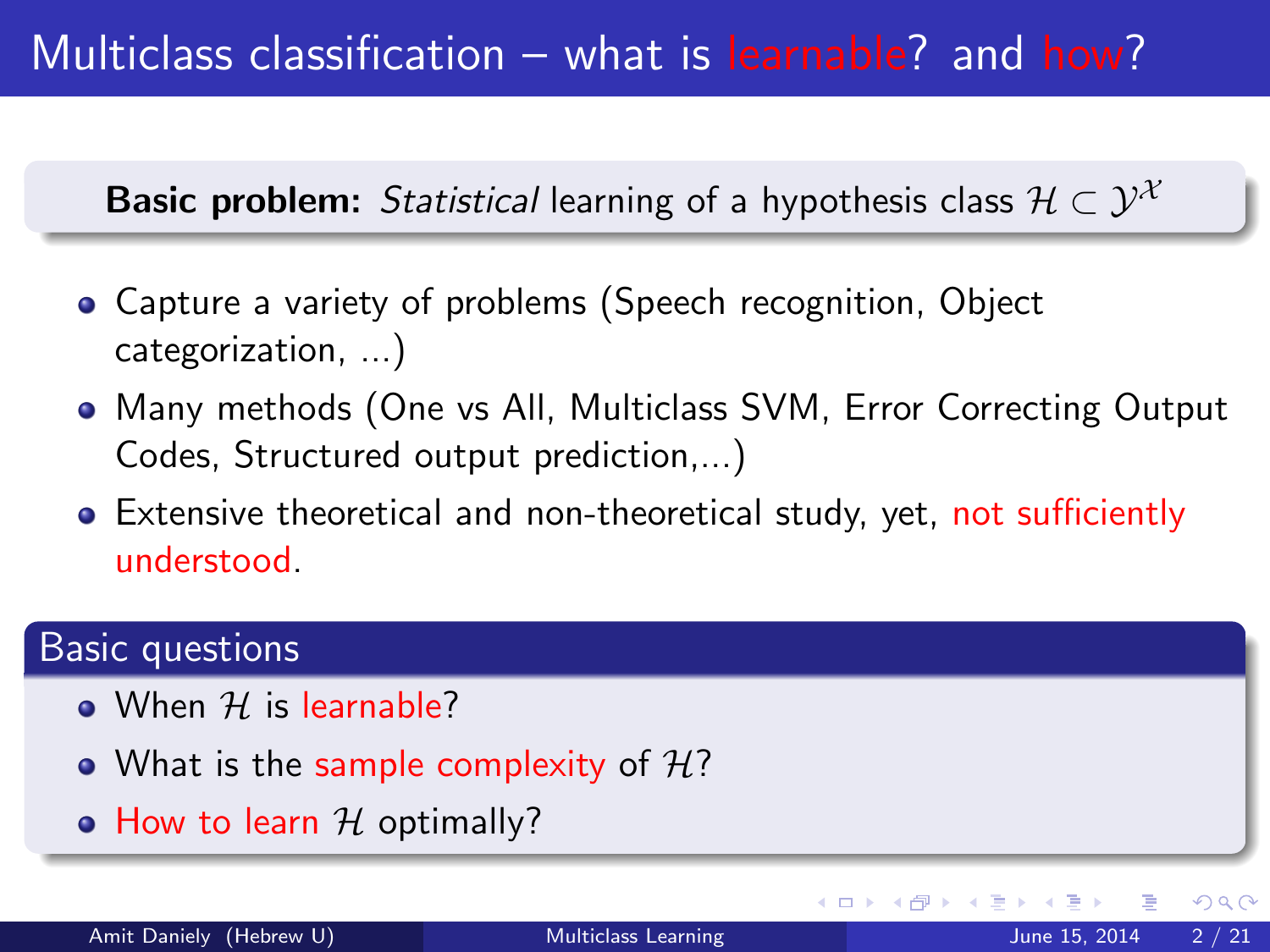- When H is learnable?  $VC(H) < \infty$
- What is the sample complexity of  $\mathcal{H}$ ?  $\tilde{\Theta} \left( \frac{\operatorname{VC}(\mathcal{H})}{\epsilon} \right)$  $\frac{\partial (\mathcal{H})}{\epsilon}$

 $\bullet$  How to learn  $H$  optimally? Use ERM

4 0 8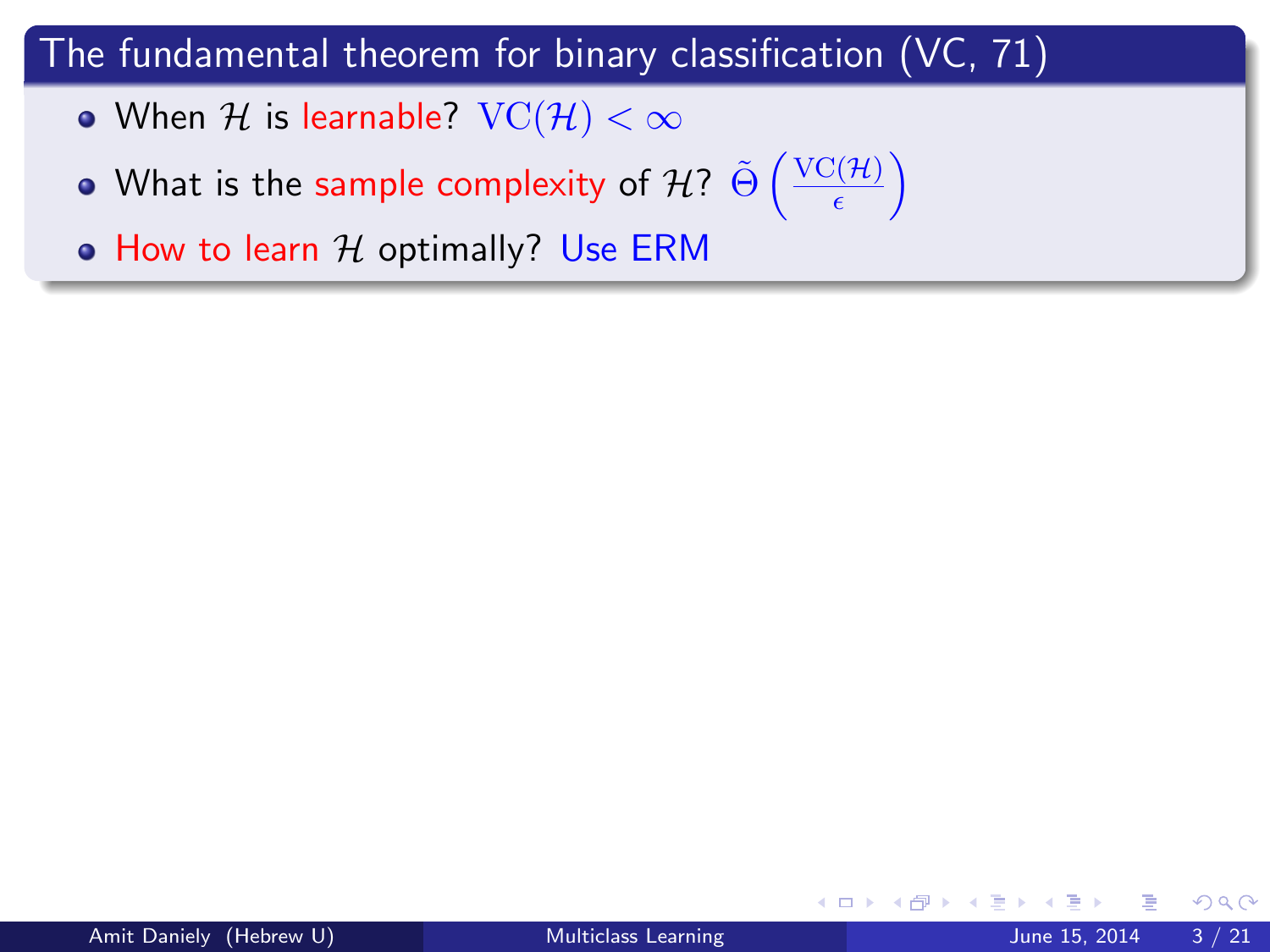- When H is learnable?  $VC(H) < \infty$
- What is the sample complexity of  $\mathcal{H}$ ?  $\tilde{\Theta} \left( \frac{\operatorname{VC}(\mathcal{H})}{\epsilon} \right)$  $\frac{\partial (\mathcal{H})}{\epsilon}$

 $\bullet$  How to learn  $H$  optimally? Use ERM

• So, what about multiclass classification?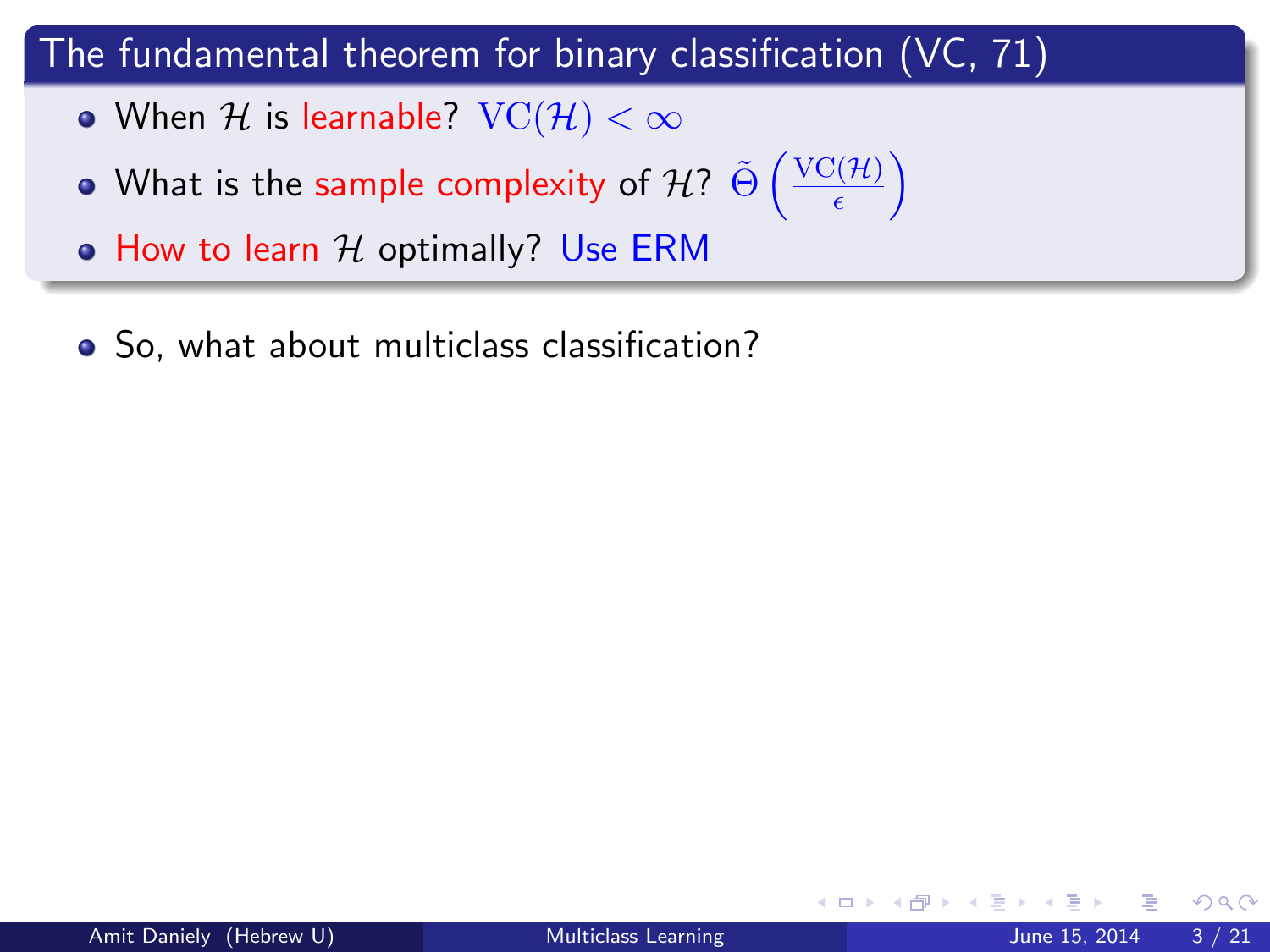- When H is learnable?  $VC(H) < \infty$
- What is the sample complexity of  $\mathcal{H}$ ?  $\tilde{\Theta} \left( \frac{\operatorname{VC}(\mathcal{H})}{\epsilon} \right)$  $\frac{\partial (\mathcal{H})}{\epsilon}$
- $\bullet$  How to learn  $H$  optimally? Use ERM
- So, what about multiclass classification?
- Gaps between ERMs Some ERMs are suboptimal! (DSSB 2011)

つひひ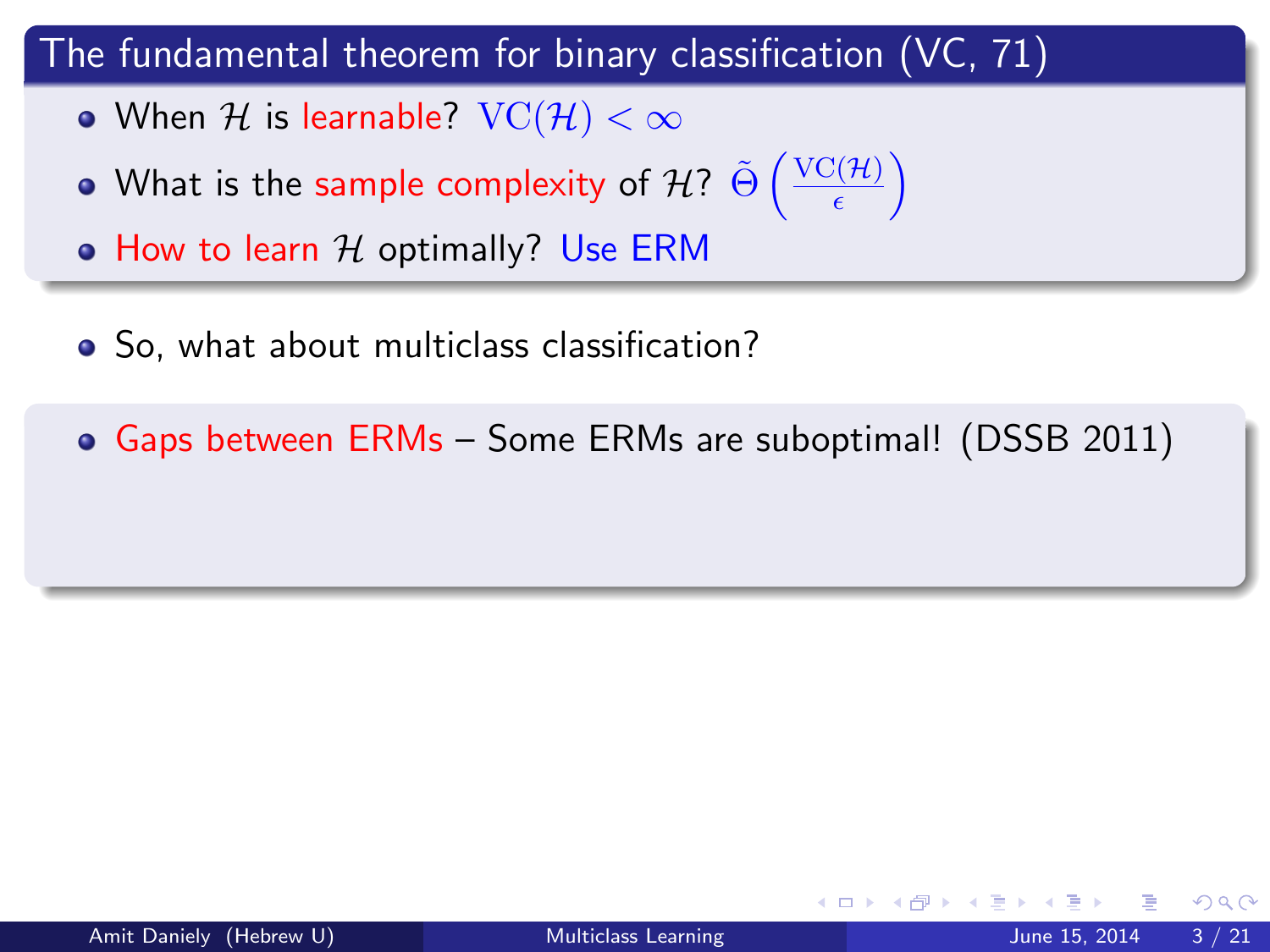- When H is learnable?  $VC(H) < \infty$
- What is the sample complexity of  $\mathcal{H}$ ?  $\tilde{\Theta} \left( \frac{\operatorname{VC}(\mathcal{H})}{\epsilon} \right)$  $\frac{\partial (\mathcal{H})}{\epsilon}$
- How to learn  $H$  optimally? Use ERM
- So, what about multiclass classification?
- Gaps between ERMs Some ERMs are suboptimal! (DSSB 2011) • Optimal learning cannot be proper. Must output  $h \notin \mathcal{H}!$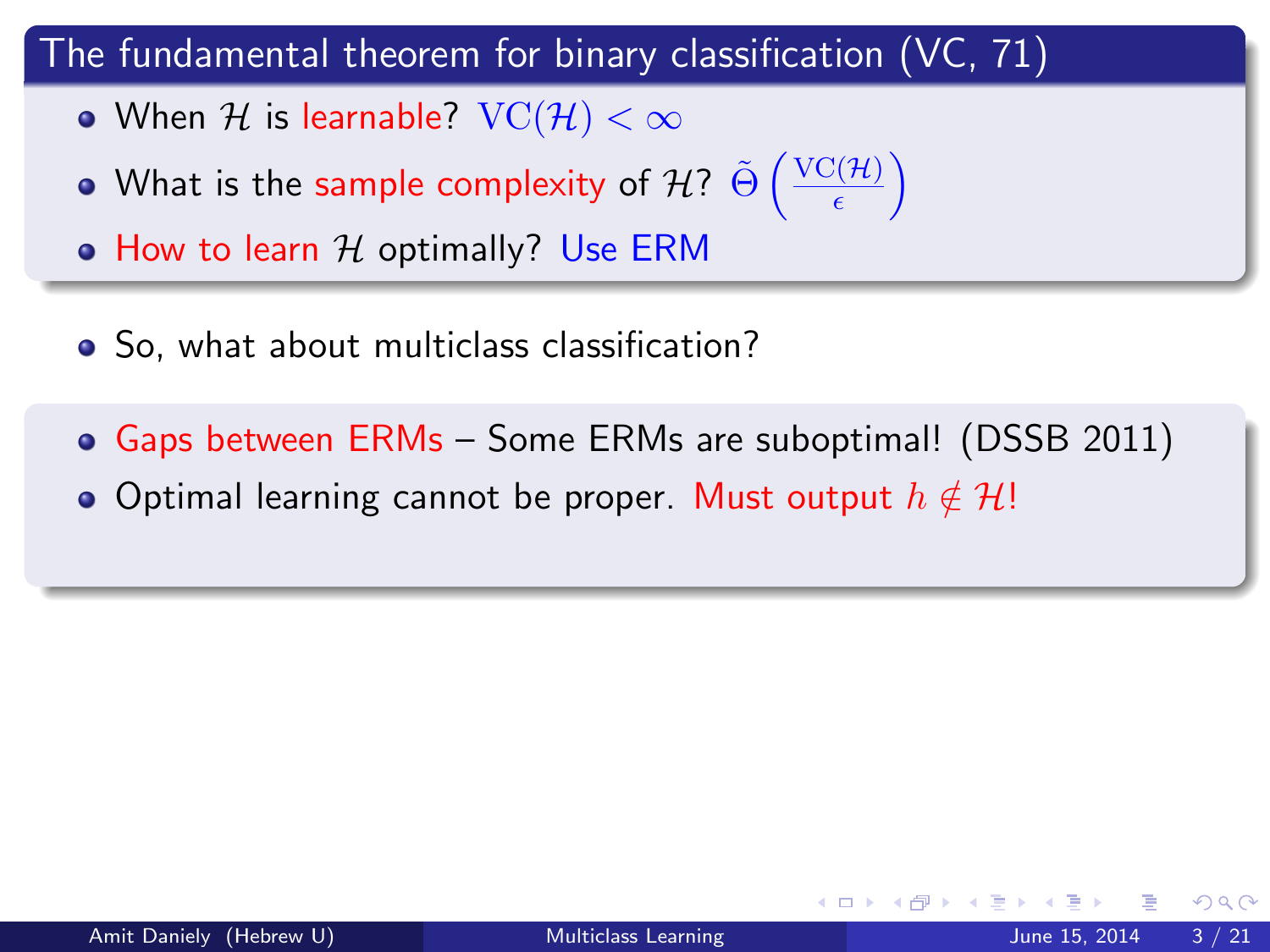- When H is learnable?  $VC(H) < \infty$
- What is the sample complexity of  $\mathcal{H}$ ?  $\tilde{\Theta} \left( \frac{\operatorname{VC}(\mathcal{H})}{\epsilon} \right)$  $\frac{\partial (\mathcal{H})}{\epsilon}$
- $\bullet$  How to learn  $H$  optimally? Use ERM
- So, what about multiclass classification?
- Gaps between ERMs Some ERMs are suboptimal! (DSSB 2011)
- Optimal learning cannot be proper. Must output  $h \notin \mathcal{H}!$
- **•** Gaps even in structured output prediction!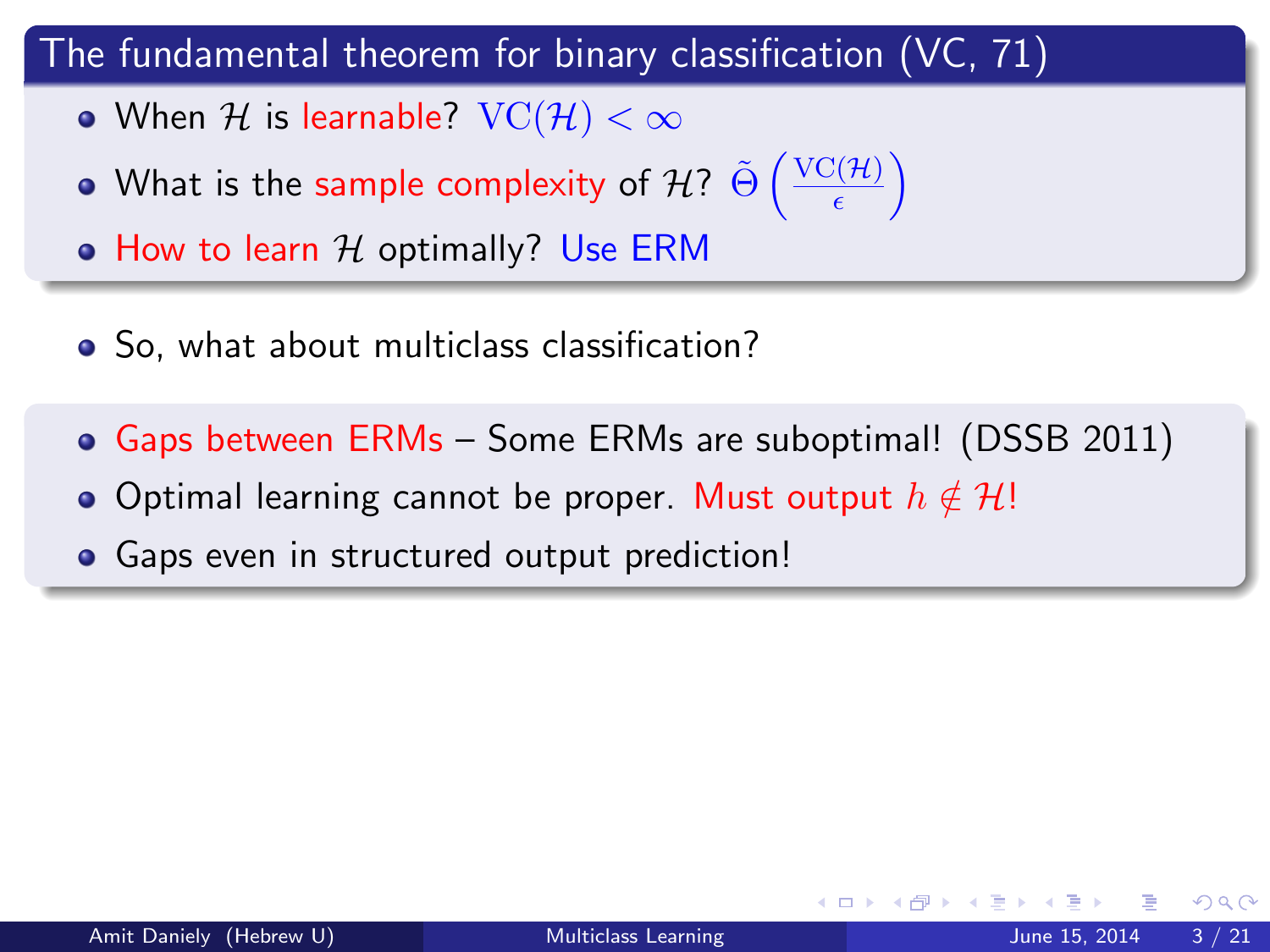- When H is learnable?  $VC(H) < \infty$
- What is the sample complexity of  $\mathcal{H}$ ?  $\tilde{\Theta} \left( \frac{\operatorname{VC}(\mathcal{H})}{\epsilon} \right)$  $\frac{\partial (\mathcal{H})}{\epsilon}$
- $\bullet$  How to learn  $H$  optimally? Use ERM
- So, what about multiclass classification?
- Gaps between ERMs Some ERMs are suboptimal! (DSSB 2011)
- Optimal learning cannot be proper. Must output  $h \notin \mathcal{H}!$
- **•** Gaps even in structured output prediction!
- "Reopen" the basic questions.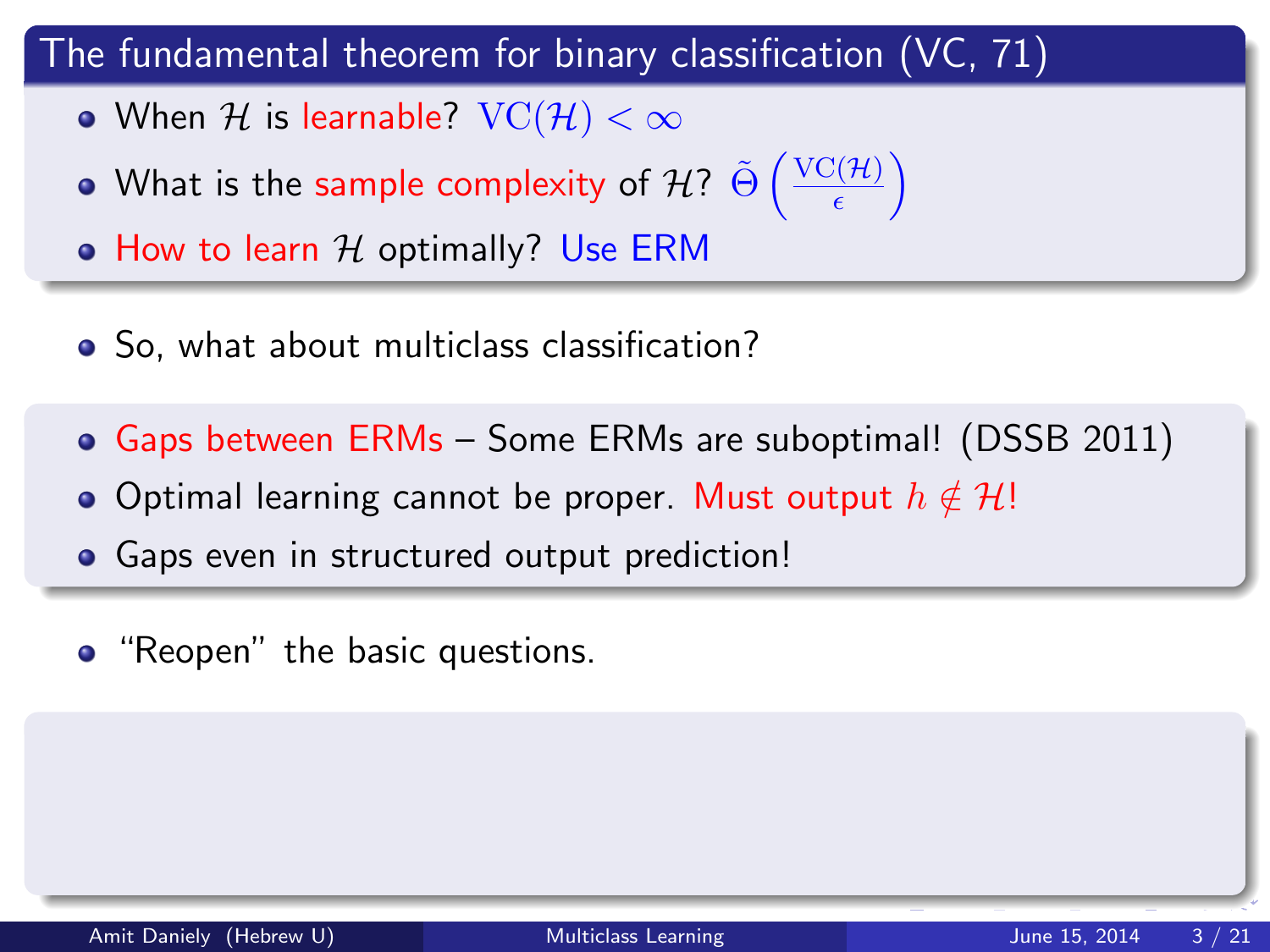- When H is learnable?  $VC(H) < \infty$
- What is the sample complexity of  $\mathcal{H}$ ?  $\tilde{\Theta} \left( \frac{\operatorname{VC}(\mathcal{H})}{\epsilon} \right)$  $\frac{\partial (\mathcal{H})}{\epsilon}$
- $\bullet$  How to learn  $H$  optimally? Use ERM
- So, what about multiclass classification?
- Gaps between ERMs Some ERMs are suboptimal! (DSSB 2011)
- Optimal learning cannot be proper. Must output  $h \notin \mathcal{H}!$
- **•** Gaps even in structured output prediction!
- "Reopen" the basic questions.
- The one inclusion algorithm (RBR, 06) is optimal!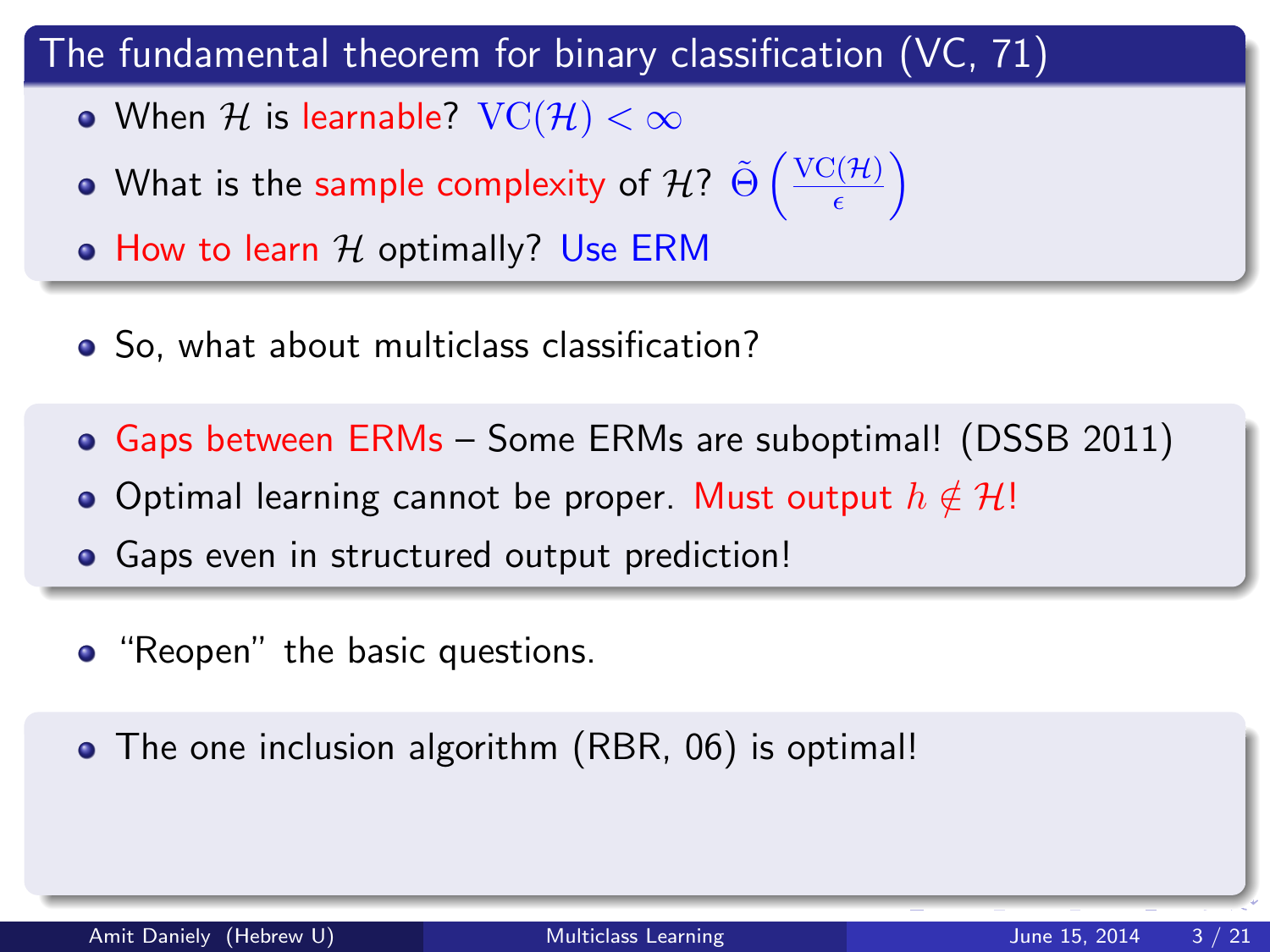- When H is learnable?  $VC(H) < \infty$
- What is the sample complexity of  $\mathcal{H}$ ?  $\tilde{\Theta} \left( \frac{\operatorname{VC}(\mathcal{H})}{\epsilon} \right)$  $\frac{\partial (\mathcal{H})}{\epsilon}$
- $\bullet$  How to learn  $H$  optimally? Use ERM
- So, what about multiclass classification?
- Gaps between ERMs Some ERMs are suboptimal! (DSSB 2011)
- Optimal learning cannot be proper. Must output  $h \notin \mathcal{H}!$
- **•** Gaps even in structured output prediction!
- "Reopen" the basic questions.
- The one inclusion algorithm (RBR, 06) is optimal!
- The sample complexity is characterized by a sequence  $\mu_{\mathcal{H}}(m)$ .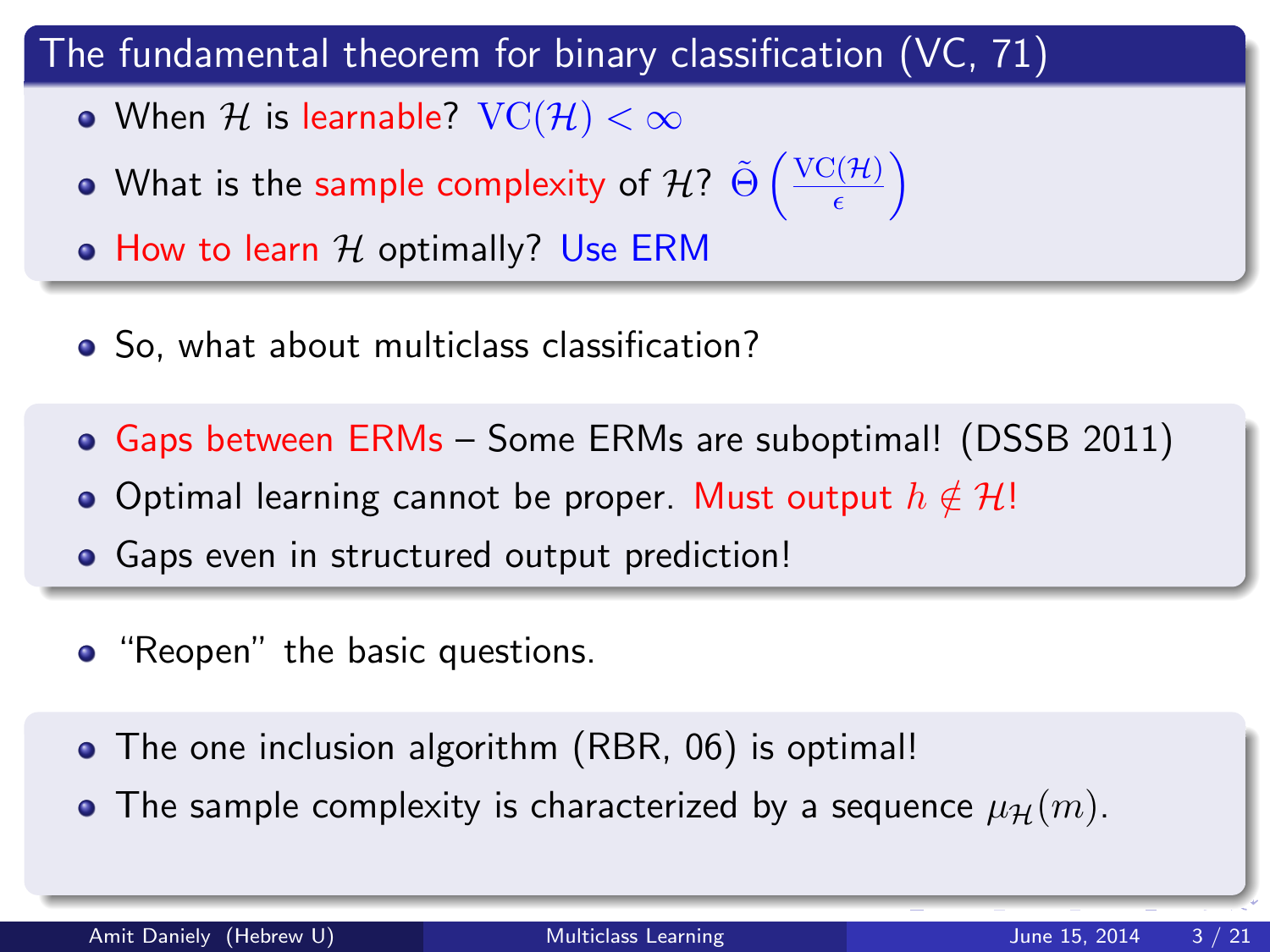- When H is learnable?  $VC(H) < \infty$
- What is the sample complexity of  $\mathcal{H}$ ?  $\tilde{\Theta} \left( \frac{\operatorname{VC}(\mathcal{H})}{\epsilon} \right)$  $\frac{\partial (\mathcal{H})}{\epsilon}$
- $\bullet$  How to learn  $H$  optimally? Use ERM
- So, what about multiclass classification?
- Gaps between ERMs Some ERMs are suboptimal! (DSSB 2011)
- Optimal learning cannot be proper. Must output  $h \notin \mathcal{H}!$
- **•** Gaps even in structured output prediction!
- "Reopen" the basic questions.
- The one inclusion algorithm (RBR, 06) is optimal!
- The sample complexity is characterized by a sequence  $\mu_{\mathcal{H}}(m)$ .
- New dimension is conjectured to characterize the sample complexity.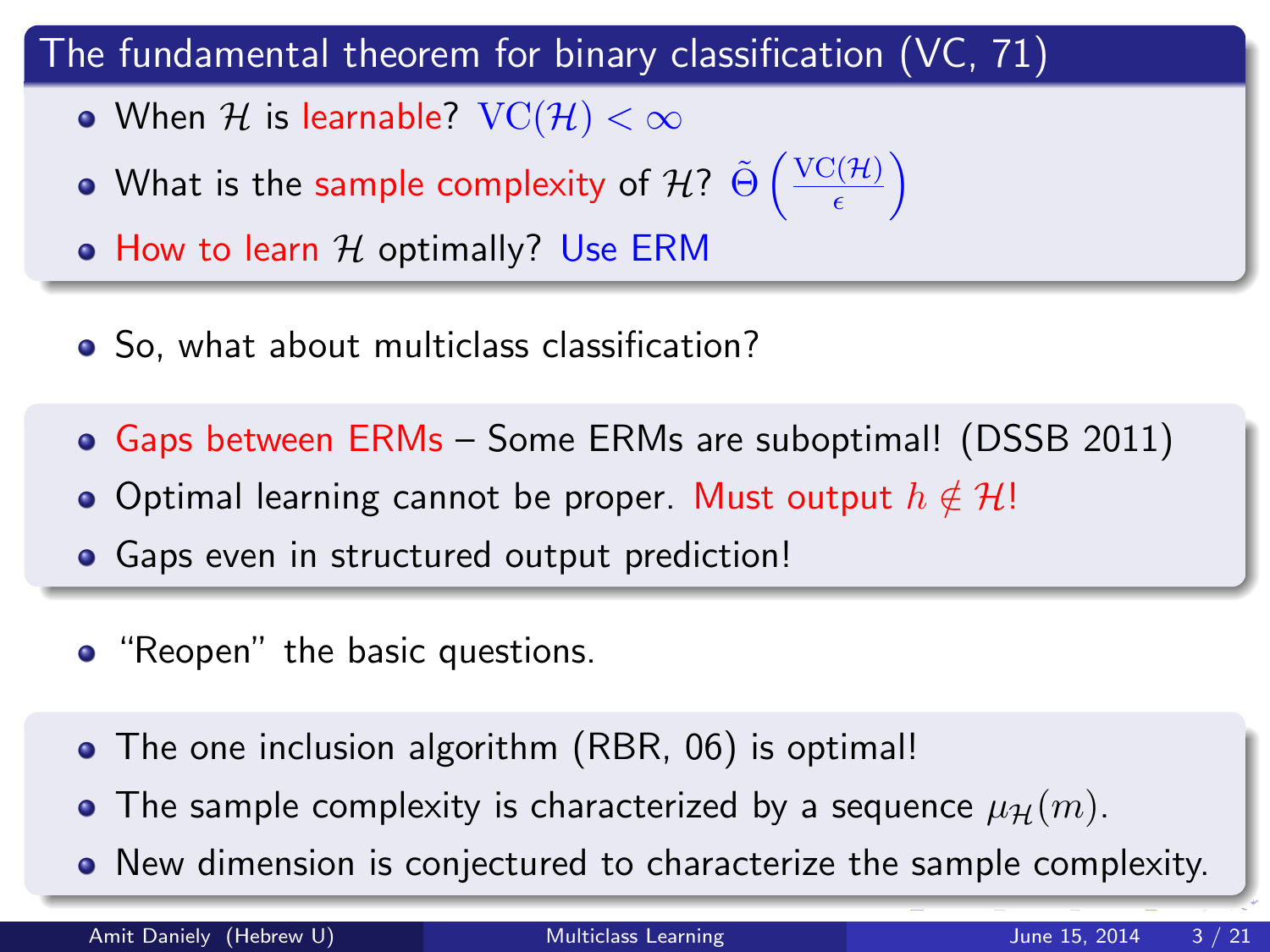





3 [Characterizing multiclass learnability](#page-43-0)

<span id="page-13-0"></span>4 D F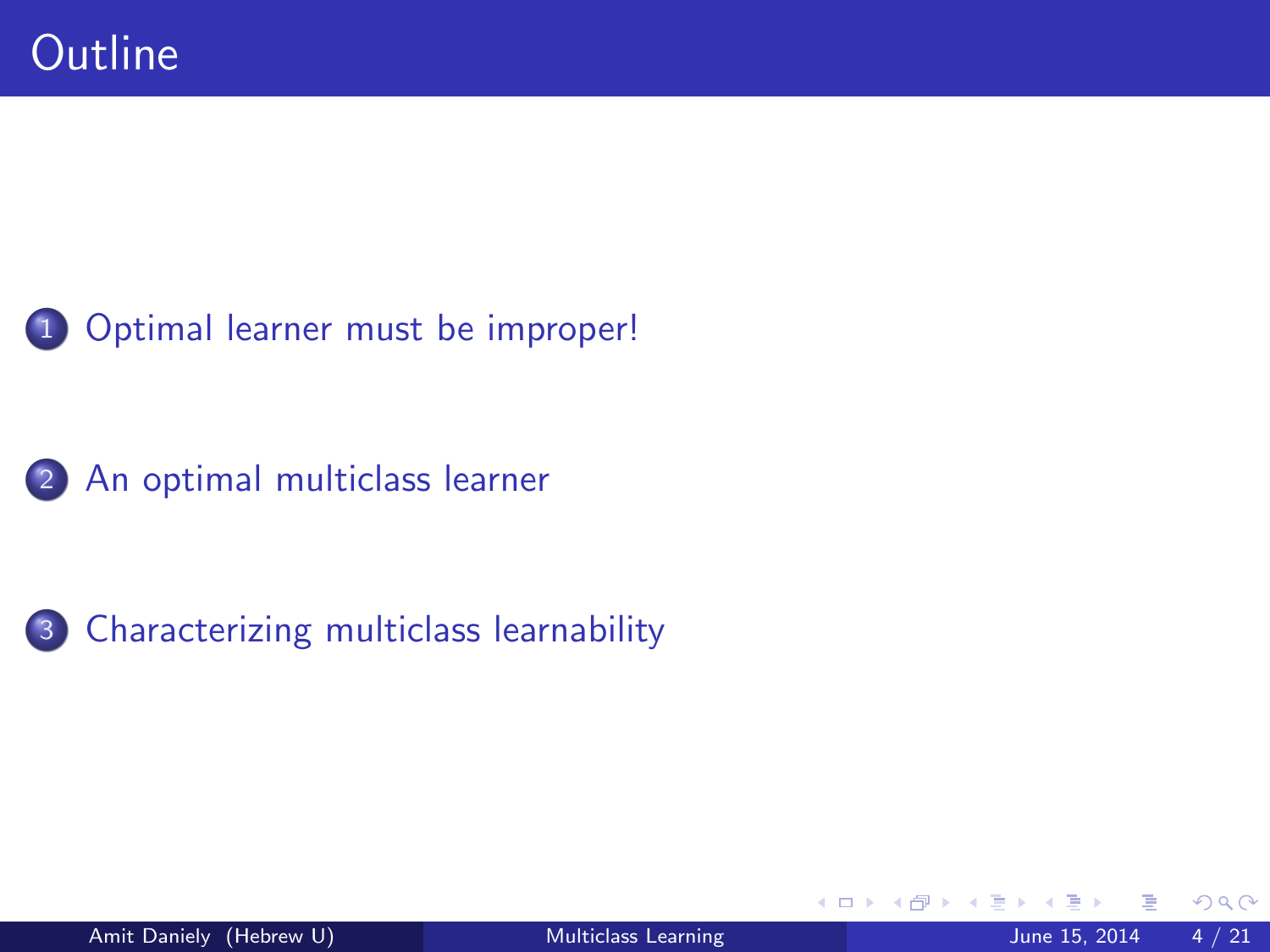- Goal: learn  $h^* \in \mathcal{H}$  based on  $S_m = \{(x_i, h^*(x_i))\}_{i=1}^m$  where  $x_i \sim \mathcal{D}$
- Error of  $h$ :  $\text{Err}(h) = \Pr[h(x) \neq h^*(x)]$
- Learner:  $\mathcal{A}:\cup_m(\mathcal{X}\times\mathcal{Y})^m\to\mathcal{Y}^\mathcal{X}$ 
	- ERM learner: always return a consistent hypothesis  $h \in \mathcal{H}$ .
	- Proper learner: always return  $h \in \mathcal{H}$ .

4 0 8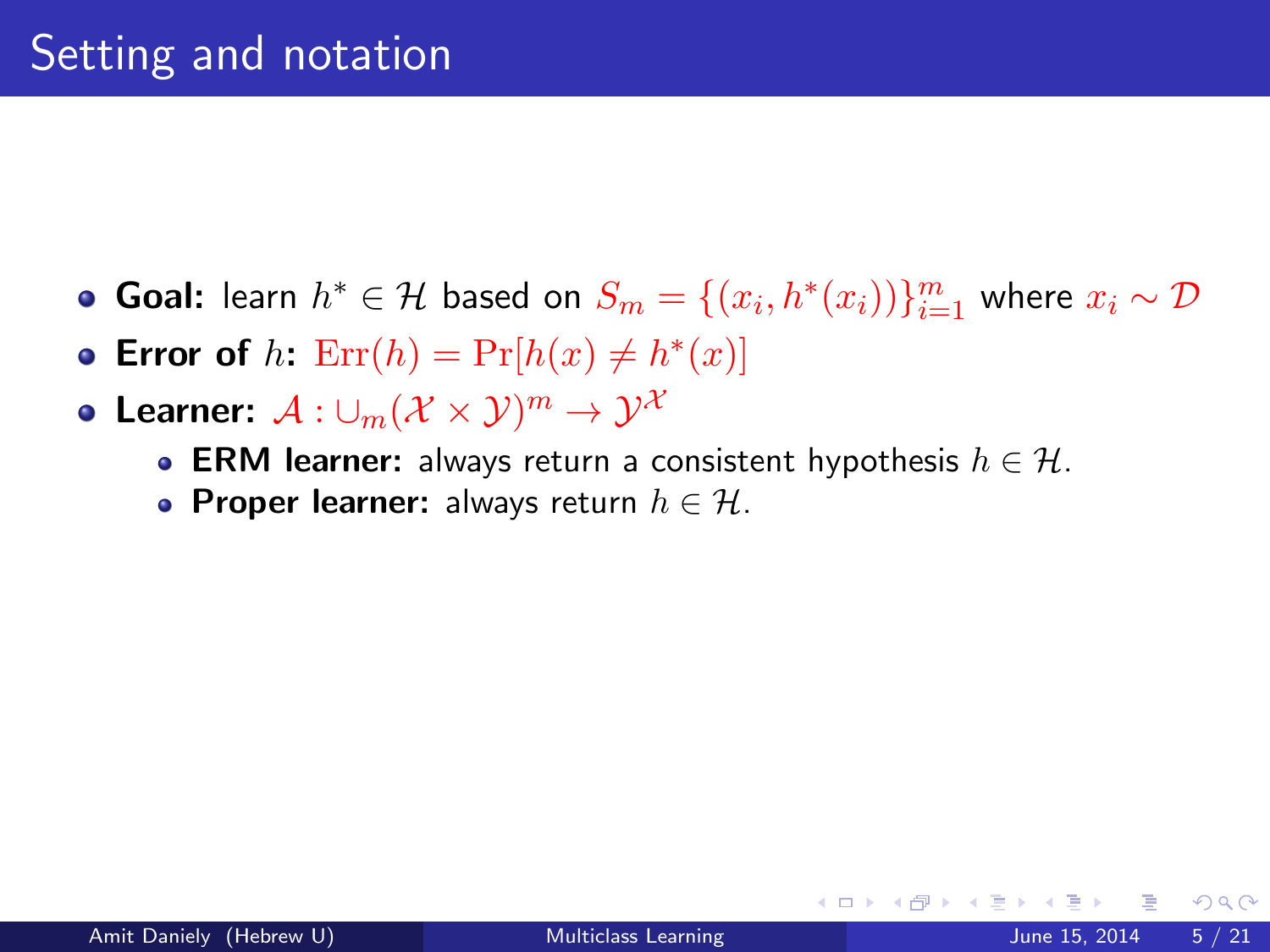- Goal: learn  $h^* \in \mathcal{H}$  based on  $S_m = \{(x_i, h^*(x_i))\}_{i=1}^m$  where  $x_i \sim \mathcal{D}$
- Error of  $h$ :  $\text{Err}(h) = \Pr[h(x) \neq h^*(x)]$
- Learner:  $\mathcal{A}:\cup_m(\mathcal{X}\times\mathcal{Y})^m\to\mathcal{Y}^\mathcal{X}$ 
	- ERM learner: always return a consistent hypothesis  $h \in \mathcal{H}$ .
	- Proper learner: always return  $h \in \mathcal{H}$ .
- (PAC) Sample complexity of A:  $m_A(\epsilon)$  is the minimal number m such that, w.p.  $> 1/2$ ,  $\text{Err}(\mathcal{A}(S_m)) \leq \epsilon$ .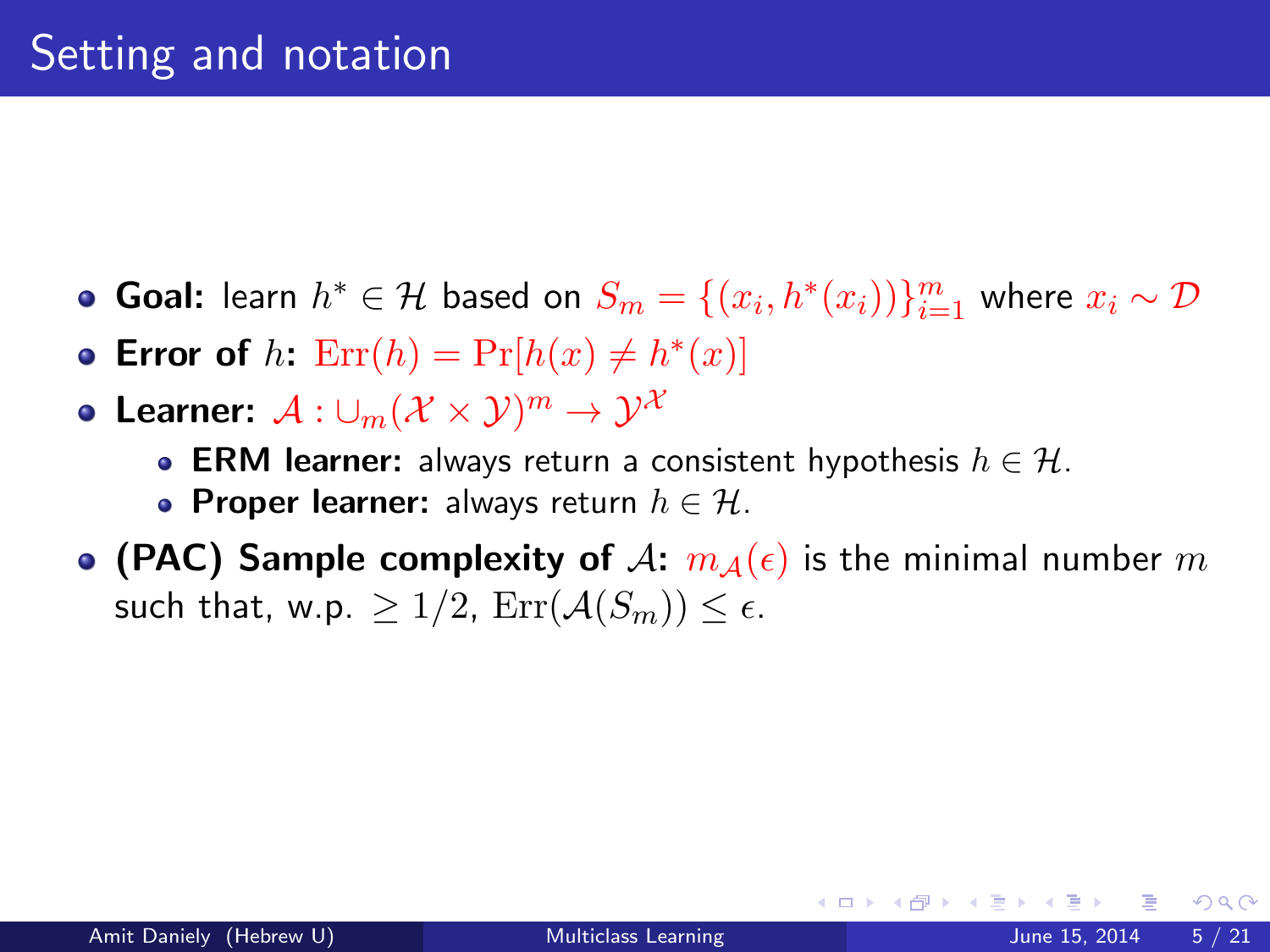- Goal: learn  $h^* \in \mathcal{H}$  based on  $S_m = \{(x_i, h^*(x_i))\}_{i=1}^m$  where  $x_i \sim \mathcal{D}$
- Error of  $h$ :  $\text{Err}(h) = \Pr[h(x) \neq h^*(x)]$
- Learner:  $\mathcal{A}:\cup_m(\mathcal{X}\times\mathcal{Y})^m\to\mathcal{Y}^\mathcal{X}$ 
	- ERM learner: always return a consistent hypothesis  $h \in \mathcal{H}$ .
	- Proper learner: always return  $h \in \mathcal{H}$ .
- (PAC) Sample complexity of A:  $m_A(\epsilon)$  is the minimal number m such that, w.p.  $> 1/2$ ,  $\text{Err}(\mathcal{A}(S_m)) \leq \epsilon$ .
- (PAC) Sample complexity of  $\mathcal{H}: m_{\mathcal{H}}(\epsilon) = \min_{A} m_{A}(\epsilon)$ .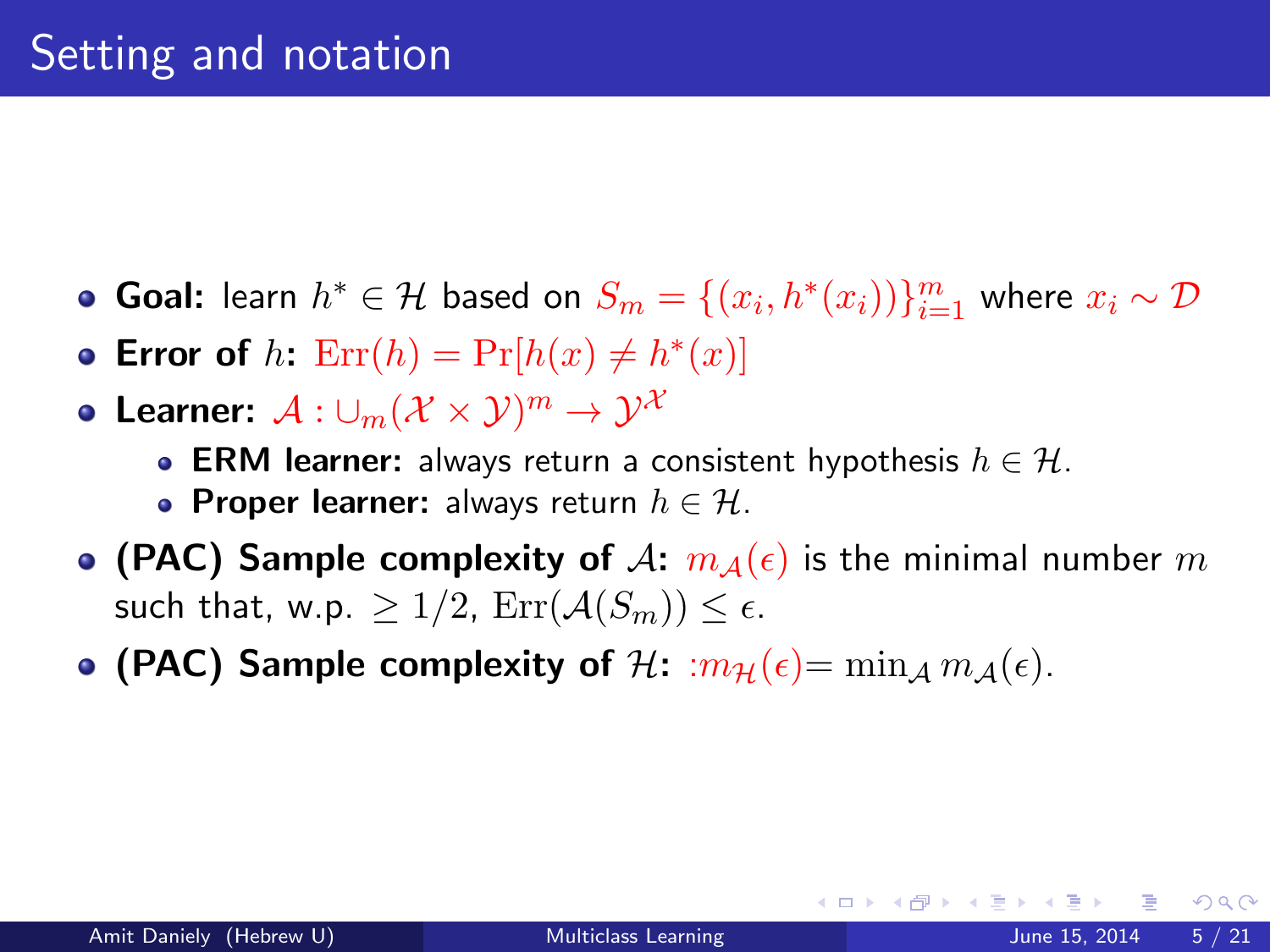- Improper learners are often used for computational reasons.
- Surprisingly, we show that in multiclass classification, optimal learner (even computationally unbounded) must be improper.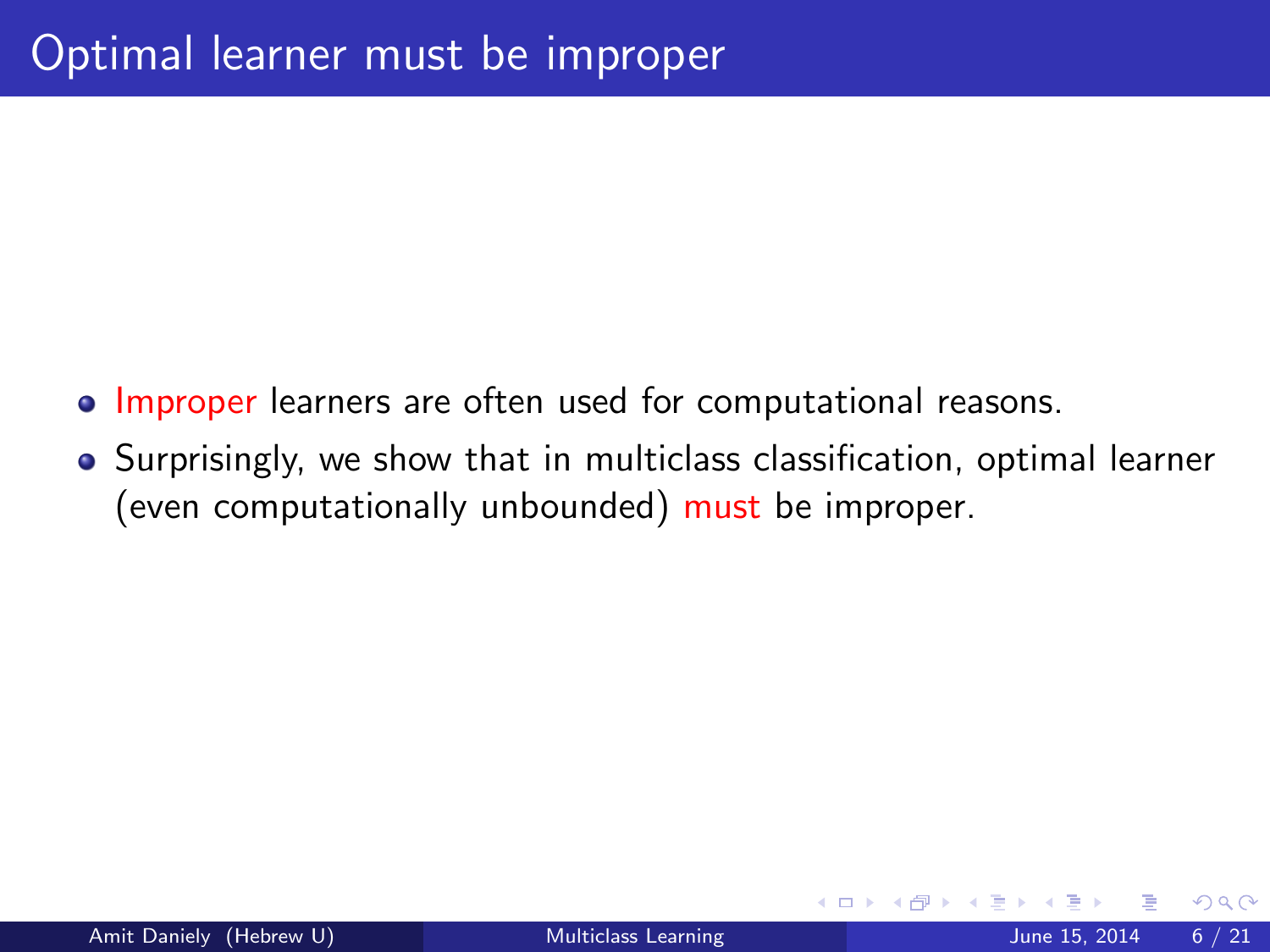### The Cantor class

\n- • 
$$
\mathcal{X}
$$
 – an arbitrary set,  $\mathcal{Y} = 2^{\mathcal{X}} \cup \{*\}$
\n- • For  $T \subset \mathcal{X}$ , let,  $h_T(x) = \begin{cases} * & x \notin T \\ T & x \in T \end{cases}$
\n

$$
\bullet \mathcal{H} = \{h_T : |T| = \frac{|\mathcal{X}|}{2}\}
$$

**← ロ ▶ → 伊** 

ふくぼう  $\rightarrow$ в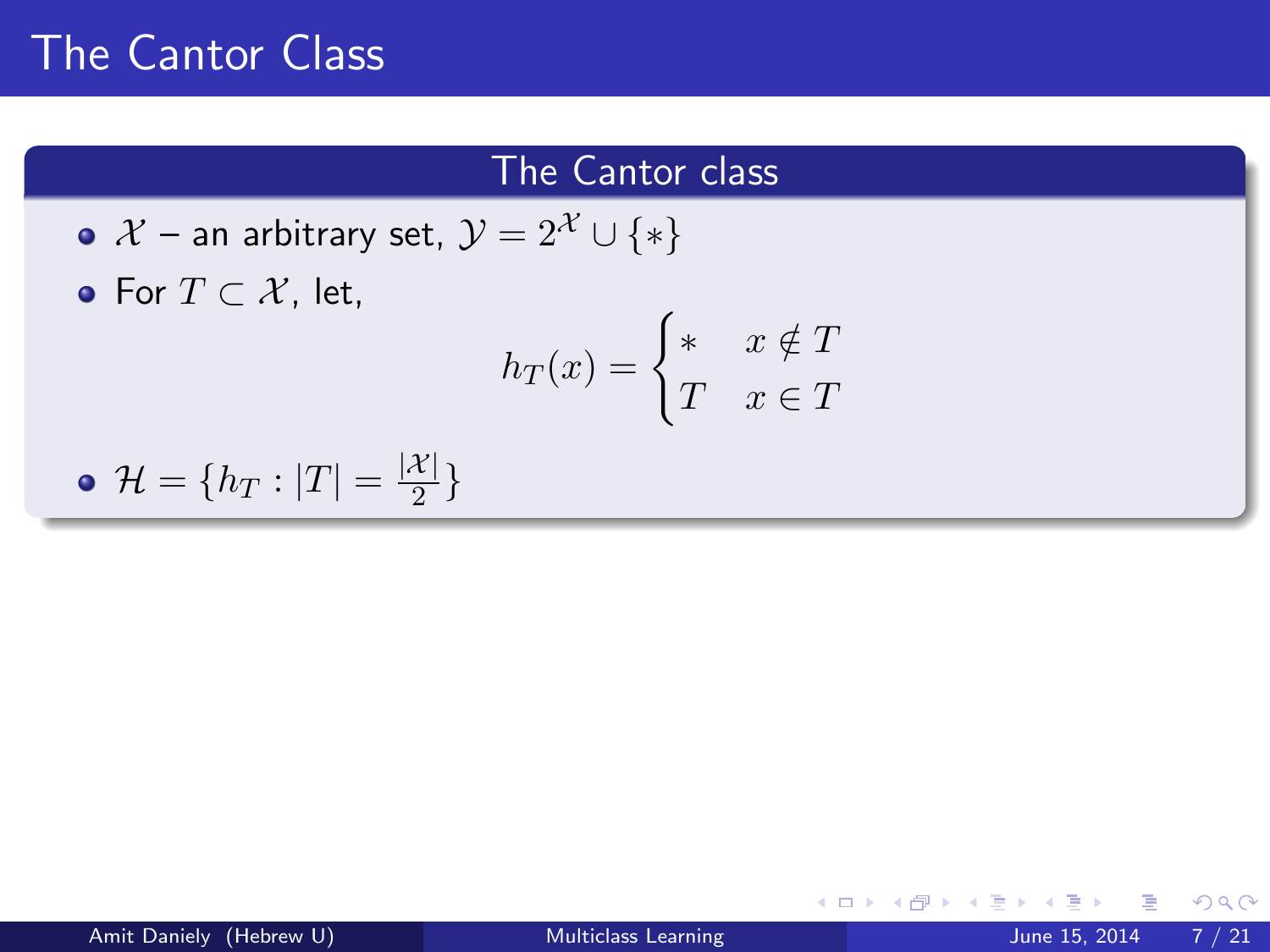### The Cantor class

•  $\mathcal{X}$  – an arbitrary set,  $\mathcal{Y} = 2^{\mathcal{X}} \cup \{*\}$ • For  $T \subset \mathcal{X}$ , let,  $h_T(x) = \begin{cases} * & x \notin T \\ T & \in T \end{cases}$  $T \quad x \in T$ 

$$
\bullet \ \mathcal{H} = \{h_T : |T| = \frac{|\mathcal{X}|}{2}\}
$$

Suppose that a learner gets a sample  $\{(x_i, y_i)\}_{i=1}^m$  labelled by some (unknown)  $h_T \in \mathcal{H}$ .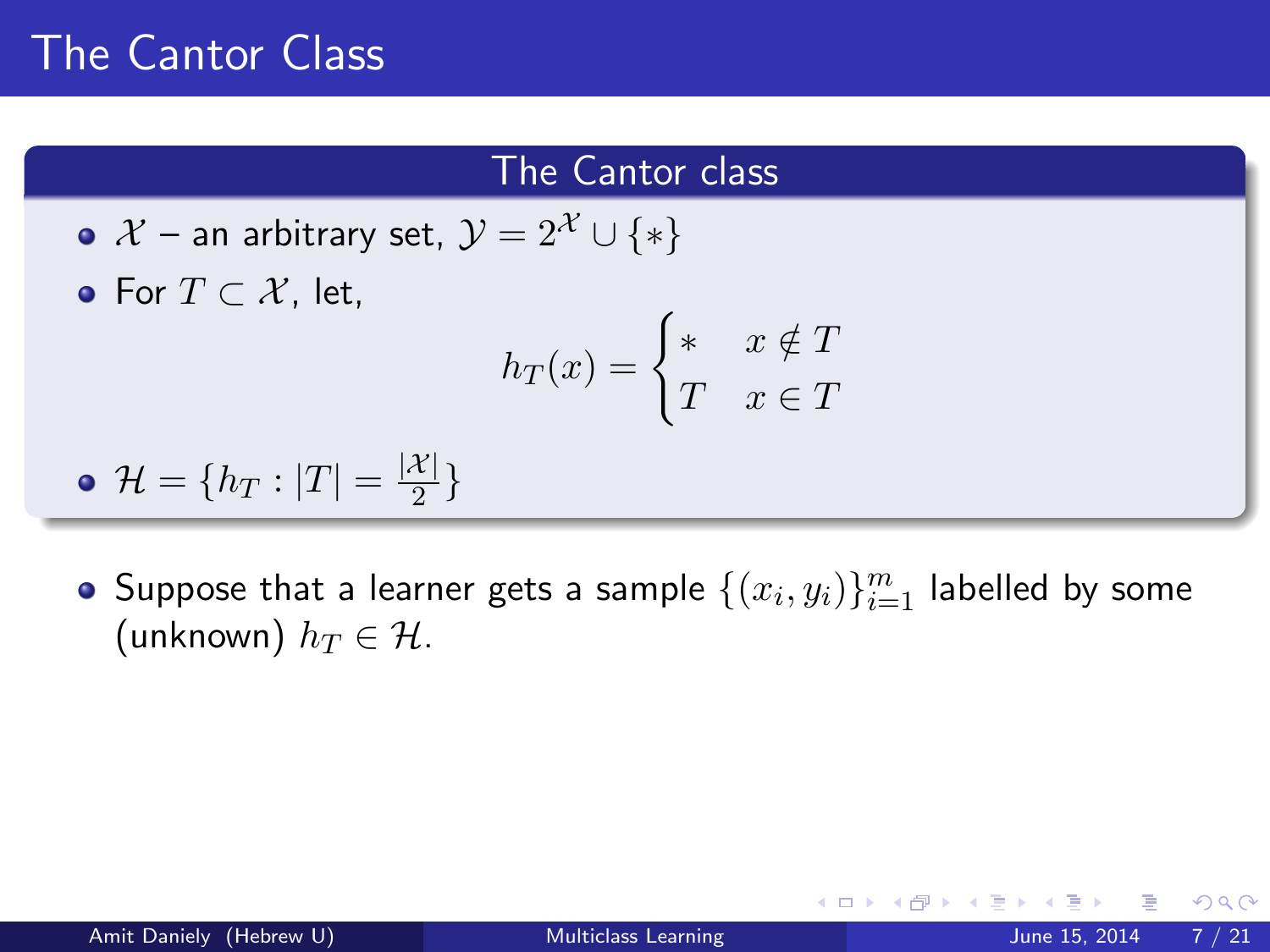### The Cantor class

•  $\mathcal{X}$  – an arbitrary set,  $\mathcal{Y} = 2^{\mathcal{X}} \cup \{*\}$ • For  $T \subset \mathcal{X}$ , let,  $h_T(x) = \begin{cases} * & x \notin T \\ T & \in T \end{cases}$  $T \quad x \in T$ 

$$
\bullet \ \mathcal{H} = \{h_T : |T| = \frac{|\mathcal{X}|}{2}\}
$$

- Suppose that a learner gets a sample  $\{(x_i, y_i)\}_{i=1}^m$  labelled by some (unknown)  $h_T \in \mathcal{H}$ .
- If  $y_i = T$  for some i, it knows that the learnt hypothesis is  $h_T$ .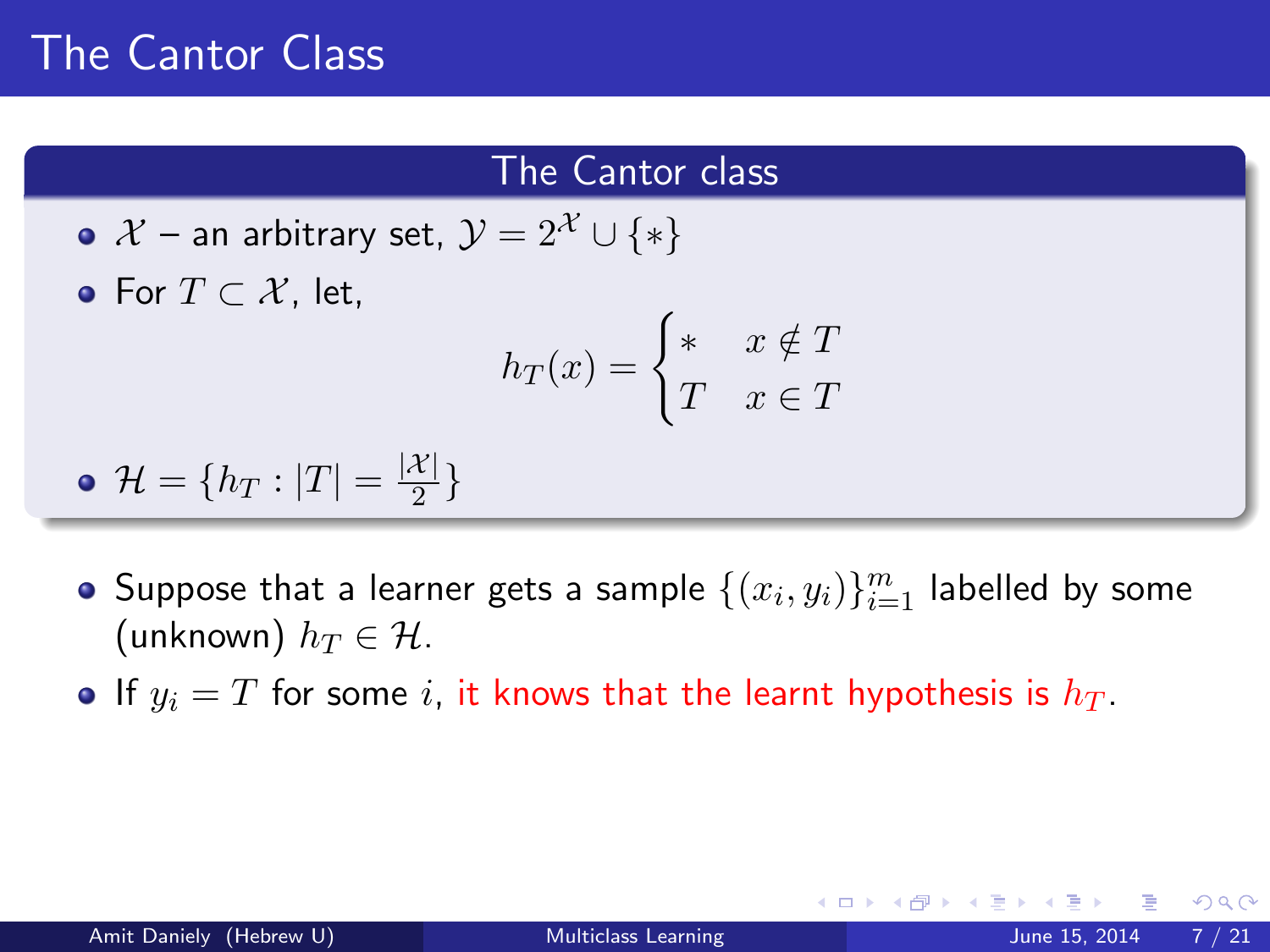### The Cantor class

•  $\mathcal{X}$  – an arbitrary set,  $\mathcal{Y} = 2^{\mathcal{X}} \cup \{*\}$ • For  $T \subset \mathcal{X}$ , let,  $h_T(x) = \begin{cases} * & x \notin T \\ T & \in T \end{cases}$  $T \quad x \in T$ 

$$
\bullet \ \mathcal{H} = \{h_T : |T| = \frac{|\mathcal{X}|}{2}\}
$$

- Suppose that a learner gets a sample  $\{(x_i, y_i)\}_{i=1}^m$  labelled by some (unknown)  $h_T \in \mathcal{H}$ .
- If  $y_i = T$  for some i, it knows that the learnt hypothesis is  $h_T$ .
- Therefore, a learning algorithm is fully determined by its output on samples of the form

$$
(x_1,\ast),\ldots,(x_m,\ast)
$$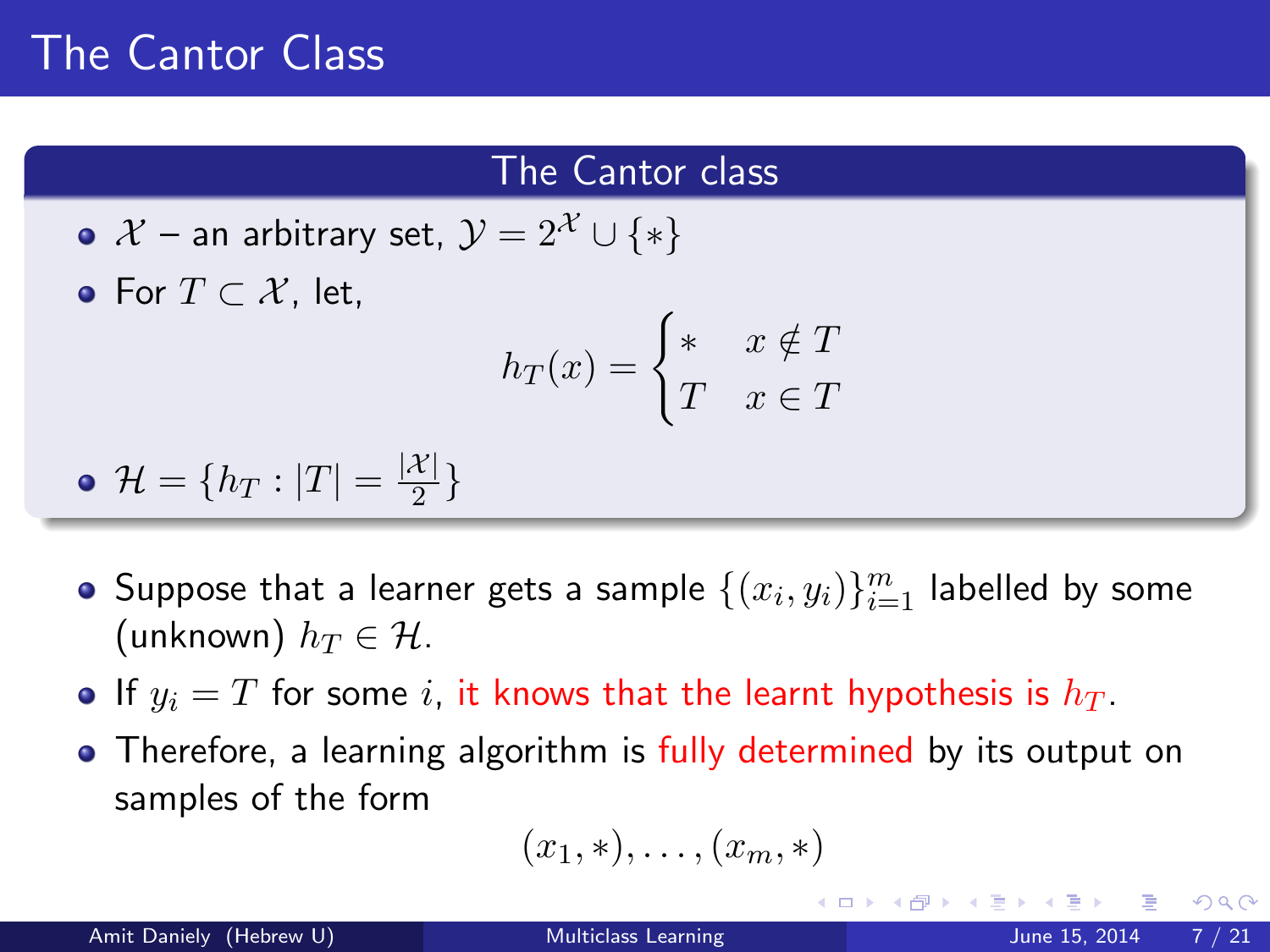### $\mathsf{T}$ heorem

 $m_{\mathcal{H}} \leq \frac{1}{\epsilon}$  $\frac{1}{\epsilon}$ .

For every proper algorithm,  $m_{\mathcal{A}} \geq \frac{|\mathcal{X}|}{\epsilon}$  $\frac{\tau_{\parallel}}{\epsilon}$ .

4 0 8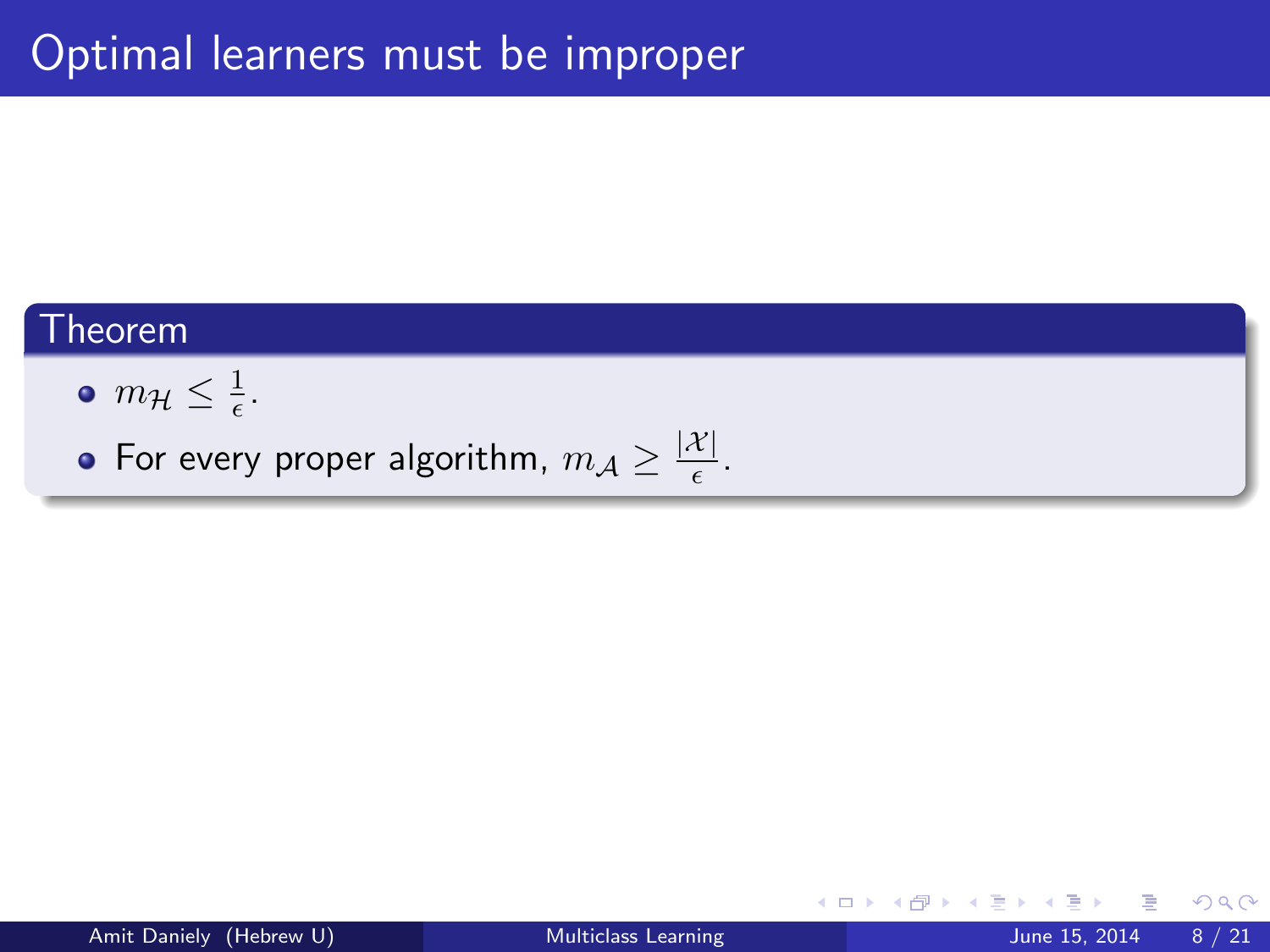$$
\bullet \ \ m_{\mathcal{H}} \leq \tfrac{1}{\epsilon}.
$$

For every proper algorithm,  $m_{\mathcal{A}} \geq \frac{|\mathcal{X}|}{\epsilon}$  $\frac{\tau_{\parallel}}{\epsilon}$ .

Similar phenomenon (slightly weaker, namely, gaps between ERMs) happens in classes that are used in practice.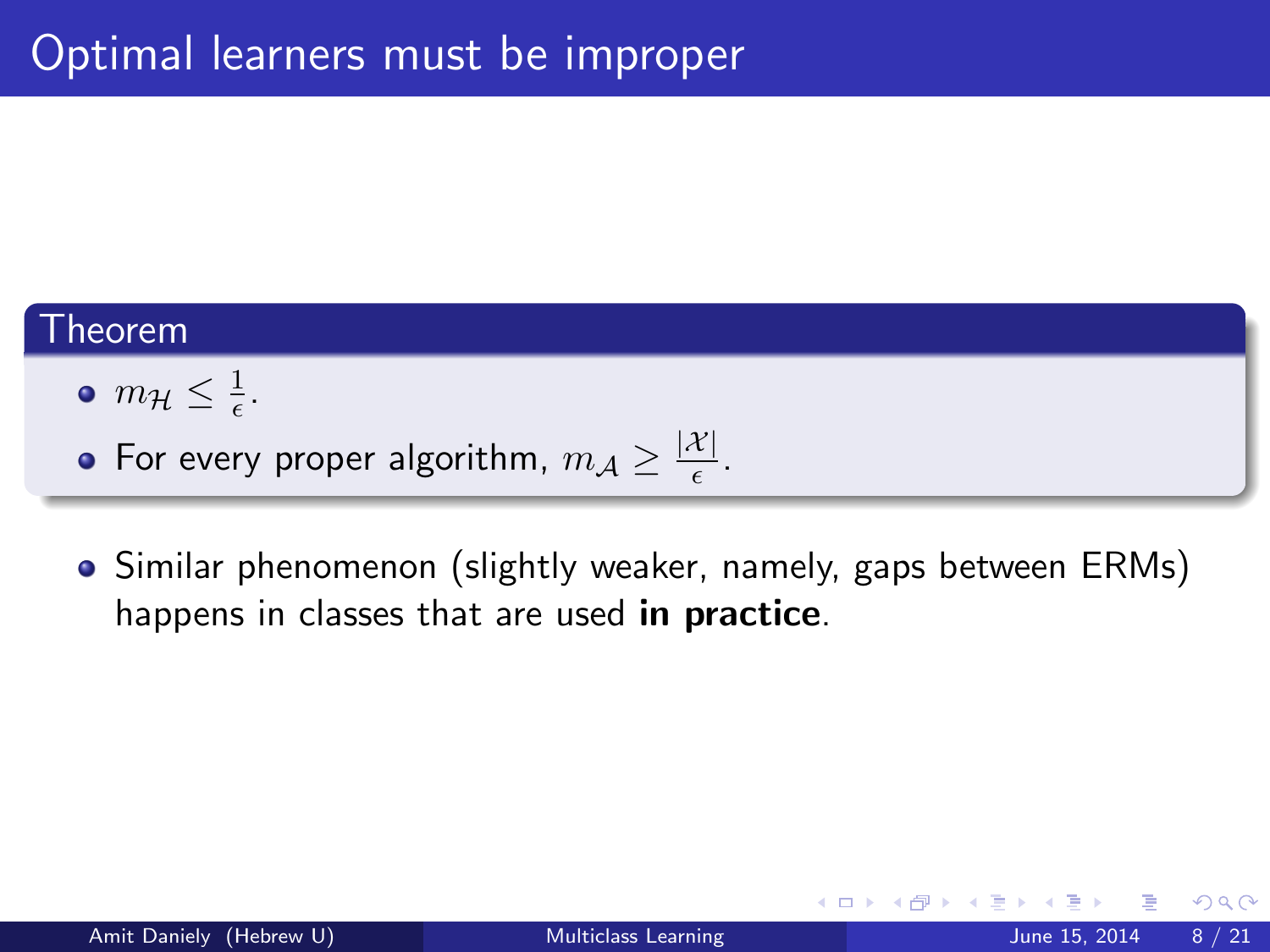$$
\bullet \ \ m_{\mathcal{H}} \leq \tfrac{1}{\epsilon}.
$$

For every proper algorithm,  $m_{\mathcal{A}} \geq \frac{|\mathcal{X}|}{\epsilon}$  $\frac{\tau_{\parallel}}{\epsilon}$ .

### Proof. (sketch).

$$
\bullet \text{ Claim: } m_{\mathcal{H}} \leq \tfrac{1}{\epsilon}
$$

K ロ ⊁ K 個 ≯ K 君 ⊁ K 君 ≯

 $\equiv$  990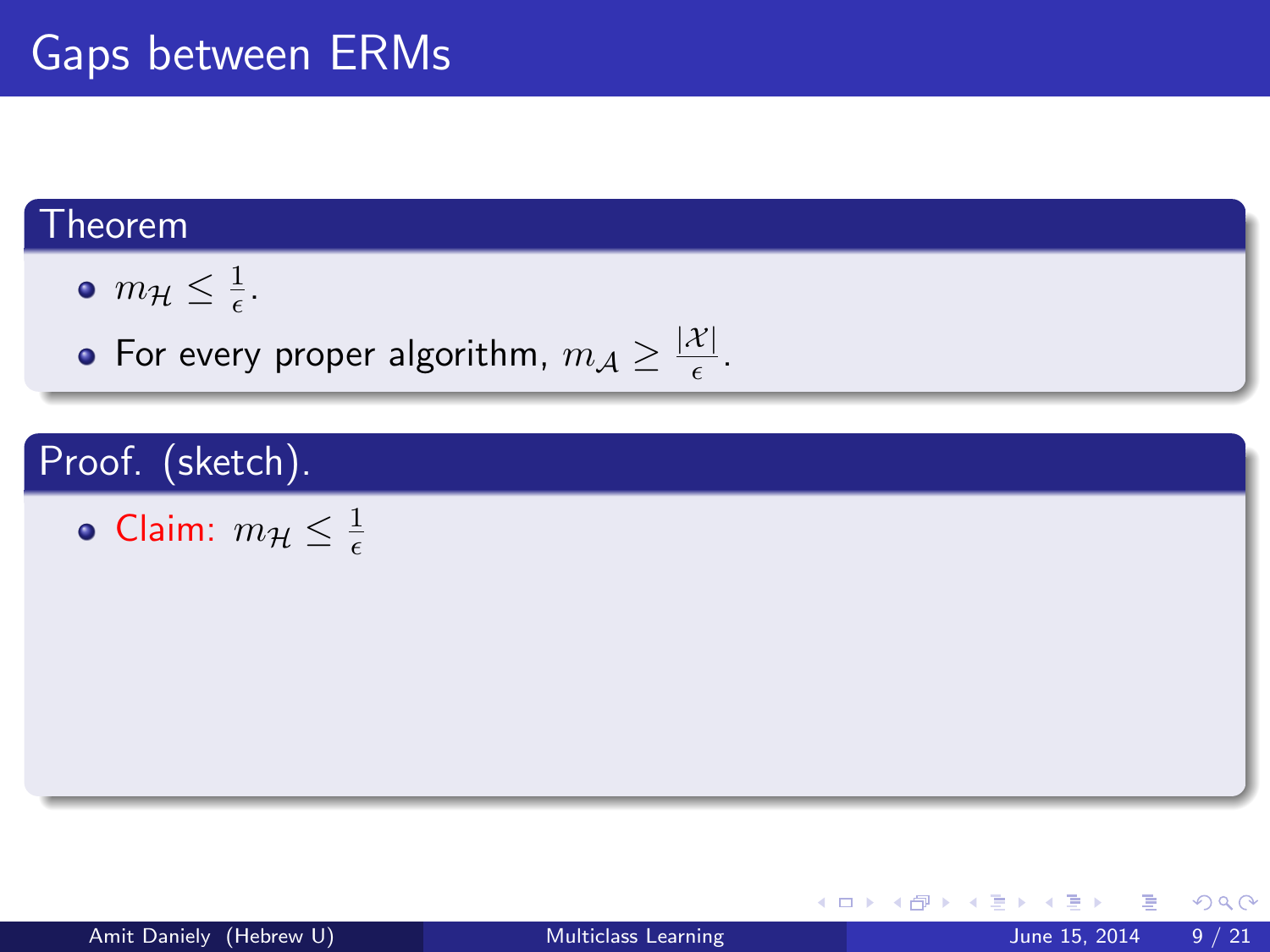$$
\bullet \ \ m_{\mathcal{H}} \leq \tfrac{1}{\epsilon}.
$$

For every proper algorithm,  $m_{\mathcal{A}} \geq \frac{|\mathcal{X}|}{\epsilon}$  $\frac{\tau_{\parallel}}{\epsilon}$ .

### Proof. (sketch).

• Claim: 
$$
m_{\mathcal{H}} \leq \frac{1}{\epsilon}
$$

• Suppose A return  $h_{\emptyset}$  on the a sample  $(x_1, *), \ldots, (x_m, *)$ .

メロメ メ倒 メメミメメミ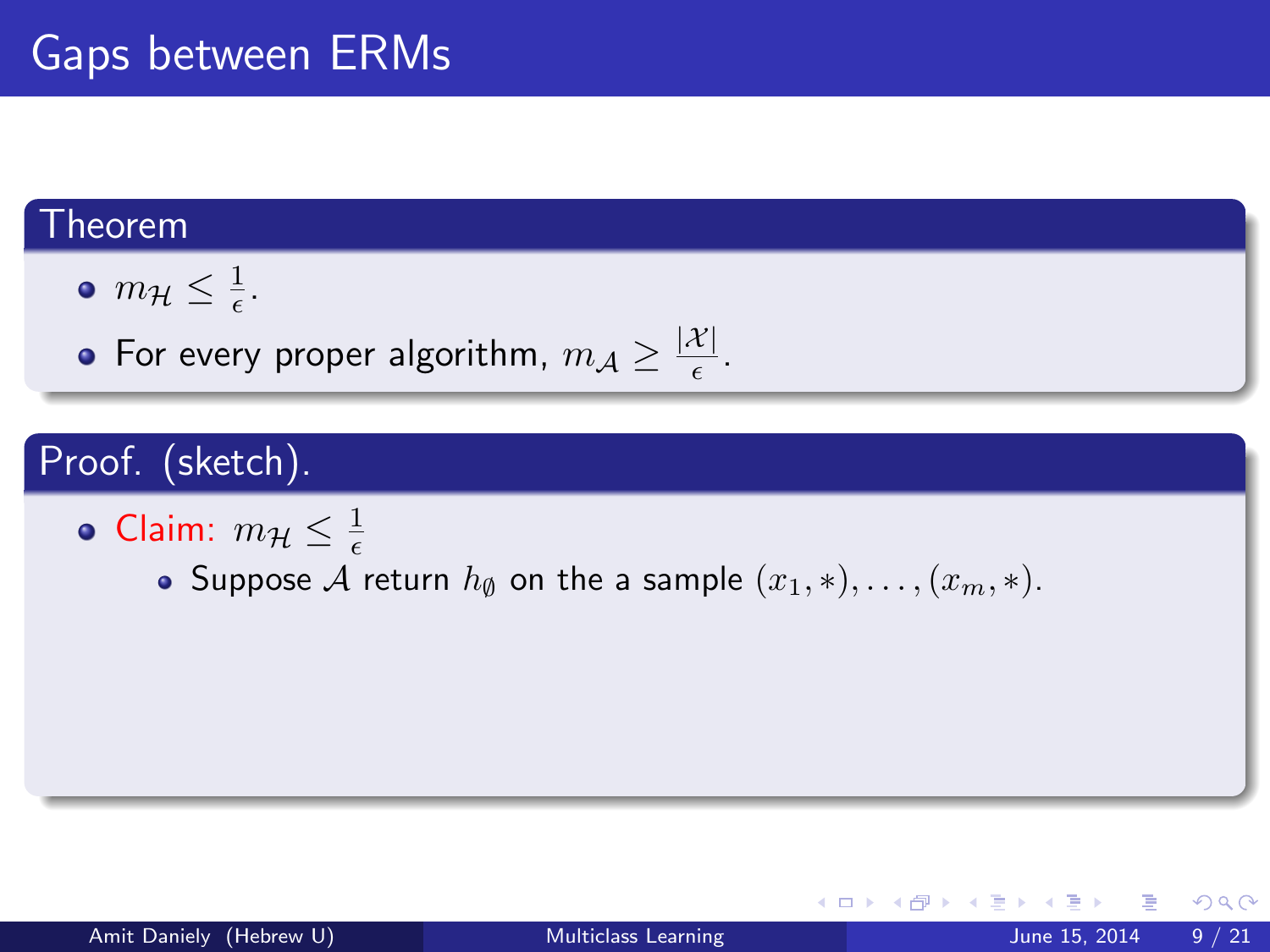$$
\bullet \ \ m_{\mathcal{H}} \leq \tfrac{1}{\epsilon}.
$$

For every proper algorithm,  $m_{\mathcal{A}} \geq \frac{|\mathcal{X}|}{\epsilon}$  $\frac{\tau_{\parallel}}{\epsilon}$ .

### Proof. (sketch).

• Claim: 
$$
m_{\mathcal{H}} \leq \frac{1}{\epsilon}
$$

- Suppose  ${\mathcal{A}}$  return  $h_\emptyset$  on the a sample  $(x_1, *), \ldots,$   $(x_m, *)$ .
- Let  $h_T$  be the target hypothesis

4 0 8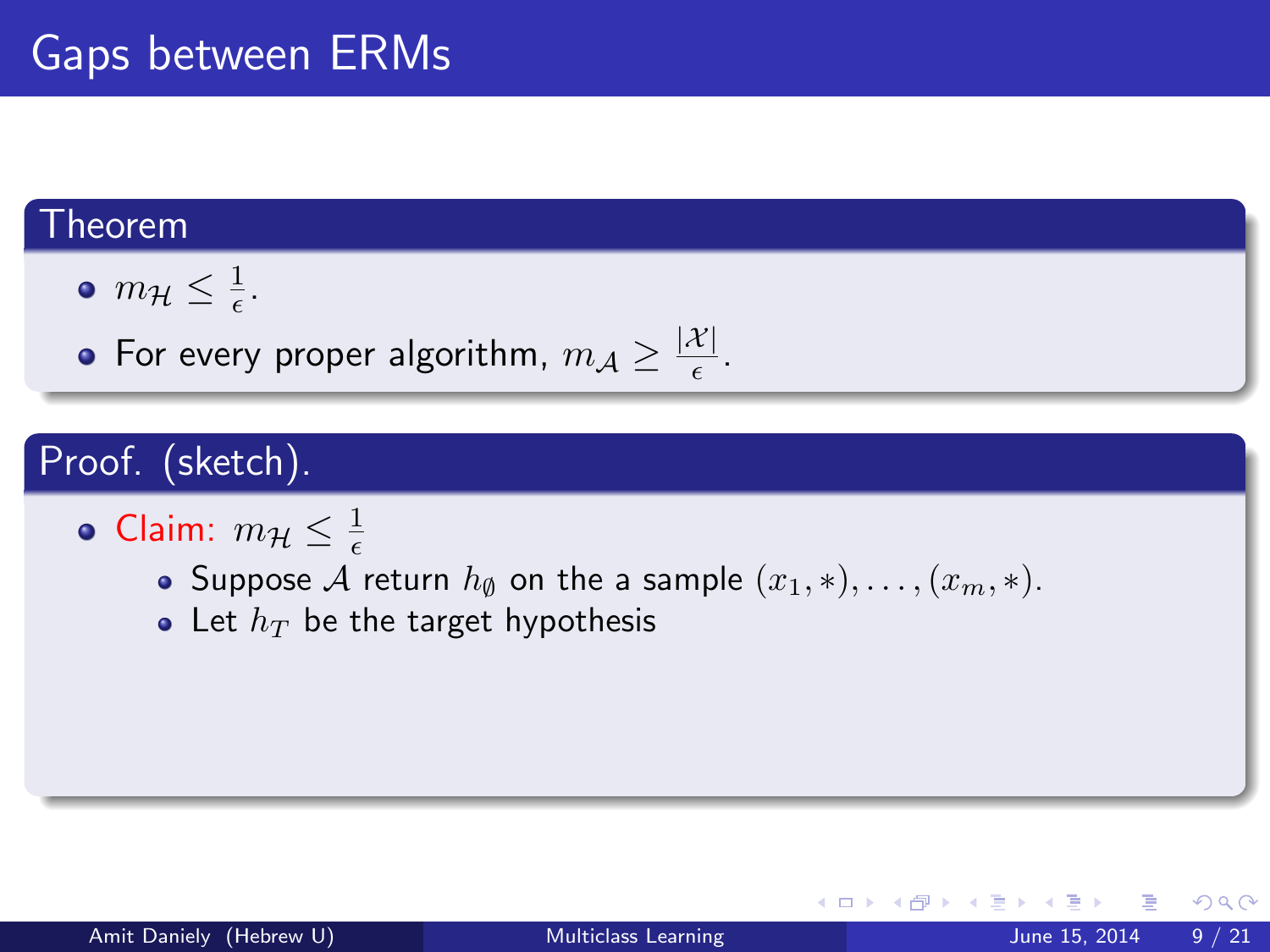$$
\bullet \ \ m_{\mathcal{H}} \leq \tfrac{1}{\epsilon}.
$$

For every proper algorithm,  $m_{\mathcal{A}} \geq \frac{|\mathcal{X}|}{\epsilon}$  $\frac{\tau_{\parallel}}{\epsilon}$ .

### Proof. (sketch).

• Claim: 
$$
m_{\mathcal{H}} \leq \frac{1}{\epsilon}
$$

- Suppose A return  $h_{\emptyset}$  on the a sample  $(x_1, *), \ldots, (x_m, *)$ .
- Let  $h_T$  be the target hypothesis
- A will return either  $h_T$  or  $h_{\emptyset}$ .

4 0 8

 $QQQ$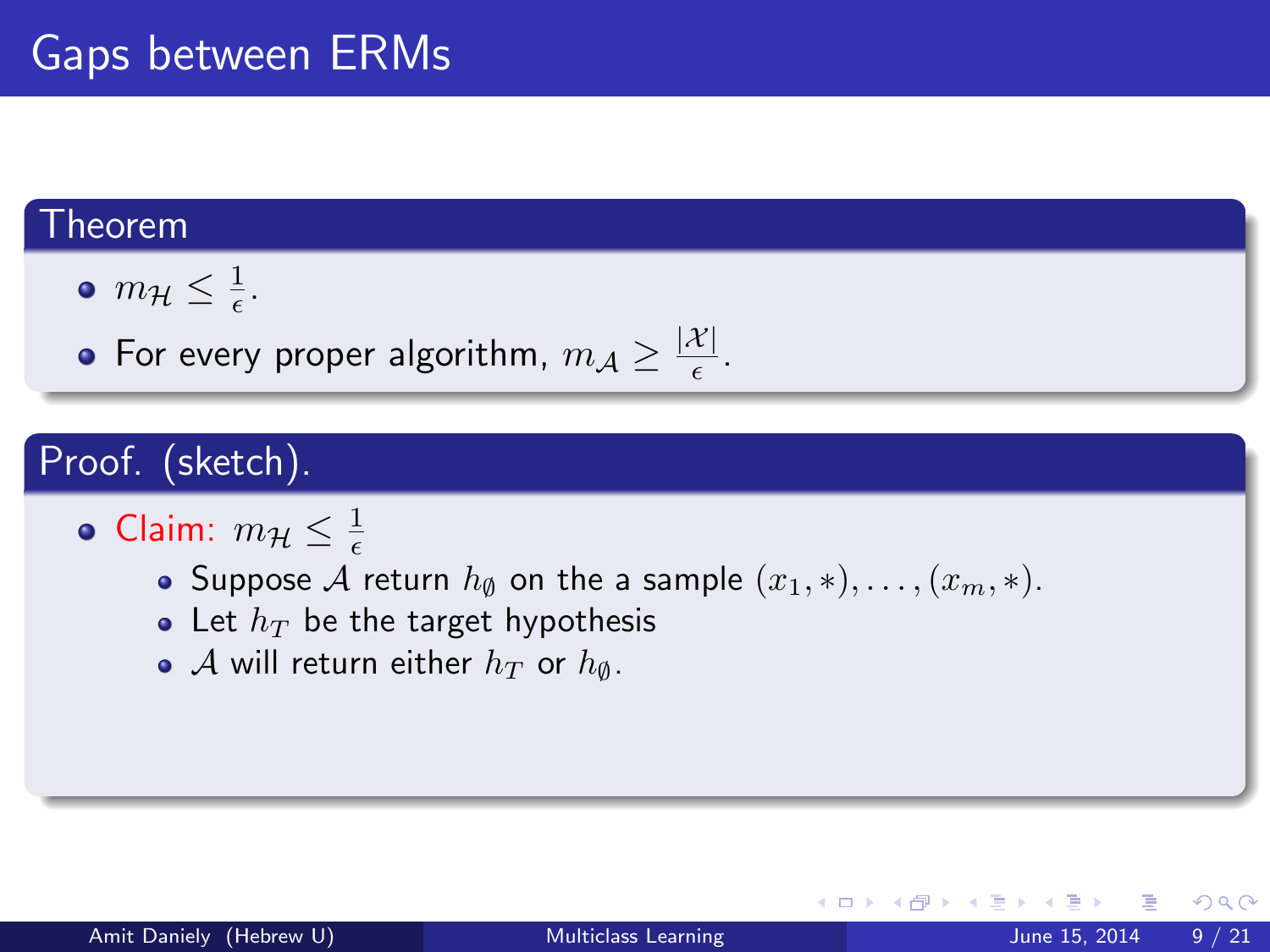$$
\bullet \ \ m_{\mathcal{H}} \leq \tfrac{1}{\epsilon}.
$$

For every proper algorithm,  $m_{\mathcal{A}} \geq \frac{|\mathcal{X}|}{\epsilon}$  $\frac{\tau_{\parallel}}{\epsilon}$ .

### Proof. (sketch).

• Claim: 
$$
m_{\mathcal{H}} \leq \frac{1}{\epsilon}
$$

- Suppose A return  $h_{\emptyset}$  on the a sample  $(x_1, *), \ldots, (x_m, *)$ .
- Let  $h_T$  be the target hypothesis
- A will return either  $h_T$  or  $h_{\emptyset}$ .
- If  $\mathrm{Err}(h_\emptyset)\geq \epsilon$ , it will be rejected w.h.p. using  $\frac{1}{\epsilon}$  examples.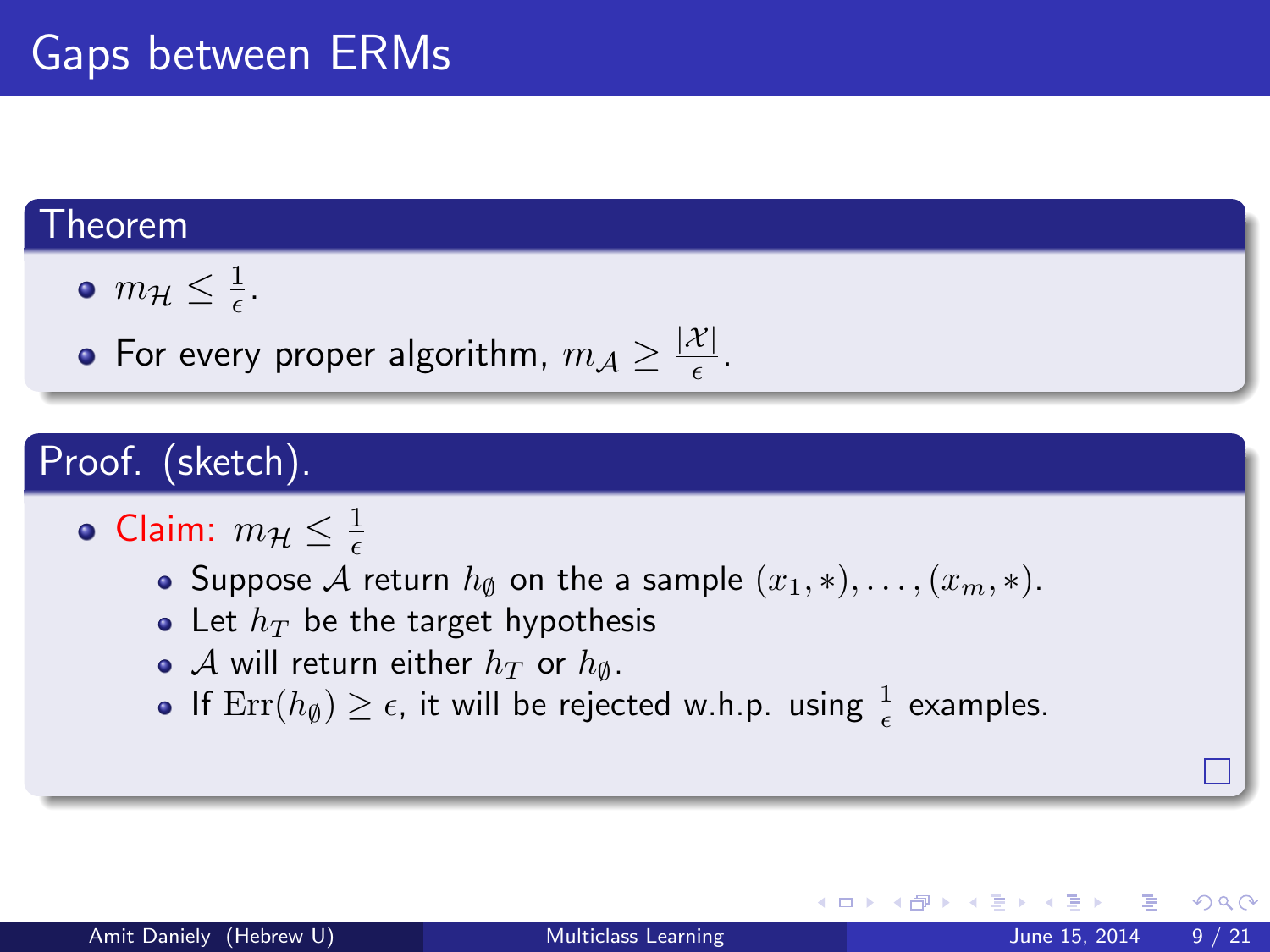# Proof. (sketch, for  $\epsilon = \frac{1}{10}$ ).

4 0 8 1

 $\mathcal{A}$ 

 $\rightarrow$   $\rightarrow$   $\rightarrow$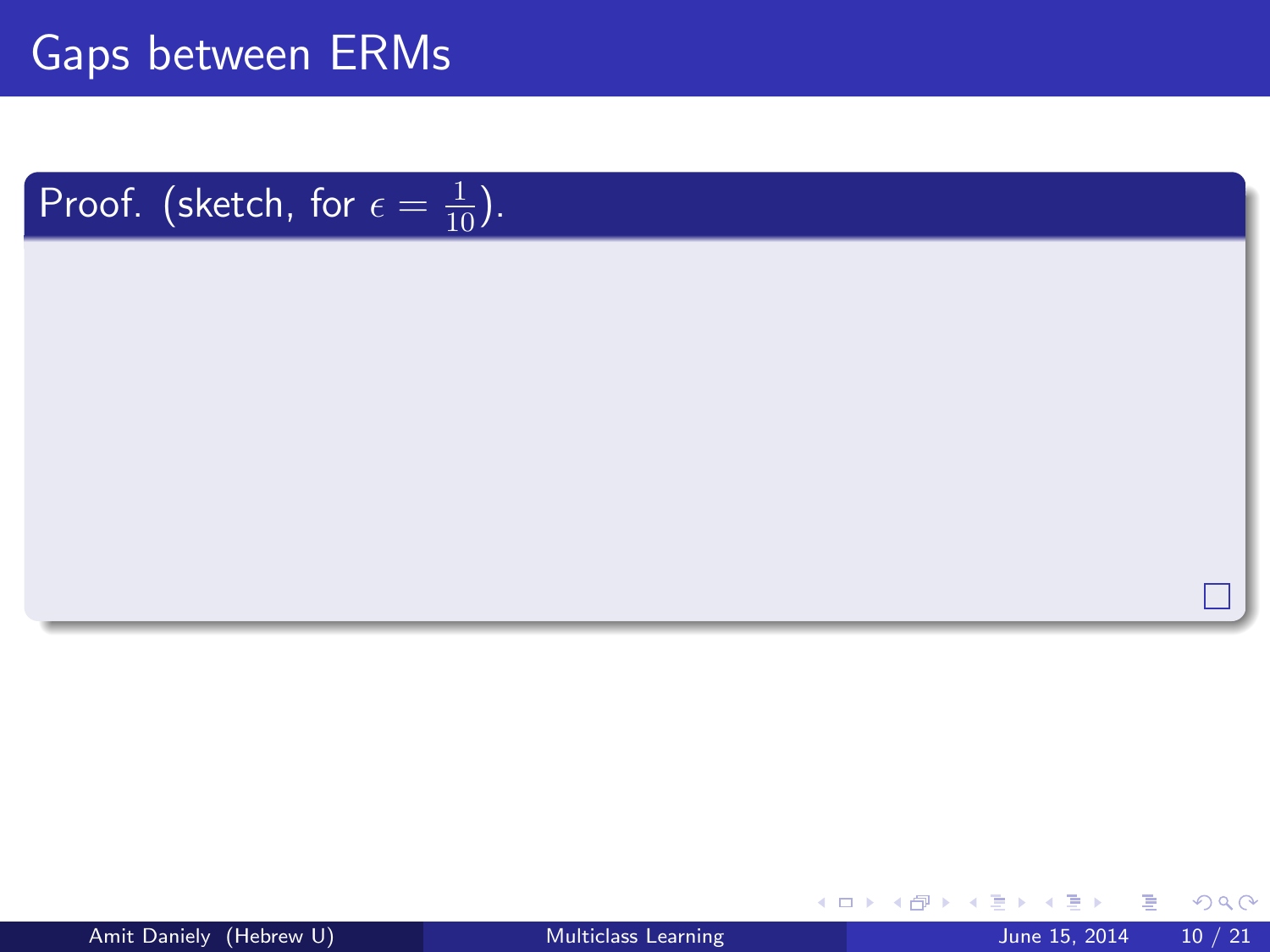# Proof. (sketch, for  $\epsilon = \frac{1}{10}$ ).

• Claim: For any proper  $\mathcal{A}$ ,  $m_{\mathcal{A}} \geq |\mathcal{X}|$ .



4 0 8

÷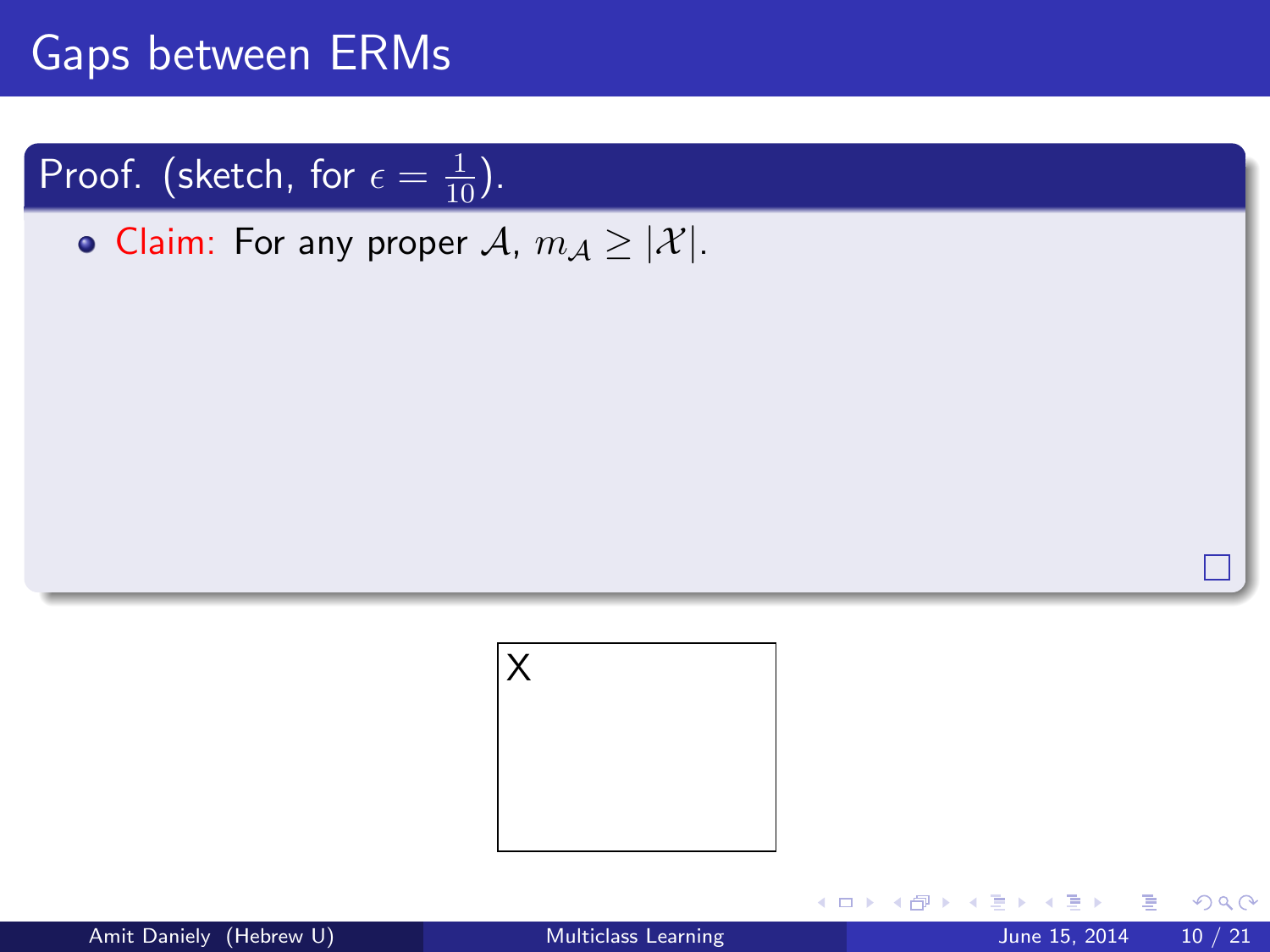# Proof. (sketch, for  $\epsilon = \frac{1}{10}$ ).

• Claim: For any proper A,  $m_A \geq |\mathcal{X}|$ .

• Let D be uniform on some  $E \subset \mathcal{X}$ ,  $|E| = |\mathcal{X}|/2$ , and let the target classifier be  $h_{\mathcal{X} \setminus E}$ 



 $\leftarrow$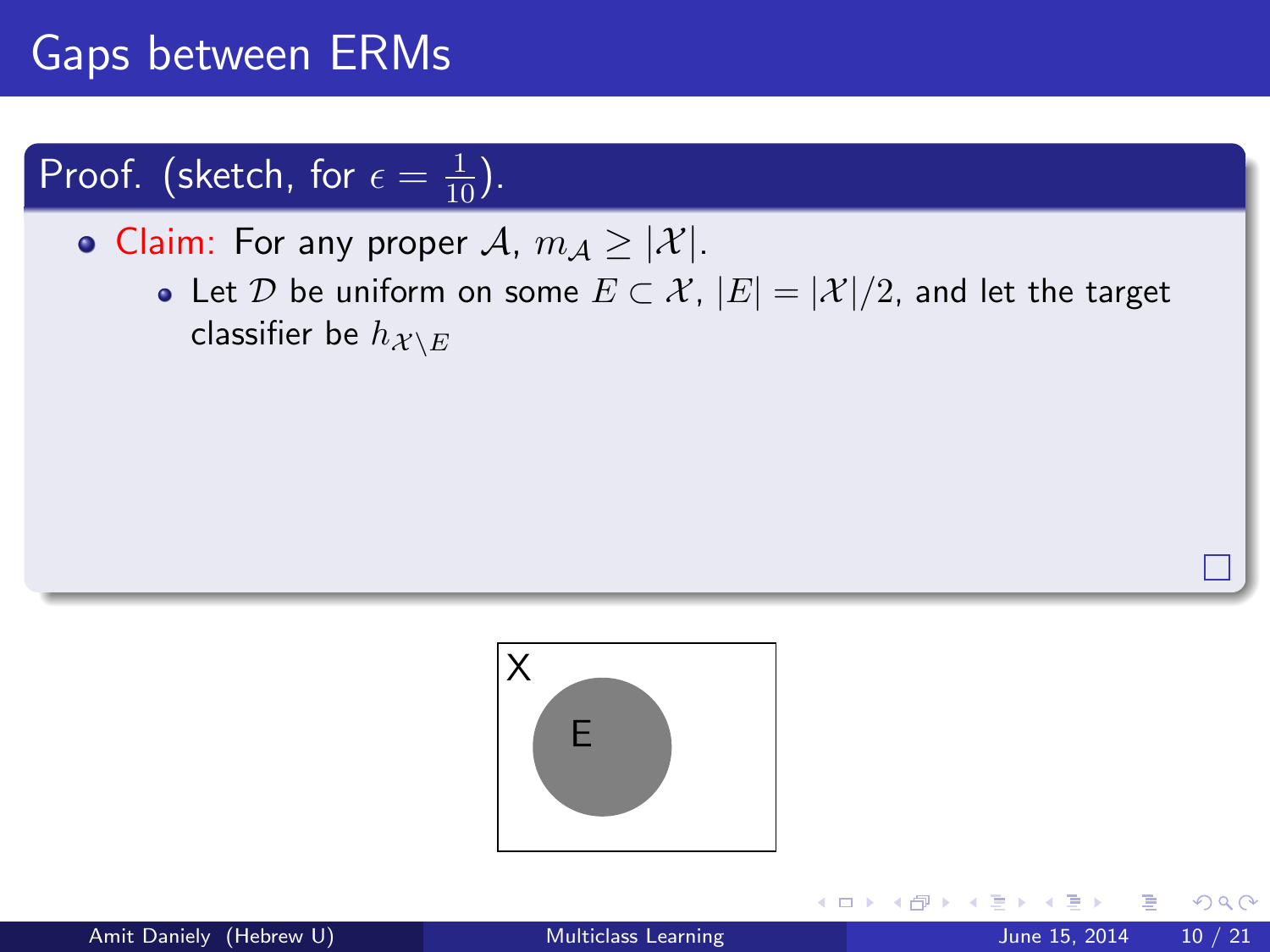# Proof. (sketch, for  $\epsilon = \frac{1}{10}$ ).

• Claim: For any proper A,  $m_A \geq |\mathcal{X}|$ .

- Let D be uniform on some  $E \subset \mathcal{X}$ ,  $|E| = |\mathcal{X}|/2$ , and let the target classifier be  $h_{\mathcal{X} \setminus E}$
- A will choose some  $h_T$  with  $|T| = |\mathcal{X}|/2$



 $\leftarrow$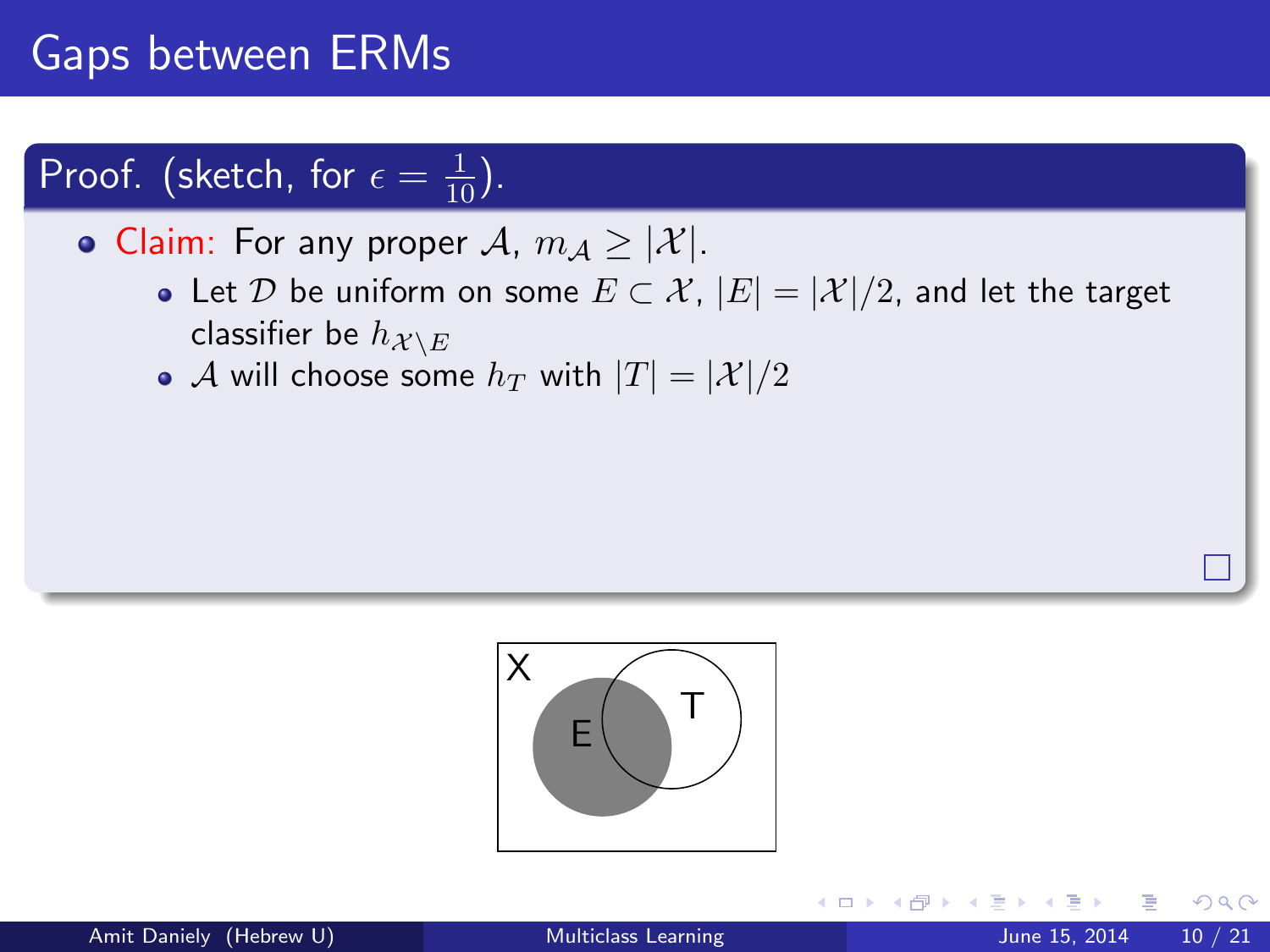# Proof. (sketch, for  $\epsilon = \frac{1}{10}$ ).

• Claim: For any proper A,  $m_A \geq |\mathcal{X}|$ .

- Let D be uniform on some  $E \subset \mathcal{X}$ ,  $|E| = |\mathcal{X}|/2$ , and let the target classifier be  $h_{\mathcal{X} \setminus E}$
- A will choose some  $h_T$  with  $|T| = |\mathcal{X}|/2$
- Err $\mathcal{D}(h_T) = |T \cap E|/|E|$ . Therefore, to have a small error, T should almost coincide with  $E^c$ .



つへへ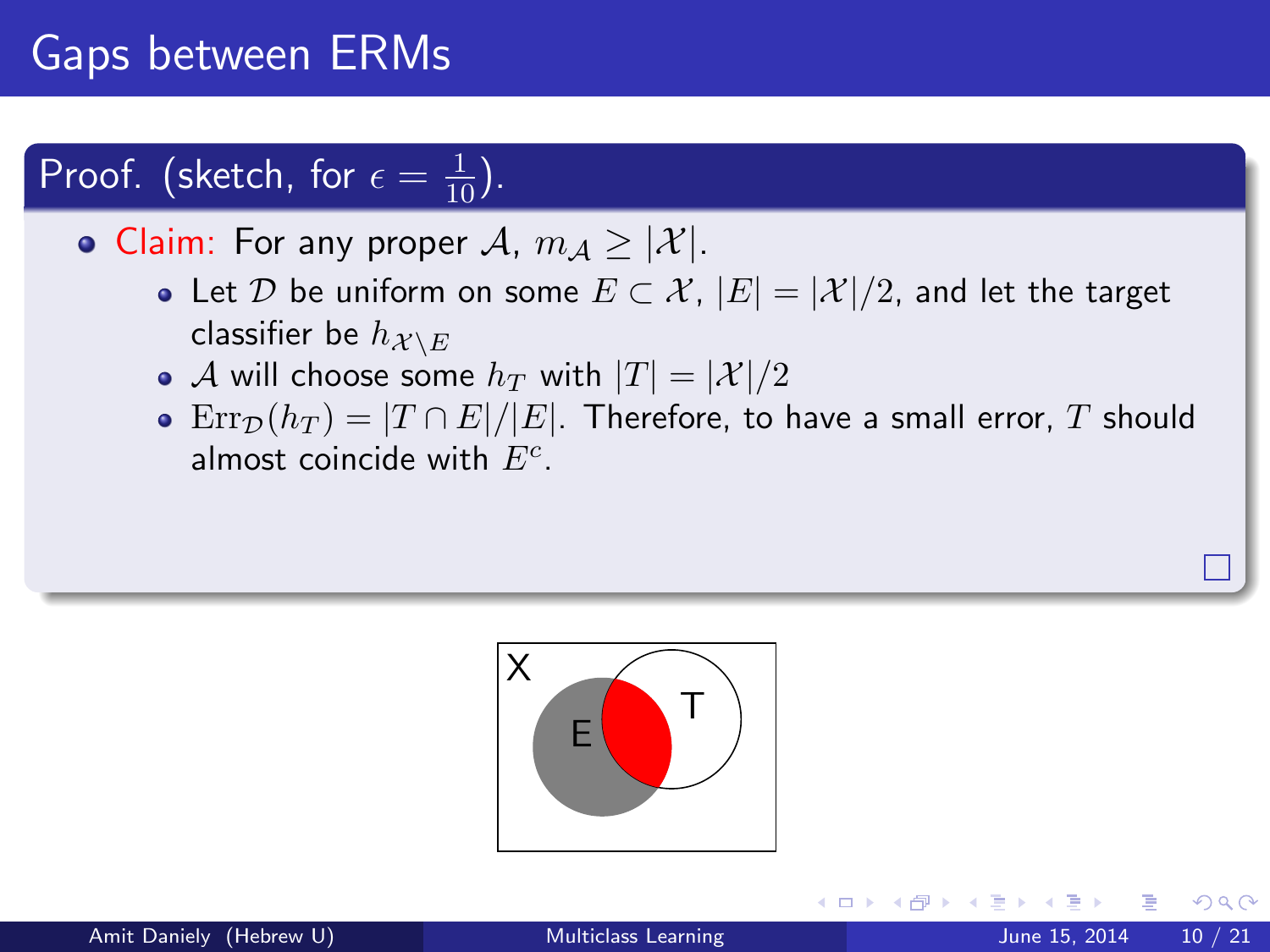# Proof. (sketch, for  $\epsilon = \frac{1}{10}$ ).

• Claim: For any proper A,  $m_A \geq |\mathcal{X}|$ .

- Let D be uniform on some  $E \subset \mathcal{X}$ ,  $|E| = |\mathcal{X}|/2$ , and let the target classifier be  $h_{\mathcal{X} \setminus E}$
- A will choose some  $h_T$  with  $|T| = |\mathcal{X}|/2$
- $\text{Err}_{\mathcal{D}}(h_T) = |T \cap E|/|E|$ . Therefore, to have a small error, T should almost coincide with  $E^c$ .
- Requires  $\Omega(|\mathcal{X}|)$  examples.



つへへ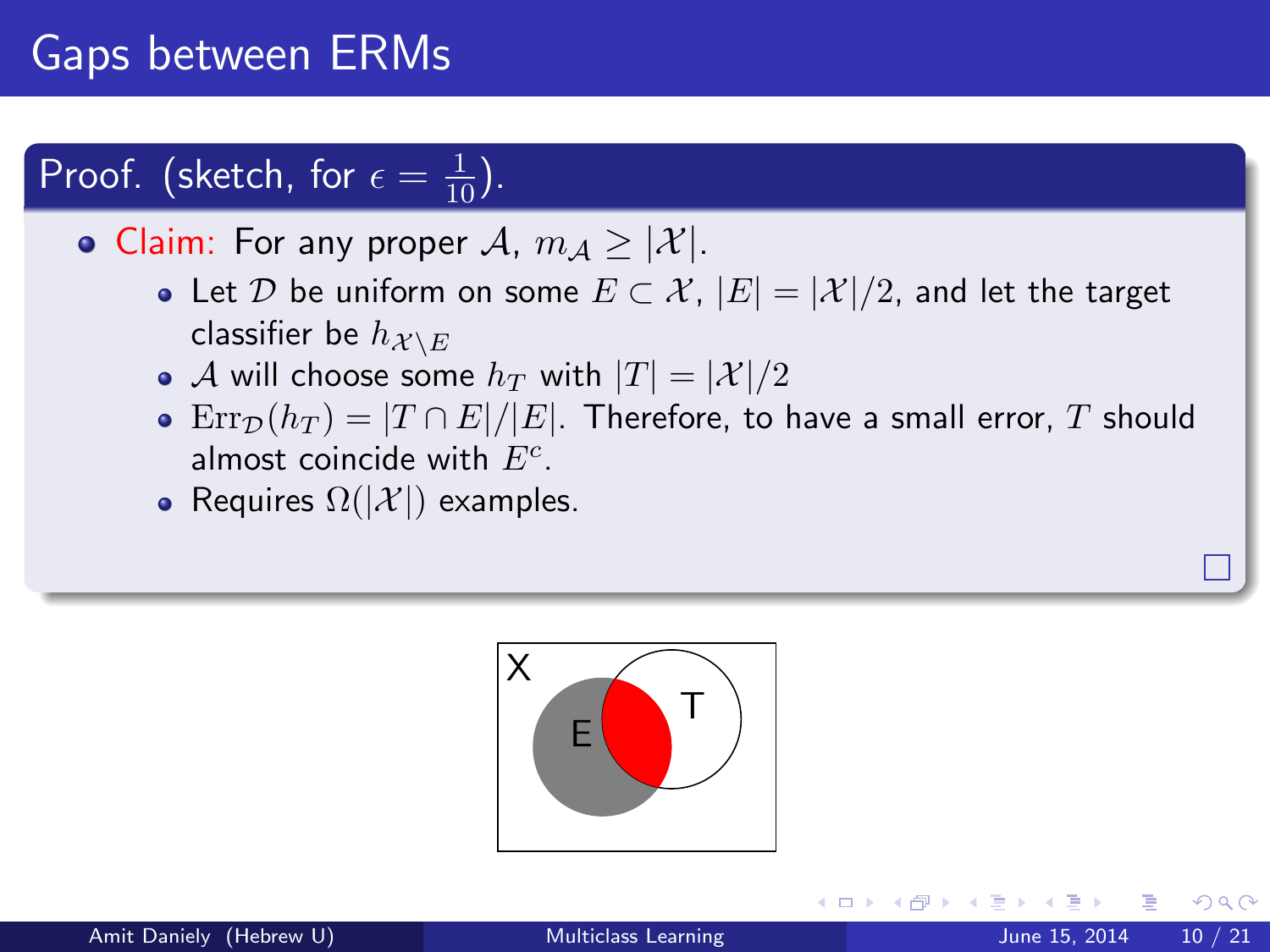### [Optimal learner must be improper!](#page-13-0)





<span id="page-35-0"></span>4 0 8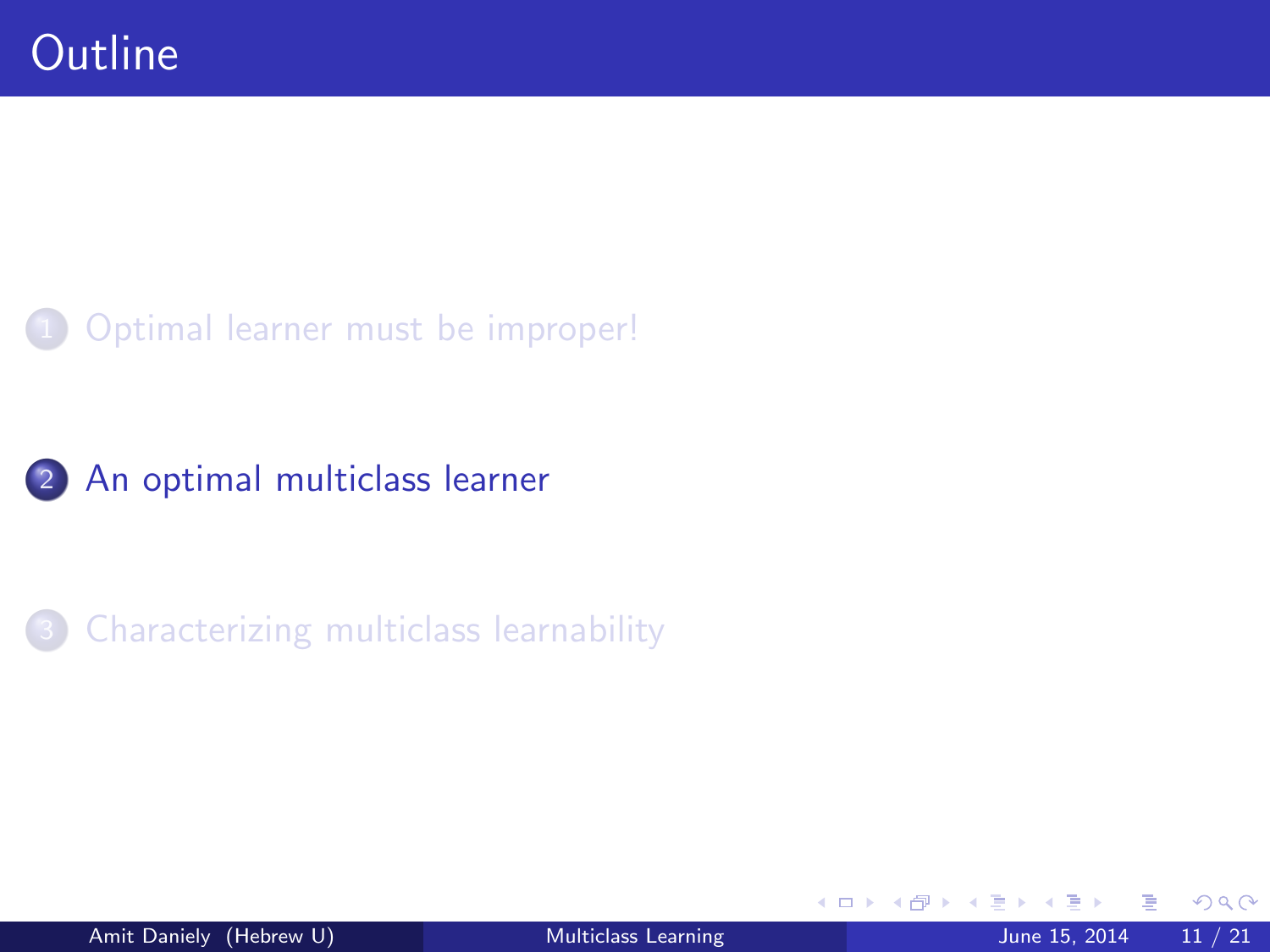- Haussler, Littlestone, Warmuth (1994) proposed an (improper) learner for binary classification based on the "one inclusion graph"
- Rubinstein, Bartlett, Rubinstein (2006) generalized it to multiclass problems using a "one inclusion hyper-graph"
- The analysis of RBR showed optimality up to a factor of  $log(|\mathcal{Y}|)$ .
- By a new analysis, we show optimality up to a constant factor.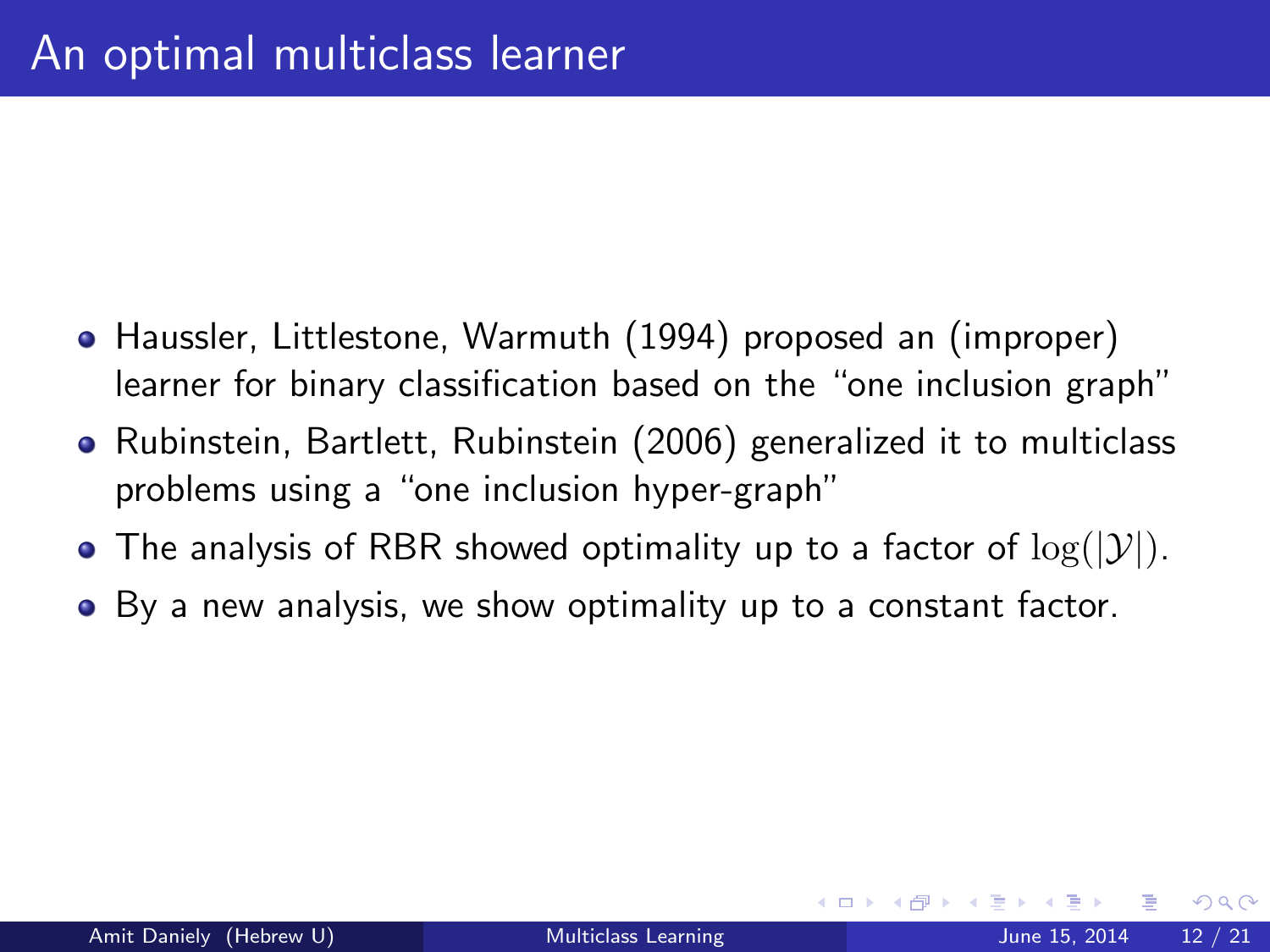• The mistake bound,  $\epsilon_A(m)$ , of an algorithm A is the probability that  $A$  errs on a new example after observing  $m$  examples.

4 0 8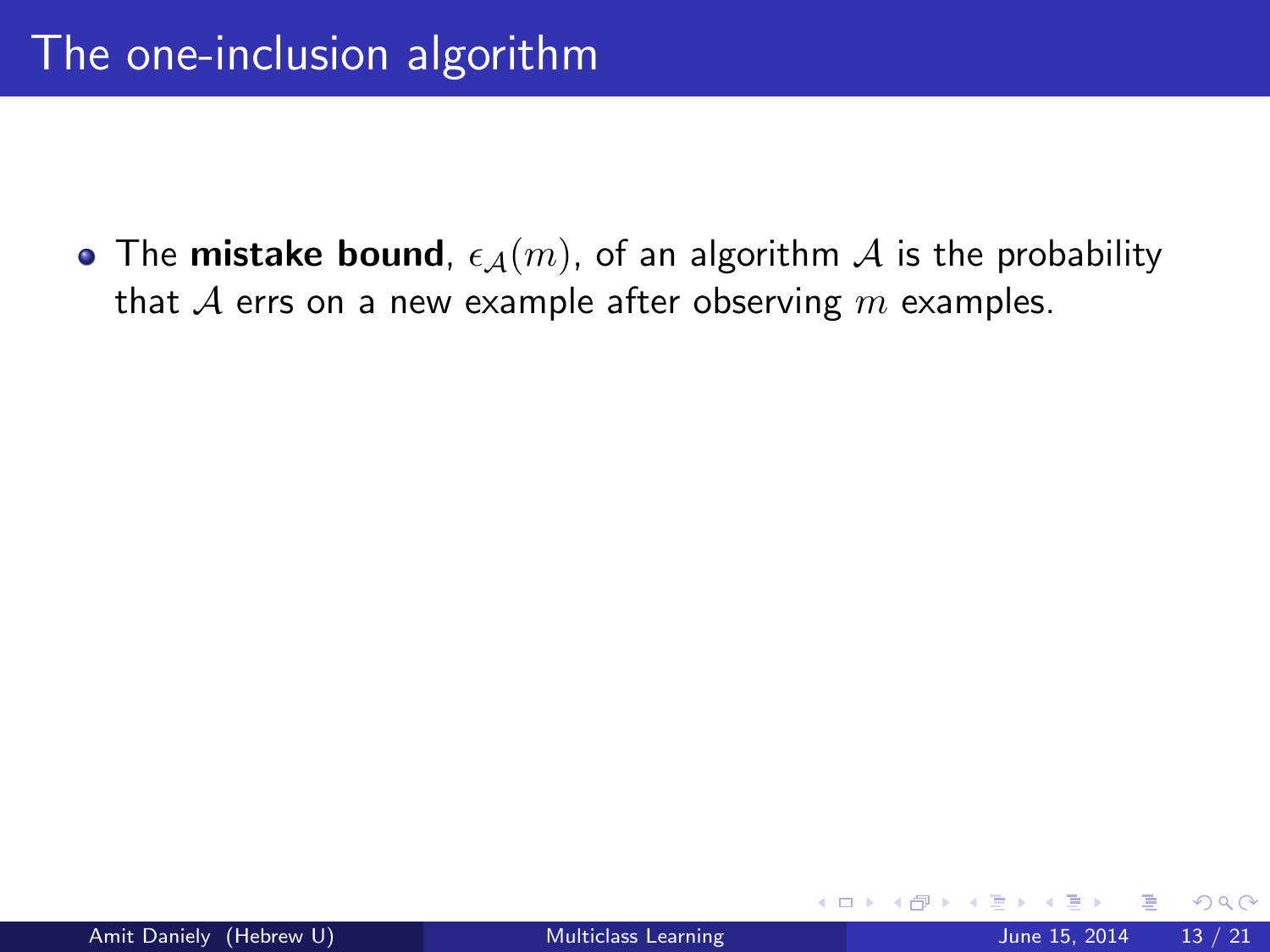• The mistake bound,  $\epsilon_{\mathcal{A}}(m)$ , of an algorithm  $\mathcal A$  is the probability that  $A$  errs on a new example after observing m examples.

#### Theorem

Let  $\mathcal I$  be the one-inclusion algorithm. For every  $\mathcal A$ ,  $\epsilon_{\mathcal A}(m)\geq \frac{1}{2d}$  $\frac{1}{2e} \epsilon_{\mathcal{I}}(m)$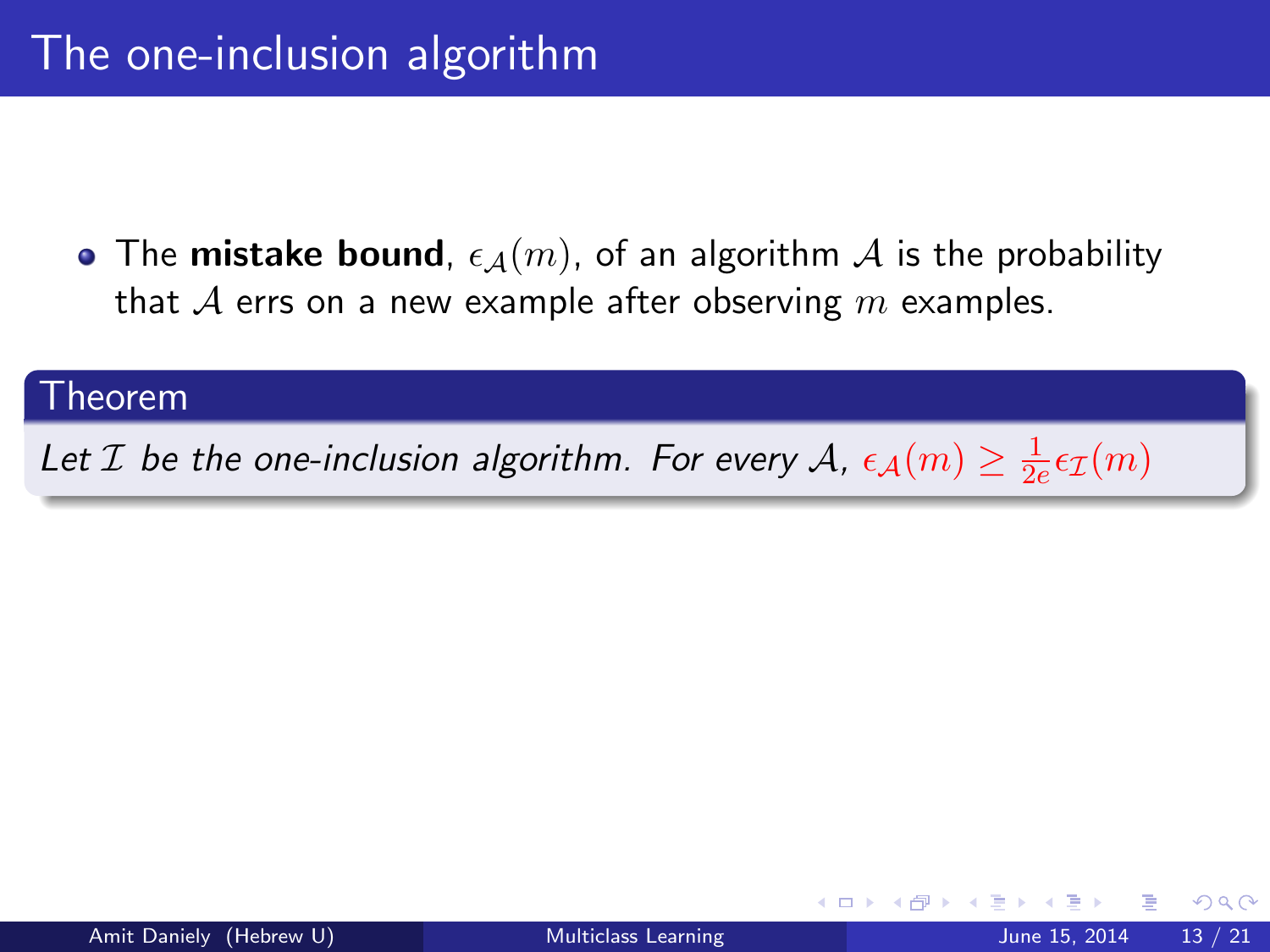• The mistake bound,  $\epsilon_{\mathcal{A}}(m)$ , of an algorithm  $\mathcal A$  is the probability that  $A$  errs on a new example after observing m examples.

#### Theorem

Let  $\mathcal I$  be the one-inclusion algorithm. For every  $\mathcal A$ ,  $\epsilon_{\mathcal A}(m)\geq \frac{1}{2d}$  $\frac{1}{2e} \epsilon_{\mathcal{I}}(m)$ 

• Improves on RBR who had a factor of  $log(|\mathcal{Y}|)$  instead of  $2e \approx 5.44$ .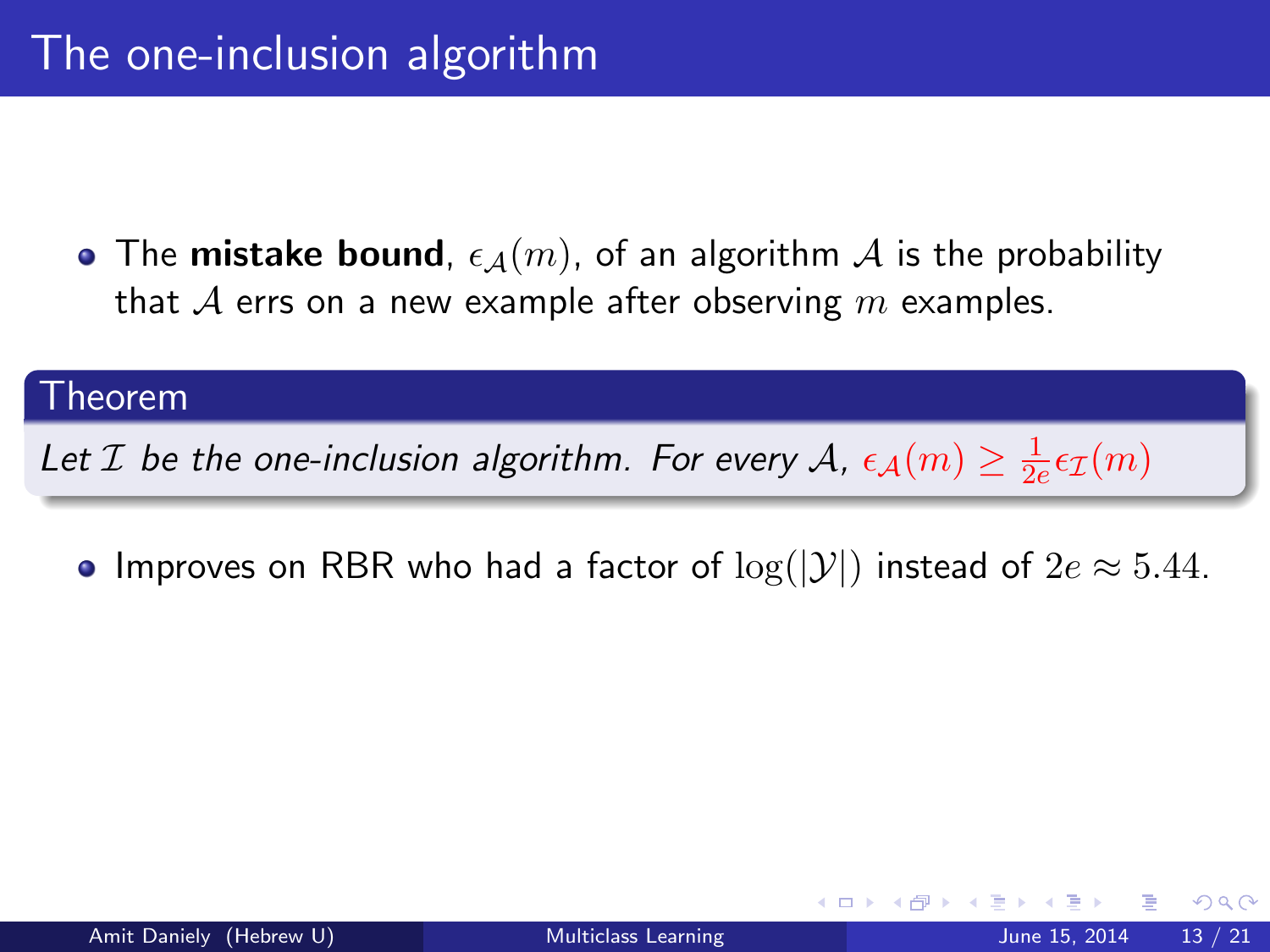• The mistake bound,  $\epsilon_A(m)$ , of an algorithm A is the probability that  $A$  errs on a new example after observing m examples.

#### Theorem

Let  $\mathcal I$  be the one-inclusion algorithm. For every  $\mathcal A$ ,  $\epsilon_{\mathcal A}(m)\geq \frac{1}{2d}$  $\frac{1}{2e} \epsilon_{\mathcal{I}}(m)$ 

- Improves on RBR who had a factor of  $log(|\mathcal{Y}|)$  instead of  $2e \approx 5.44$ .
- By a standard argument the one inclusion algorithm is optimal in the PAC model as well, up to a factor of  $\log(\frac{1}{\epsilon})$  $\frac{1}{\epsilon}$ .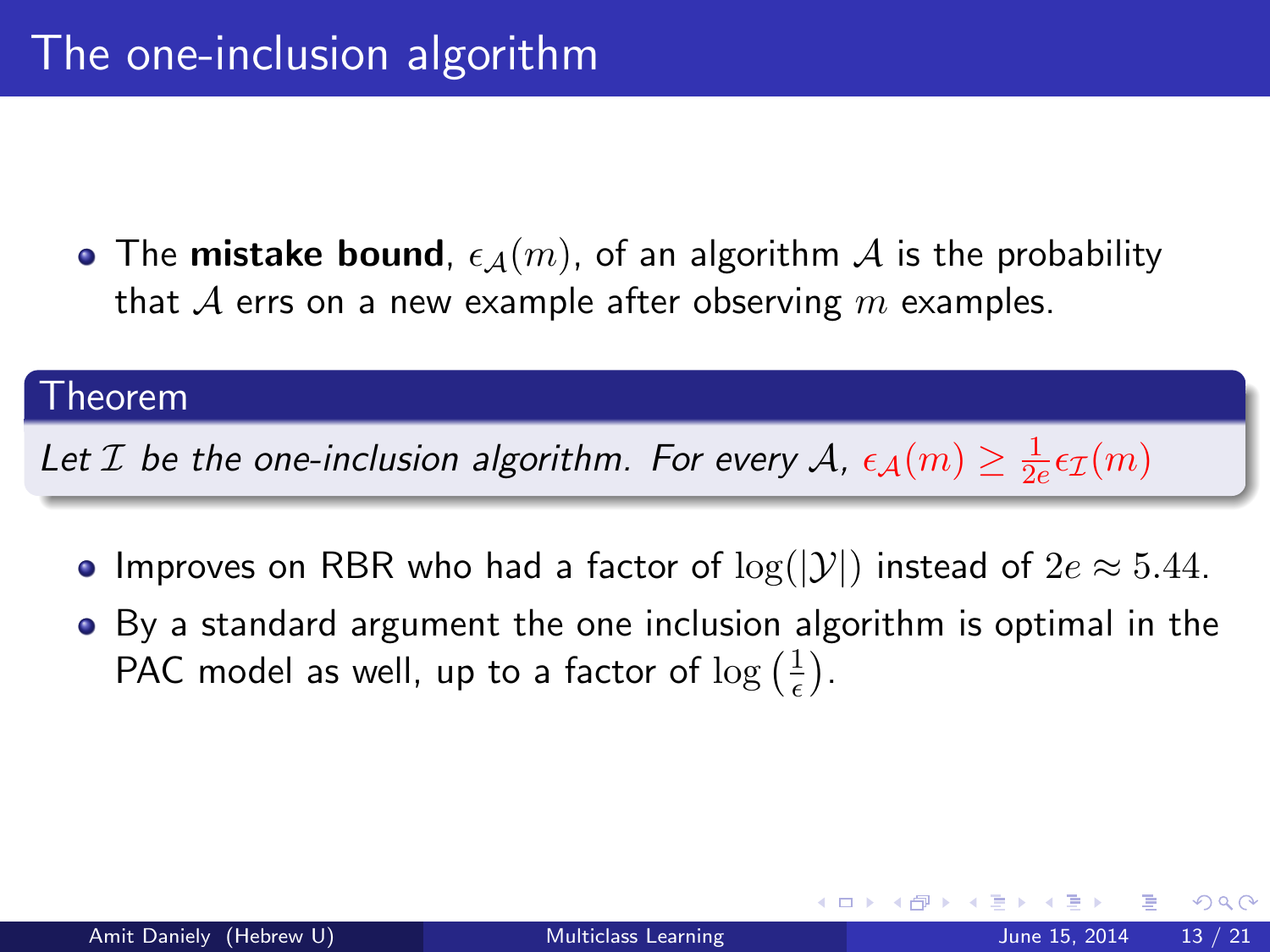• The mistake bound,  $\epsilon_A(m)$ , of an algorithm A is the probability that  $A$  errs on a new example after observing m examples.

#### Theorem

Let  $\mathcal I$  be the one-inclusion algorithm. For every  $\mathcal A$ ,  $\epsilon_{\mathcal A}(m)\geq \frac{1}{2d}$  $\frac{1}{2e} \epsilon_{\mathcal{I}}(m)$ 

- Improves on RBR who had a factor of  $log(|\mathcal{Y}|)$  instead of  $2e \approx 5.44$ .
- By a standard argument the one inclusion algorithm is optimal in the PAC model as well, up to a factor of  $\log(\frac{1}{\epsilon})$  $\frac{1}{\epsilon}$ .
- We derive **efficient** algorithms for *linear classes*.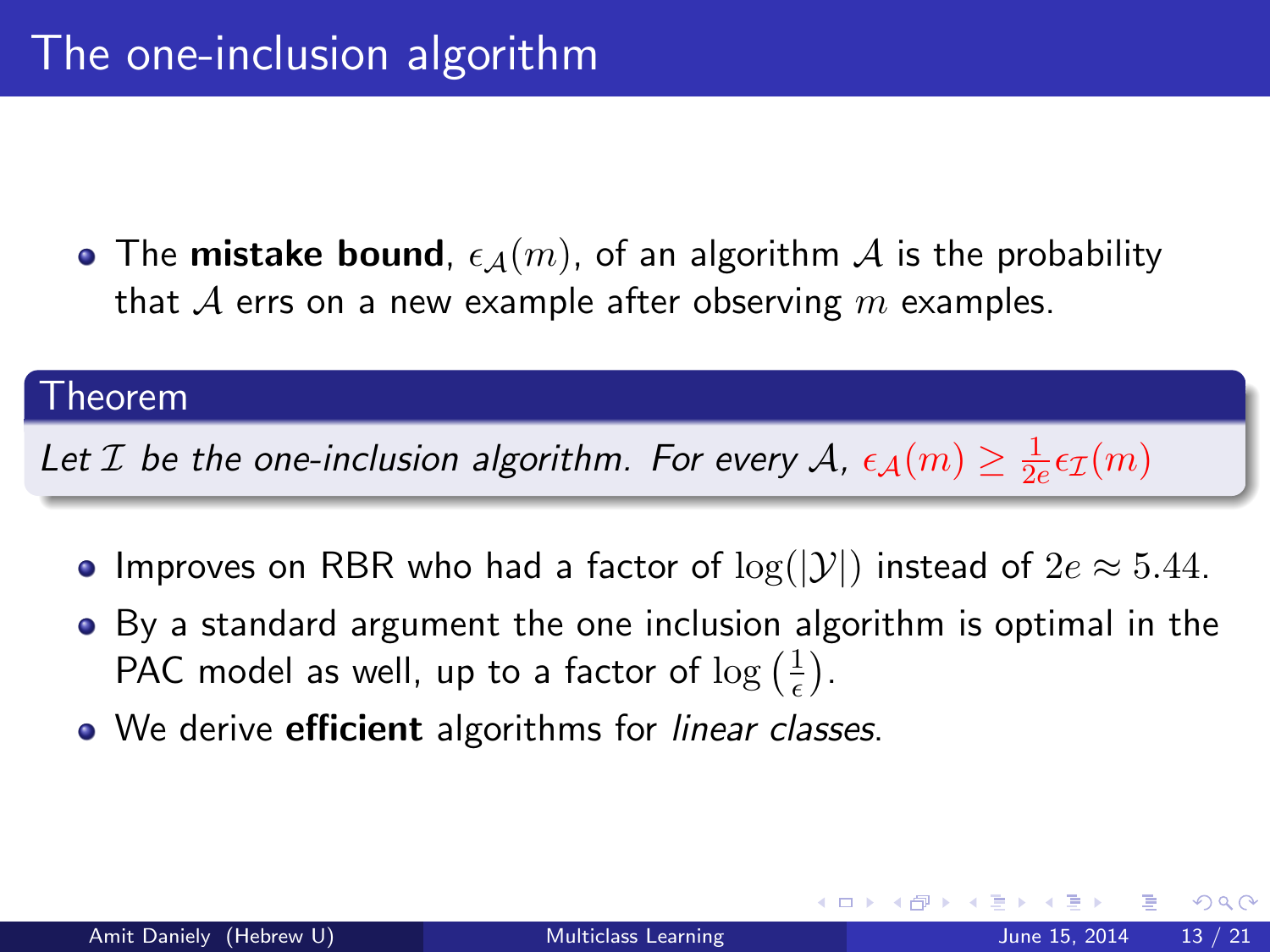- $\bullet$  When H is learnable?
- What is the sample complexity of  $H$ ?
- How to learn  $H$  optimally? Use the one inclusion algorithm.

4 0 8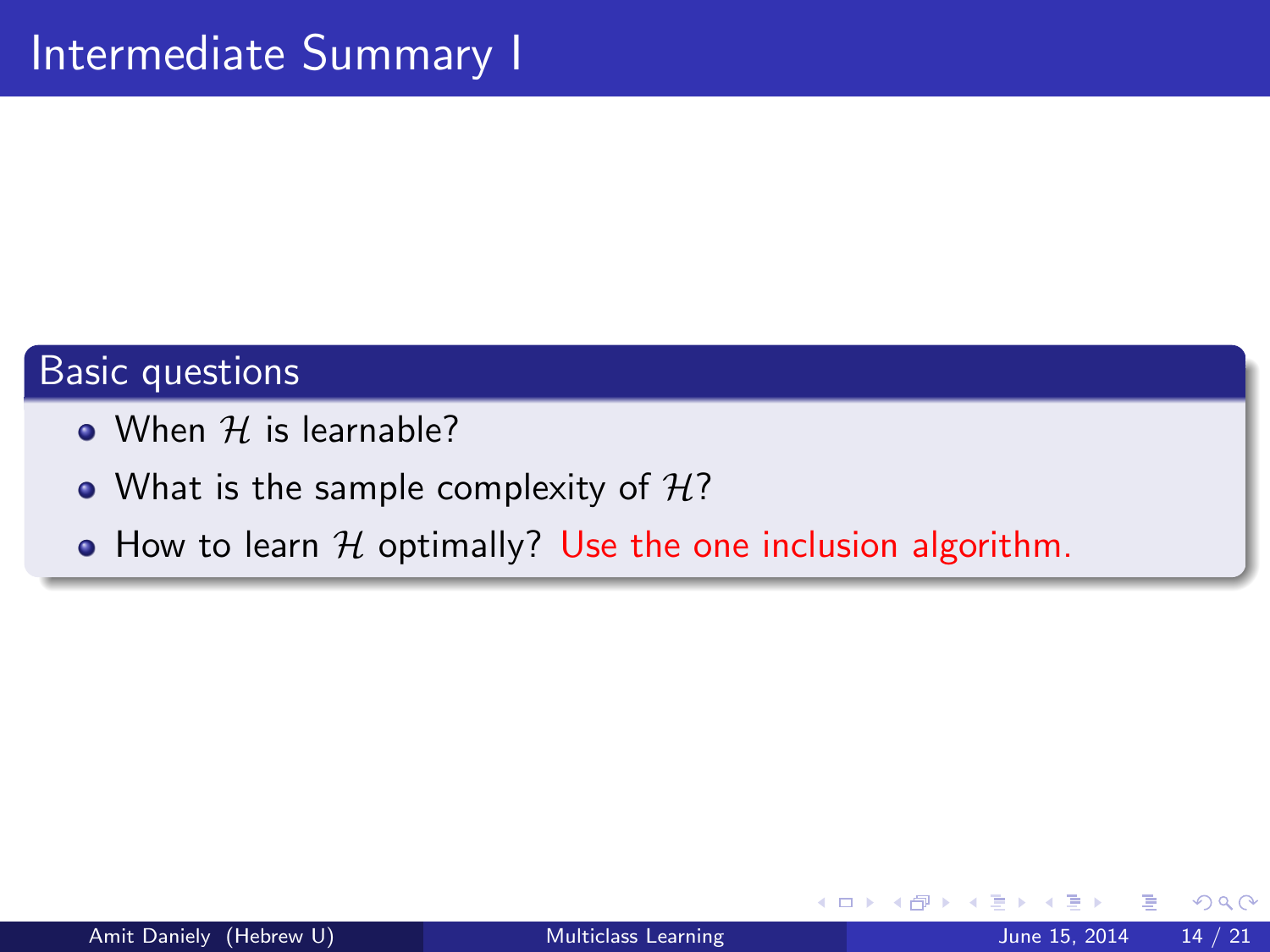[Optimal learner must be improper!](#page-13-0)

[An optimal multiclass learner](#page-35-0)



<span id="page-43-0"></span>4 0 8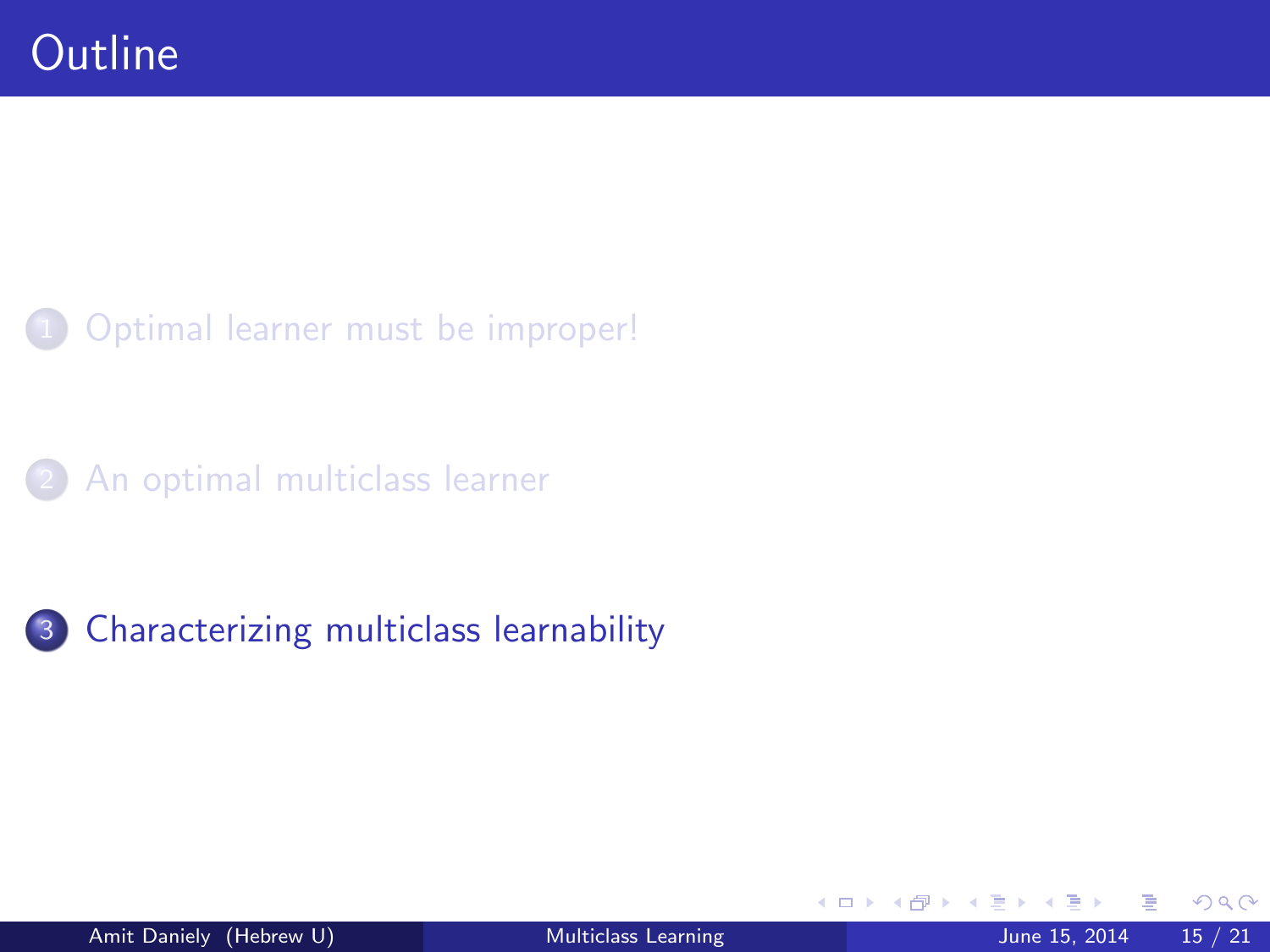• We define the **degree** of  $h \in \mathcal{H}$  w.r.t. H as the number of points  $x \in \mathcal{X}$  for which there exists  $g \in \mathcal{H}$  such that g disagree with h only on  $x$ .

4 0 8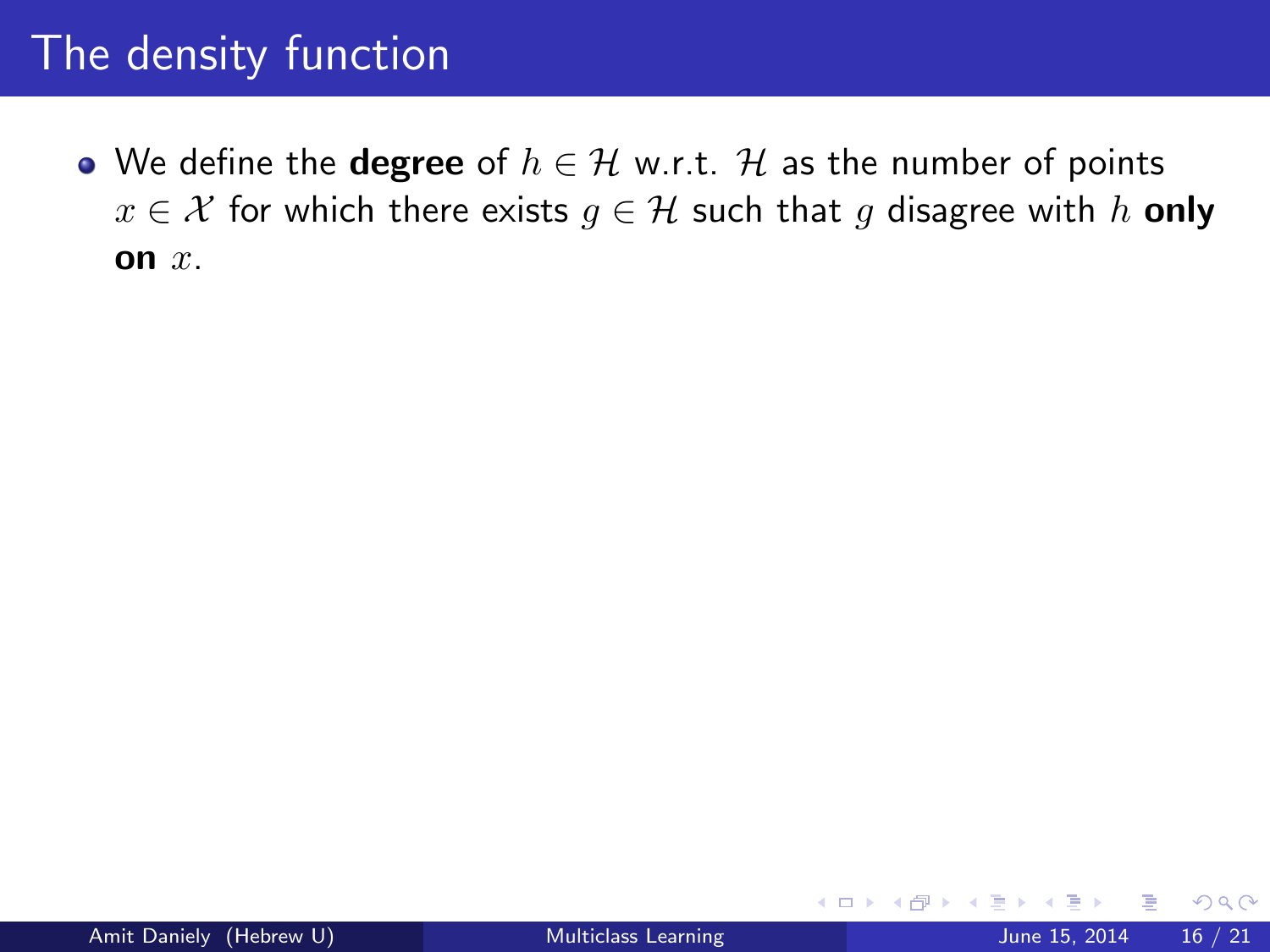- We define the **degree** of  $h \in \mathcal{H}$  w.r.t. H as the number of points  $x \in \mathcal{X}$  for which there exists  $q \in \mathcal{H}$  such that g disagree with h **only** on  $x$ .
- The density of H is the average degree of a hypothesis in  $H$ .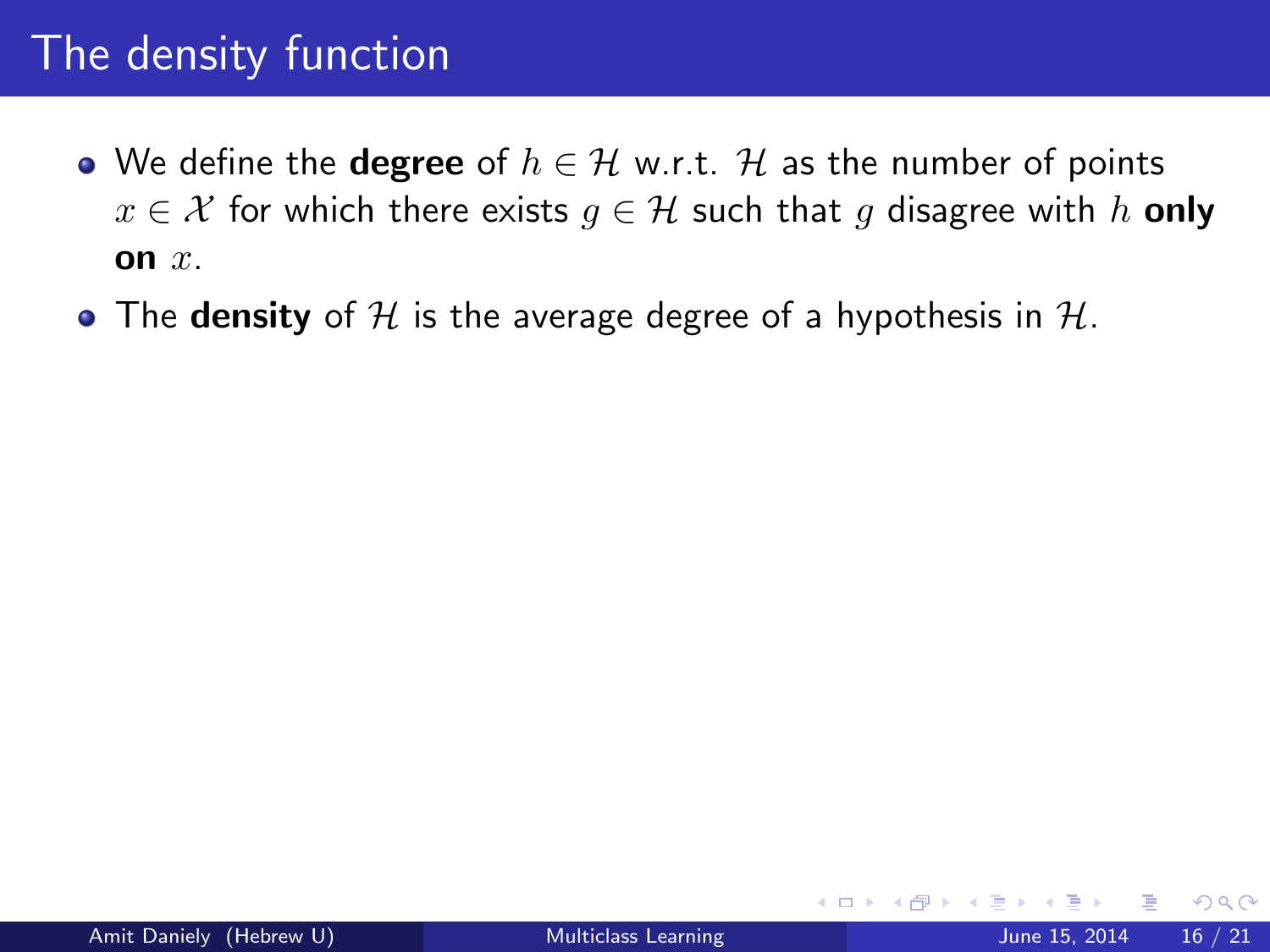- We define the **degree** of  $h \in \mathcal{H}$  w.r.t. H as the number of points  $x \in \mathcal{X}$  for which there exists  $q \in \mathcal{H}$  such that g disagree with h **only** on  $x$ .
- The density of H is the average degree of a hypothesis in  $H$ .
- The density function of  $H$  is

 $\mu_{\mathcal{H}}(m) = \max\{\text{density}(\mathcal{F}|_S) \mid |S| = m, \ \mathcal{F} \subset \mathcal{H} \text{ is finite}\}\$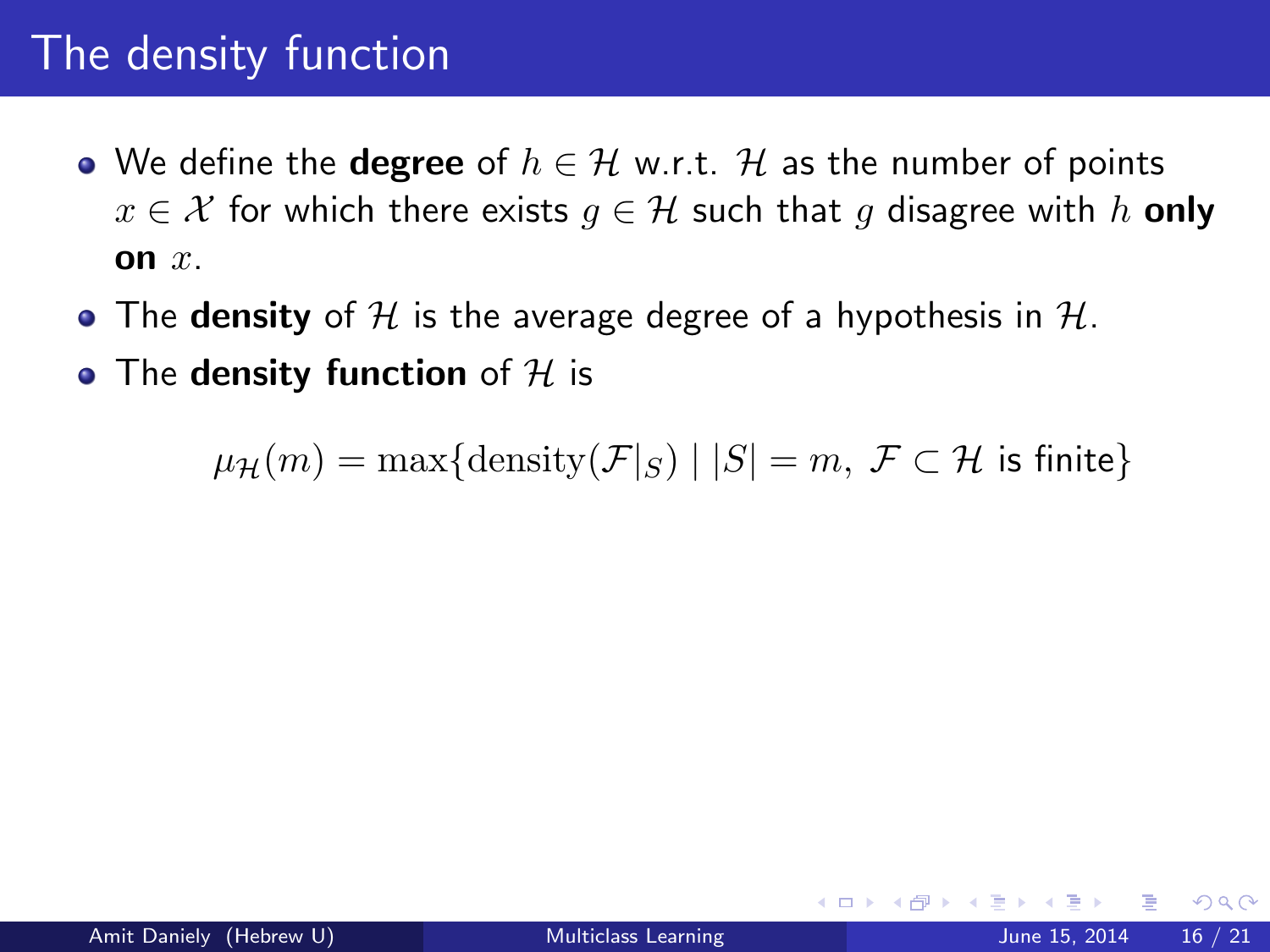- We define the **degree** of  $h \in \mathcal{H}$  w.r.t. H as the number of points  $x \in \mathcal{X}$  for which there exists  $q \in \mathcal{H}$  such that g disagree with h **only** on  $x$ .
- The density of H is the average degree of a hypothesis in  $H$ .
- The density function of  $H$  is

 $\mu_{\mathcal{H}}(m) = \max\{\text{density}(\mathcal{F}|_S) \mid |S| = m, \ \mathcal{F} \subset \mathcal{H} \text{ is finite}\}\$ 

#### Theorem

$$
\tfrac{1}{2e} \tfrac{\mu_{\mathcal{H}}(m)}{m} \leq \epsilon_{\mathcal{H}}(m) \leq \tfrac{\mu_{\mathcal{H}}(m)}{m}
$$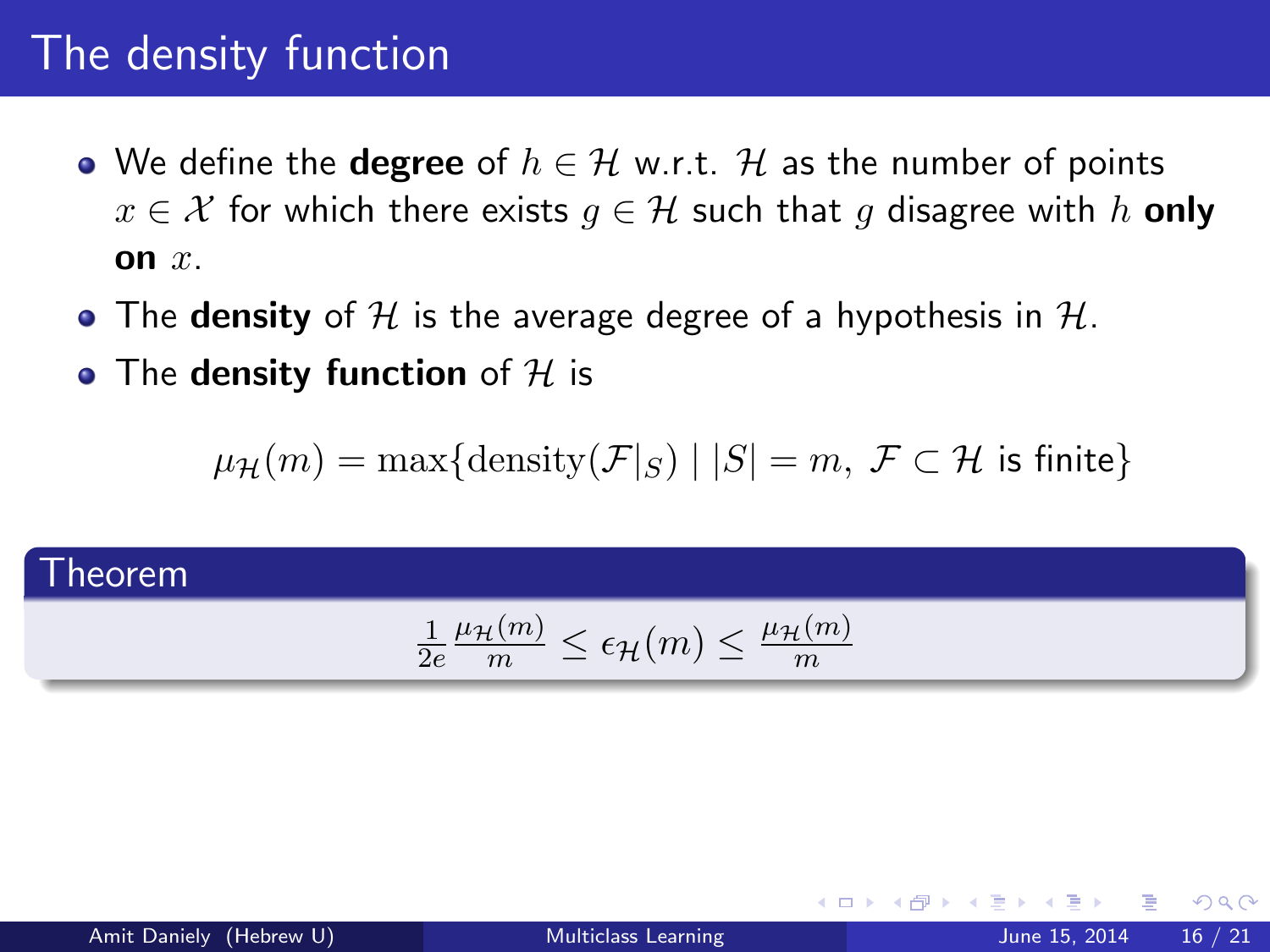- We define the **degree** of  $h \in \mathcal{H}$  w.r.t. H as the number of points  $x \in \mathcal{X}$  for which there exists  $q \in \mathcal{H}$  such that g disagree with h **only** on  $x$ .
- The density of H is the average degree of a hypothesis in  $H$ .
- The density function of  $H$  is

 $\mu_{\mathcal{H}}(m) = \max\{\text{density}(\mathcal{F}|_S) \mid |S| = m, \ \mathcal{F} \subset \mathcal{H} \text{ is finite}\}\$ 

#### Theorem

$$
\frac{1}{2e} \frac{\mu_{\mathcal{H}}(m)}{m} \le \epsilon_{\mathcal{H}}(m) \le \frac{\mu_{\mathcal{H}}(m)}{m}
$$

 $\bullet \Rightarrow$  The sample complexity is characterized by the density function  $\mu_{\mathcal{H}}(m)$ .

 ${\cal H}$  is learnable if and only if  $\lim_{m\to\infty}\frac{\mu_{\cal H}(m)}{m}=0$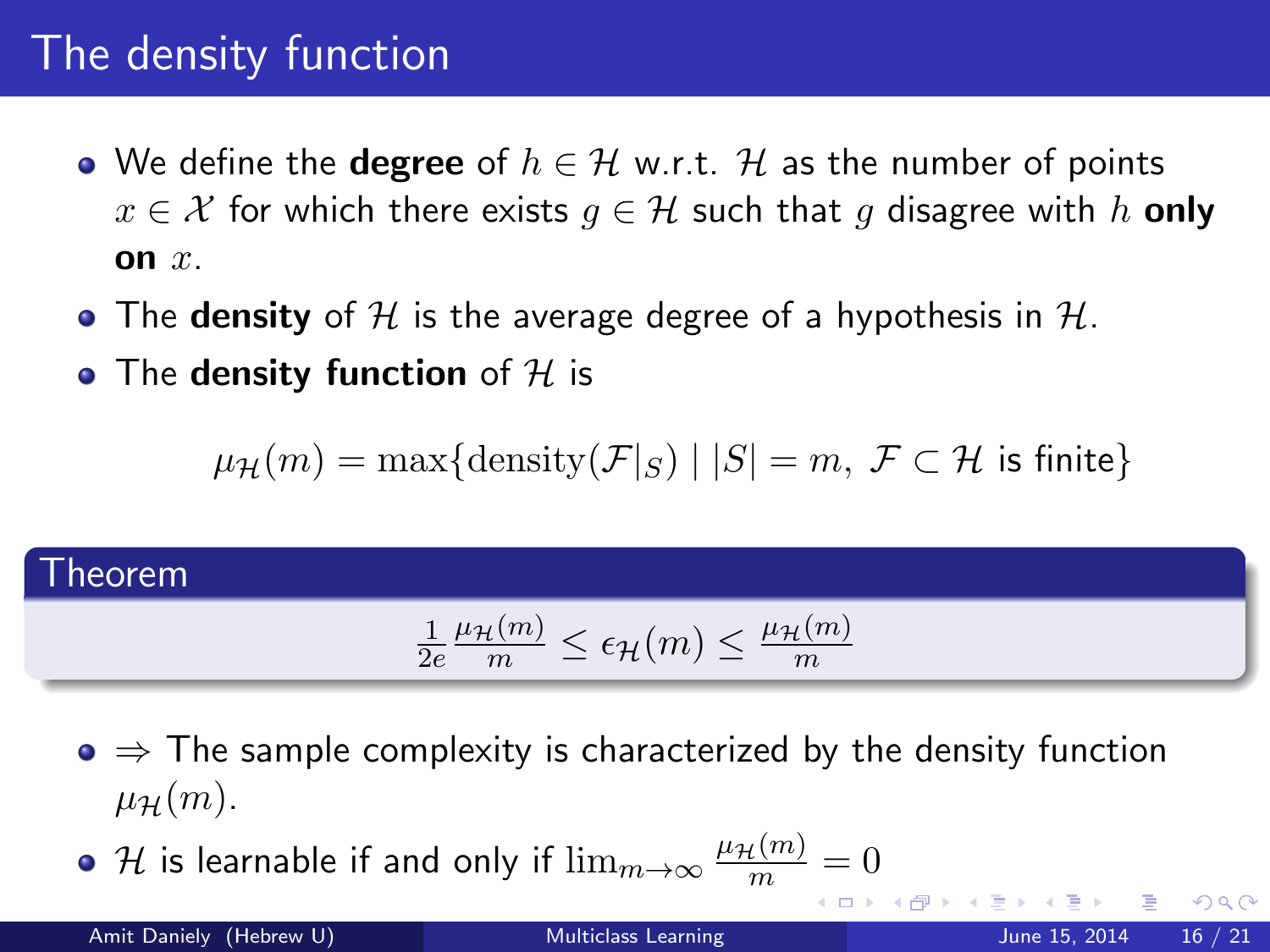- When  $\mathcal H$  is learnable? When  $\lim_{m\to\infty}\frac{\mu_\mathcal H(m)}{m}=0.$
- What is the sample complexity of  $\mathcal{H}$ ?  $\epsilon_{\mathcal{H}}(m) = \frac{\mu_{\mathcal{H}}(m)}{m}$
- $\bullet$  How to learn  $H$  optimally? Use the one inclusion algorithm.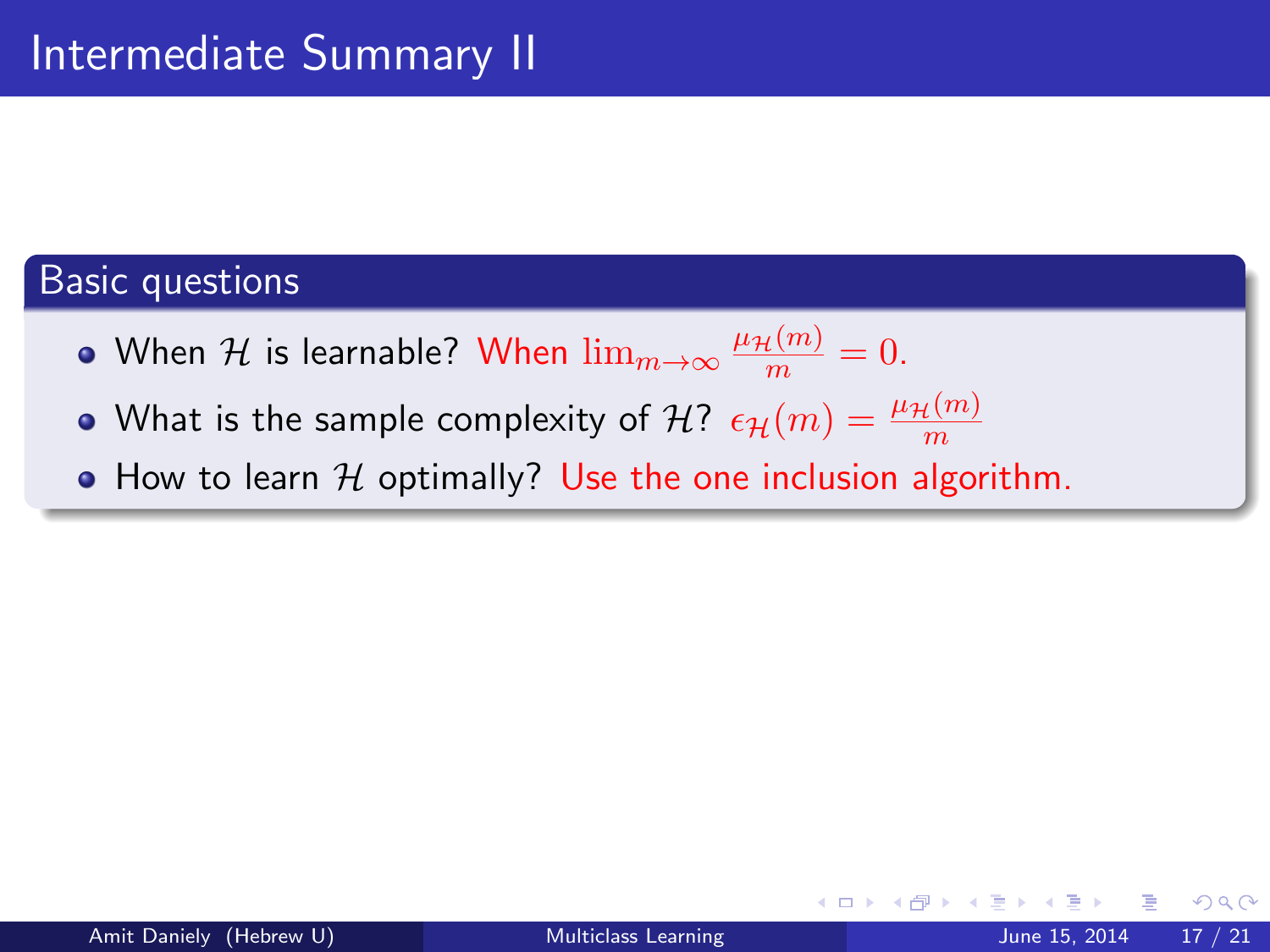- When  $\mathcal H$  is learnable? When  $\lim_{m\to\infty}\frac{\mu_\mathcal H(m)}{m}=0.$
- What is the sample complexity of  $\mathcal{H}$ ?  $\epsilon_{\mathcal{H}}(m) = \frac{\mu_{\mathcal{H}}(m)}{m}$
- $\bullet$  How to learn  $H$  optimally? Use the one inclusion algorithm.
- End of story?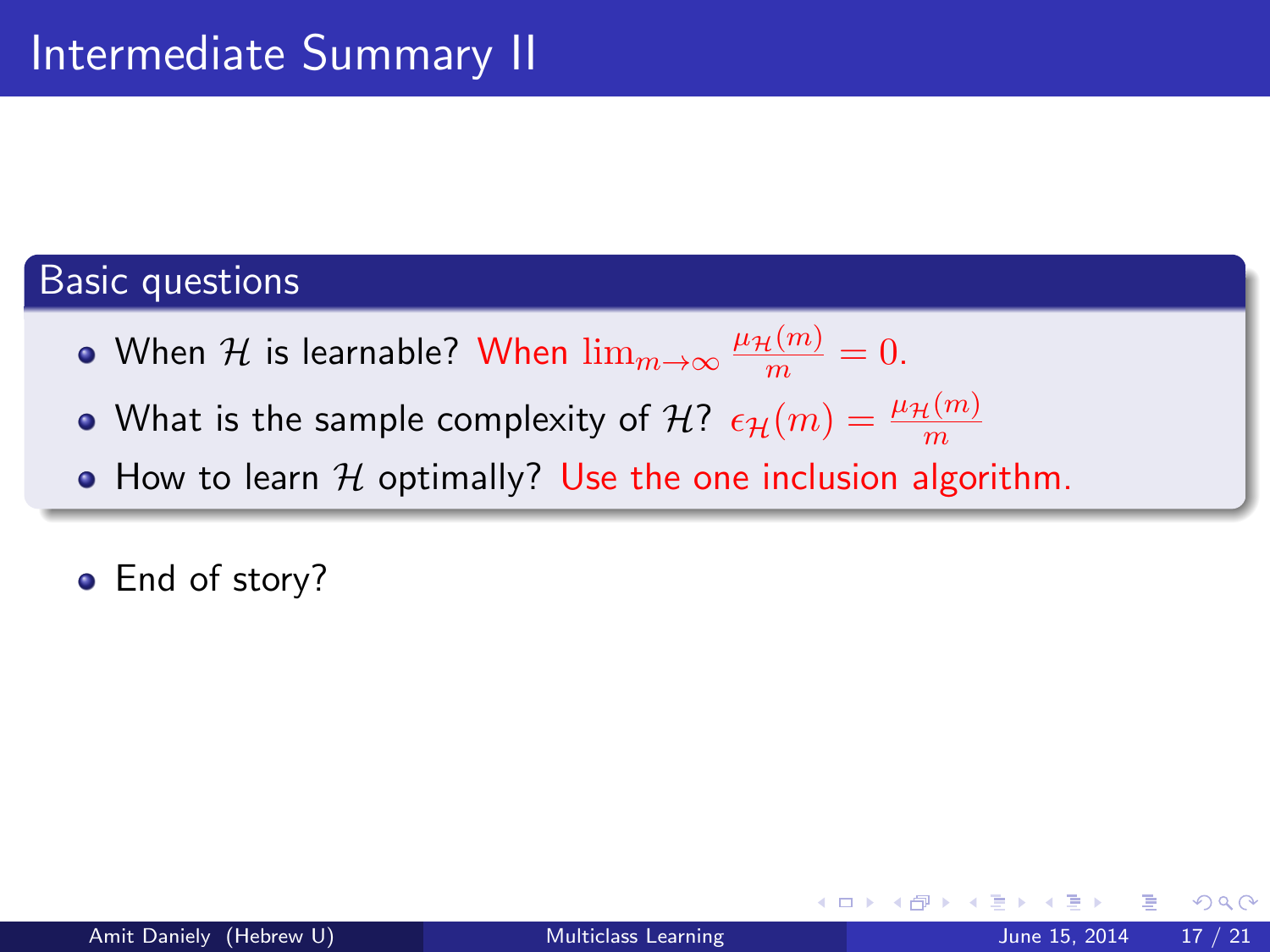- When  $\mathcal H$  is learnable? When  $\lim_{m\to\infty}\frac{\mu_\mathcal H(m)}{m}=0.$
- What is the sample complexity of  $\mathcal{H}$ ?  $\epsilon_{\mathcal{H}}(m) = \frac{\mu_{\mathcal{H}}(m)}{m}$
- $\bullet$  How to learn  $H$  optimally? Use the one inclusion algorithm.
- End of story?
- We would like to characterize the growth of  $\mu_{\mathcal{H}}(m)$  by a single number (a la the the VC dimension).

つひひ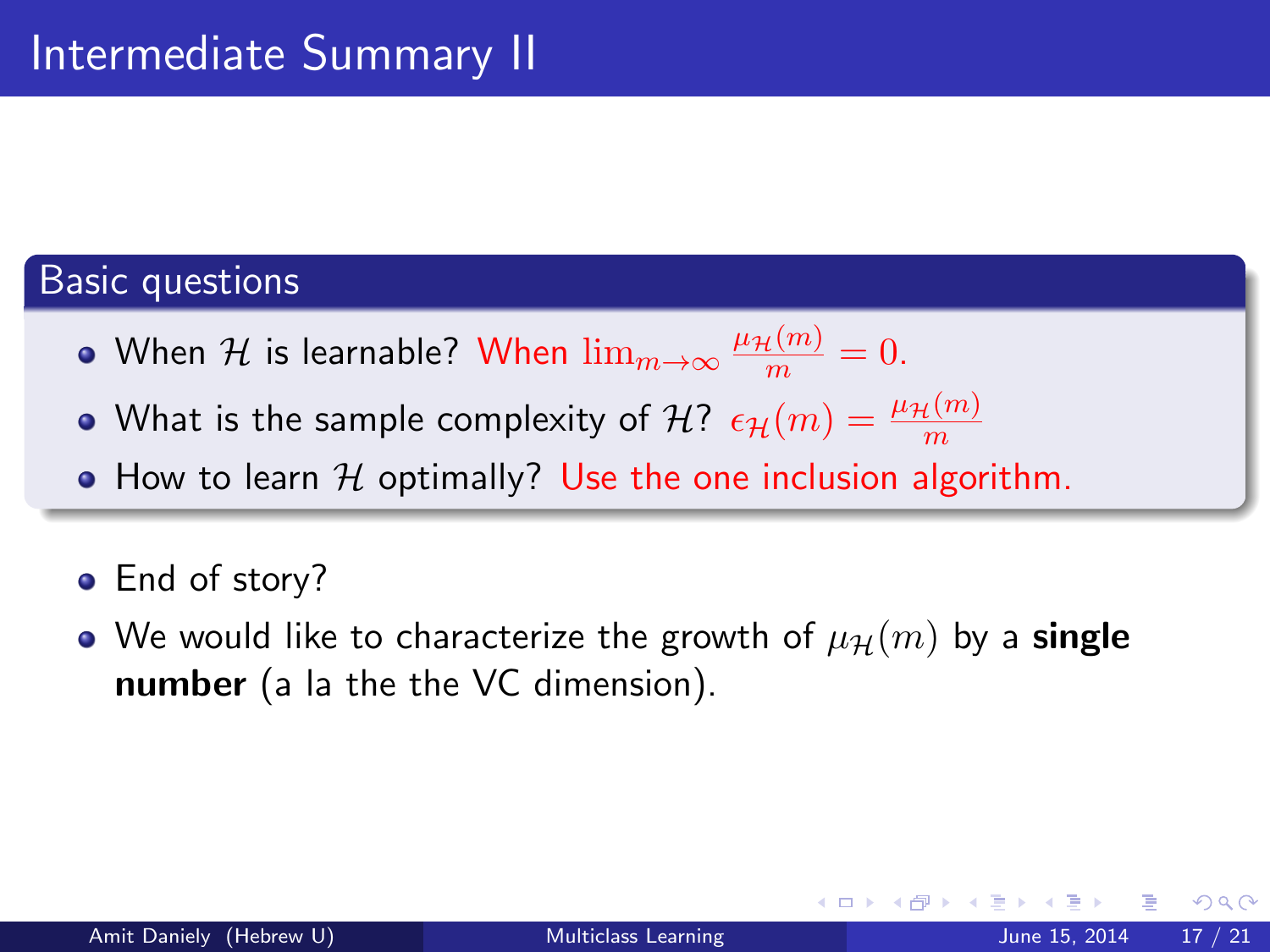## The moral implication: density instead of growth

• The complexity of ERM algorithms is analysed using the growth function:

$$
\pi_{\mathcal{H}}(m)=\max\{|\mathcal{H}|_S|:|S|=m\}
$$

4 0 8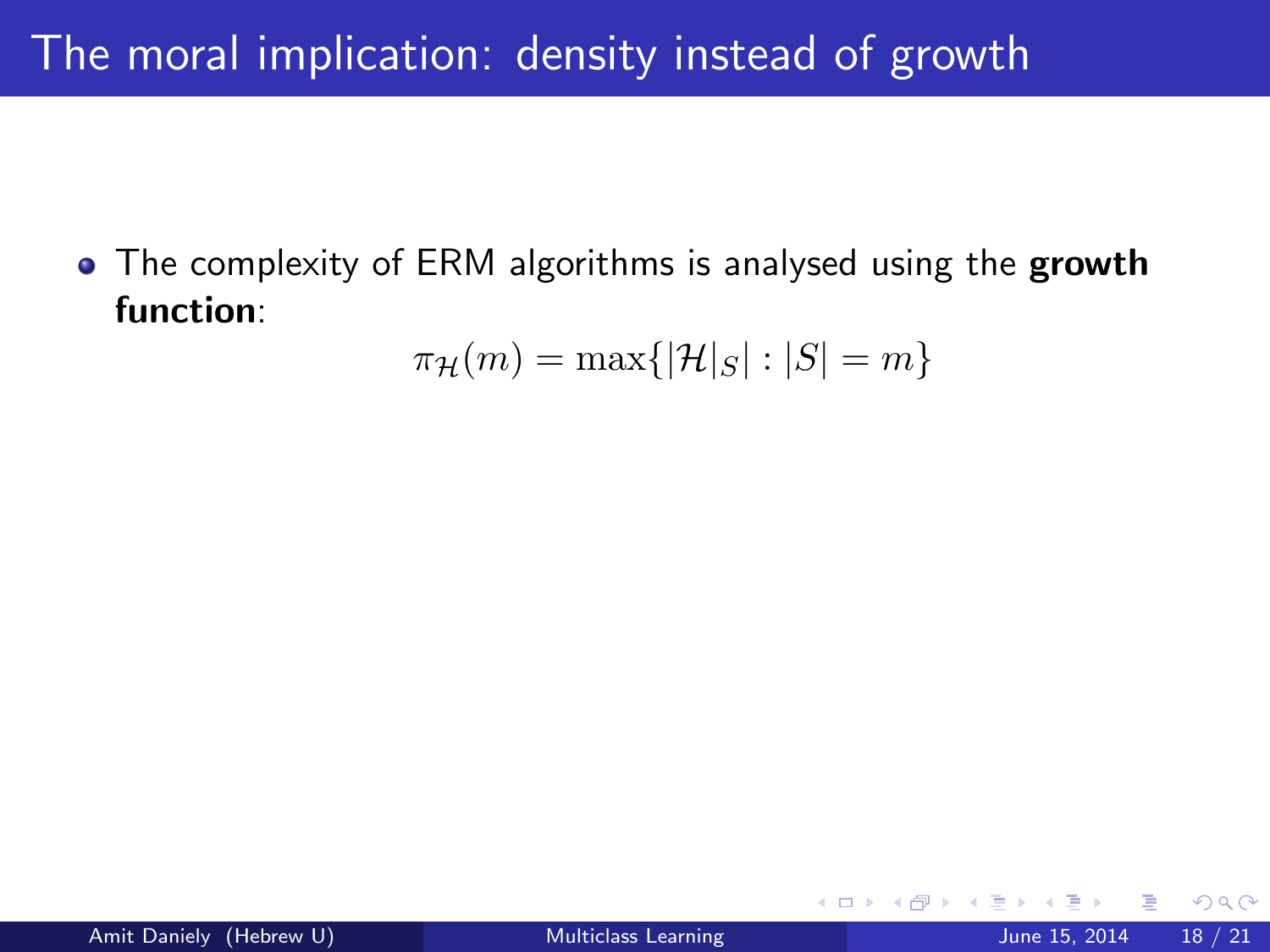## The moral implication: density instead of growth

• The complexity of ERM algorithms is analysed using the growth function:

$$
\pi_{\mathcal{H}}(m) = \max\{|\mathcal{H}|_S| : |S| = m\}
$$

• However, the sample complexity is governed by the **density function** 

$$
\mu_{\mathcal{H}}(m) = \max\{\text{density}(\mathcal{F}|_S) : |S| = m, \mathcal{F} \subset \mathcal{H}\}\
$$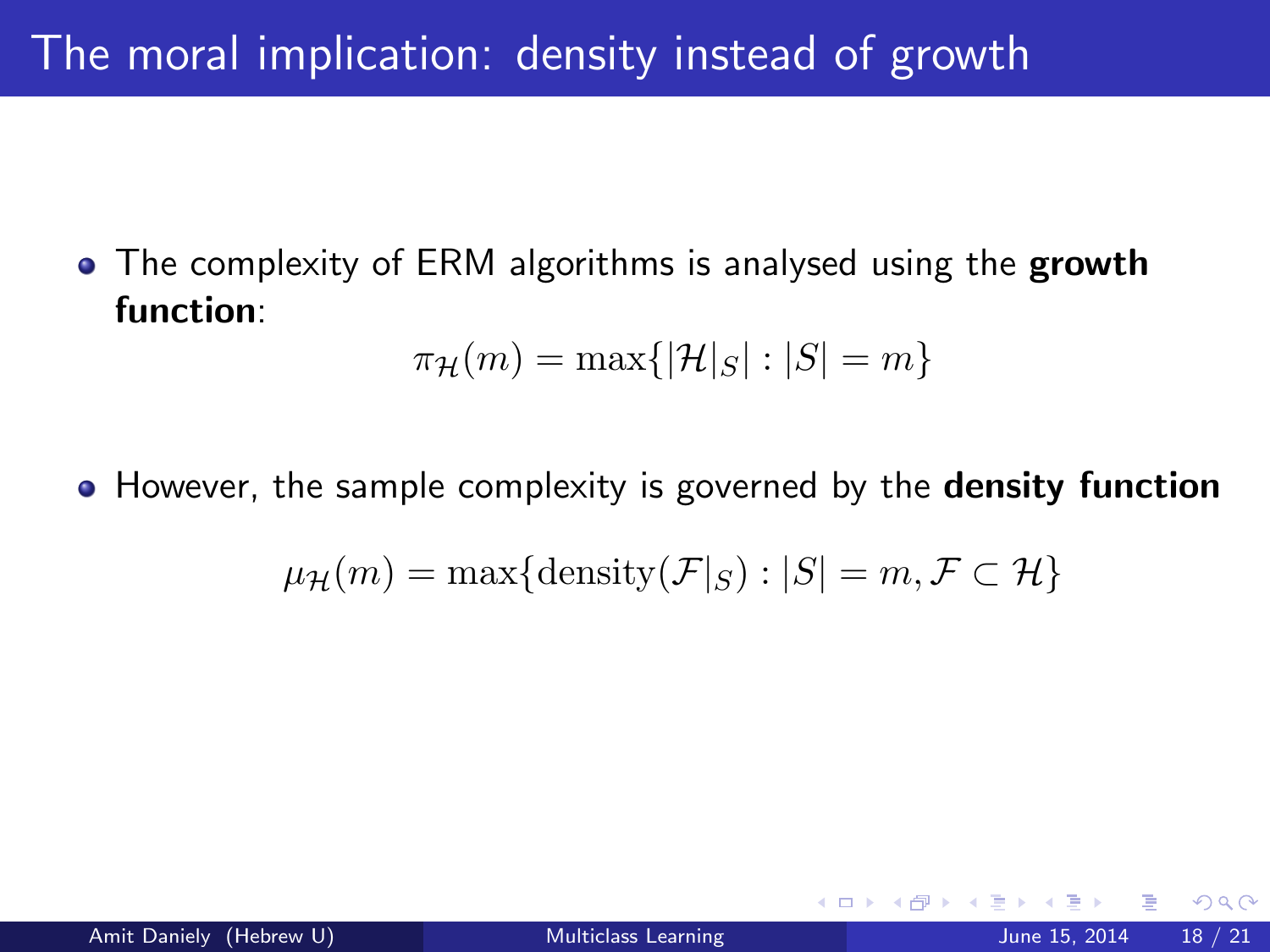## The moral implication: density instead of growth

• The complexity of ERM algorithms is analysed using the growth function:

$$
\pi_{\mathcal{H}}(m) = \max\{|\mathcal{H}|_S| : |S| = m\}
$$

• However, the sample complexity is governed by the **density function** 

$$
\mu_{\mathcal{H}}(m) = \max\{\text{density}(\mathcal{F}|_S) : |S| = m, \mathcal{F} \subset \mathcal{H}\}\
$$

• Instead of analyse growth, we should analyse density!

つひひ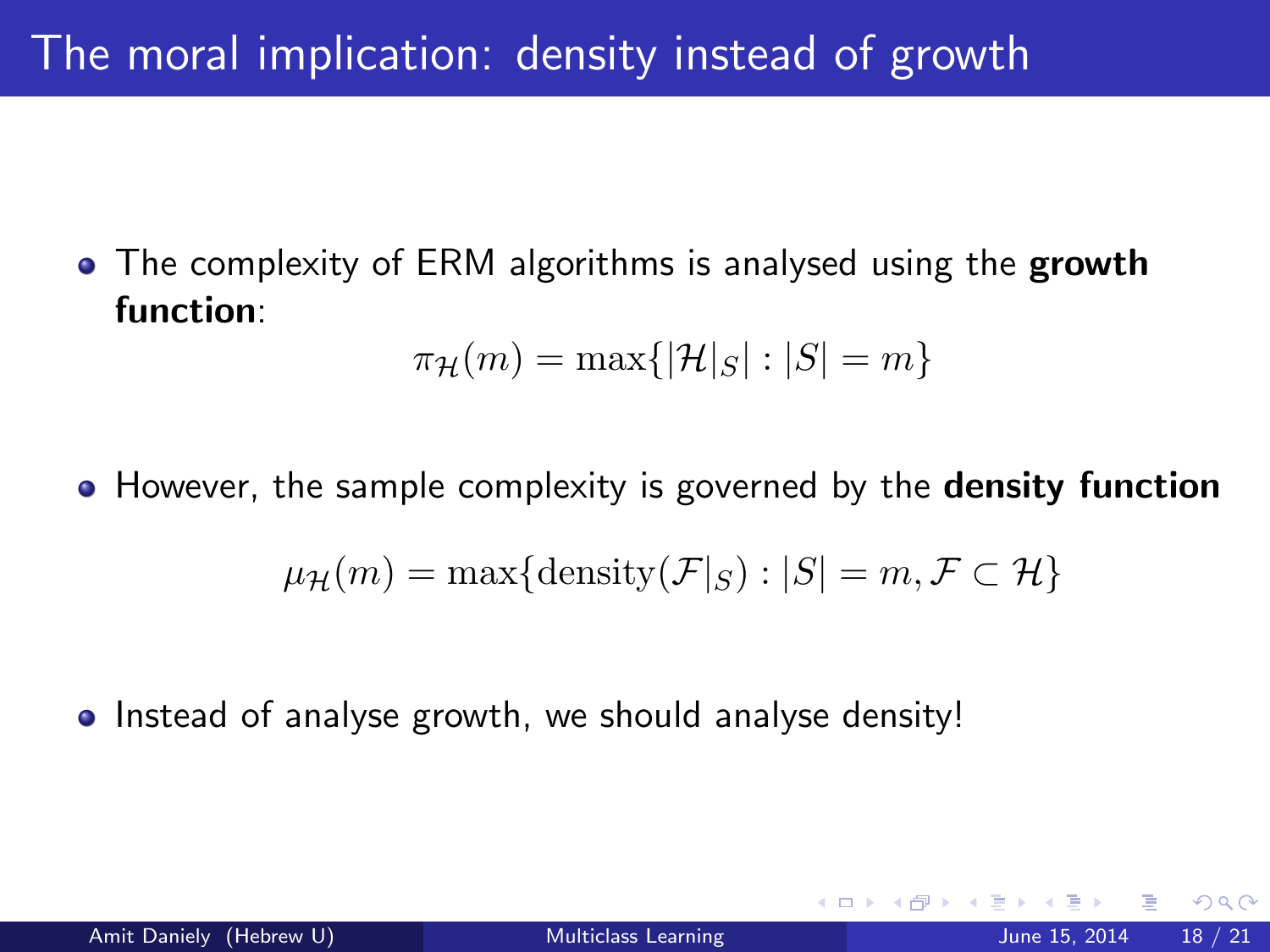For,  $\mathcal{H} \subset \{0,1\}^{\mathcal{X}}$ , there are two ways to define the VC dimension:

$$
\operatorname{VC}(\mathcal{H}) = \max\{m \mid \pi_{\mathcal{H}}(m) = 2^m\}
$$

$$
\operatorname{VC}({\mathcal H})=\max\{m \mid \mu_{{\mathcal H}}(m)=m\}
$$

4 0 8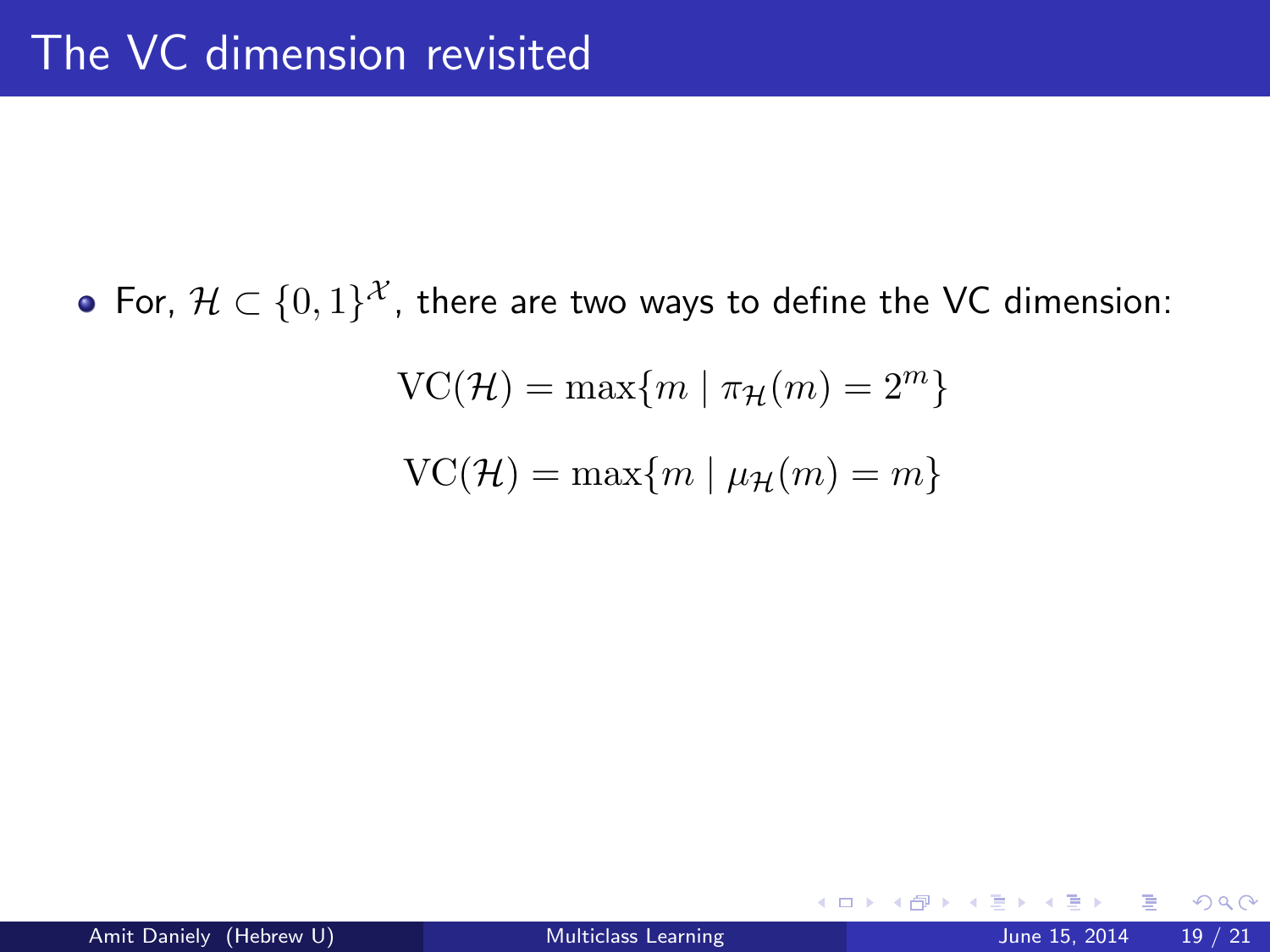For,  $\mathcal{H} \subset \{0,1\}^{\mathcal{X}}$ , there are two ways to define the VC dimension:

$$
\operatorname{VC}(\mathcal{H}) = \max\{m \mid \pi_{\mathcal{H}}(m) = 2^m\}
$$

$$
\operatorname{VC}({\mathcal H}) = \max\{m \mid \mu_{{\mathcal H}}(m) = m\}
$$

- No longer equivalent if  $|\mathcal{Y}| > 2!$
- More natural to adapt the second!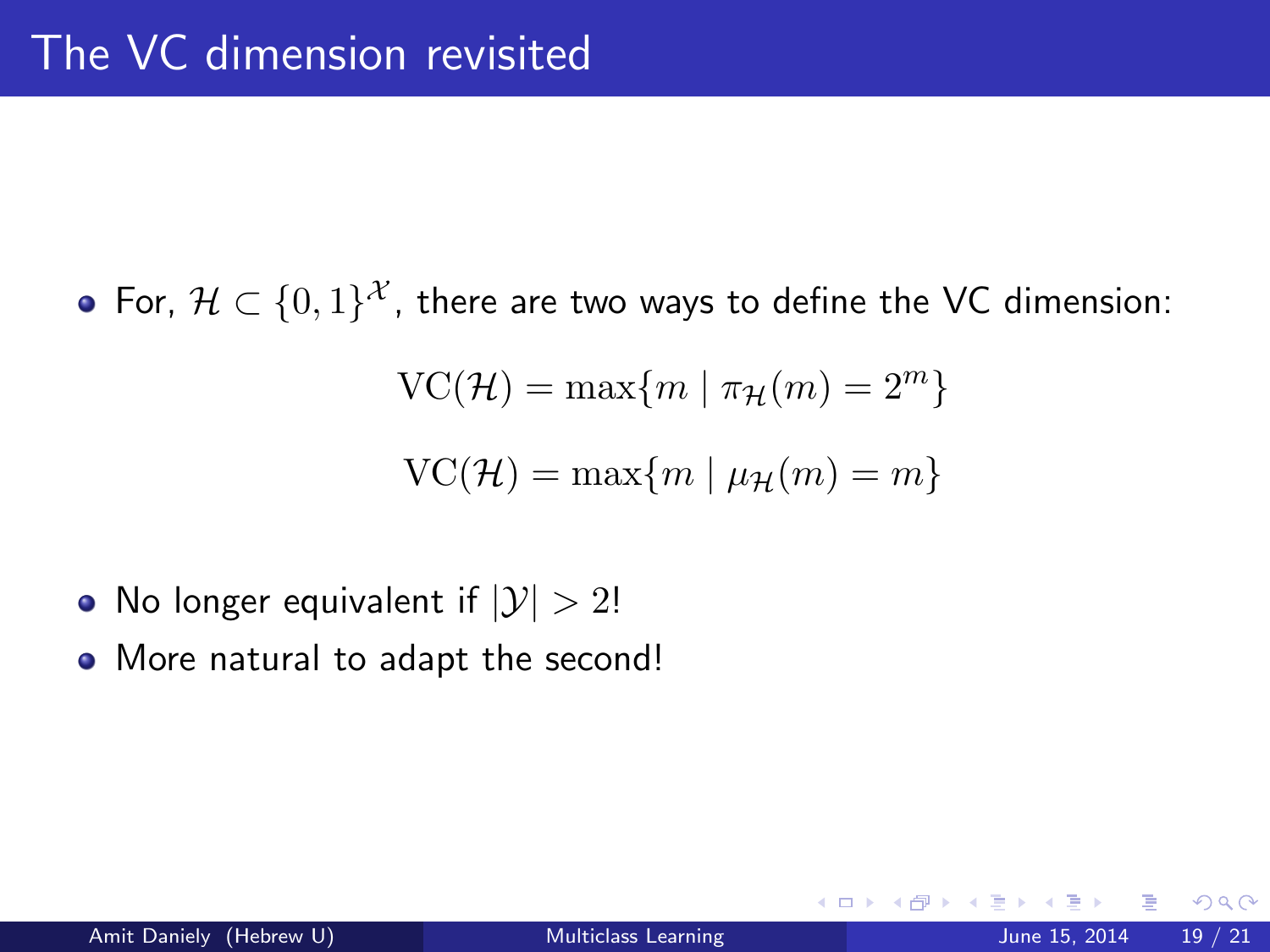### **Definition**

The **dimension** of H is  $Dim(\mathcal{H}) = max{m | \mu_{\mathcal{H}}(m) = m}$ 

4 0 8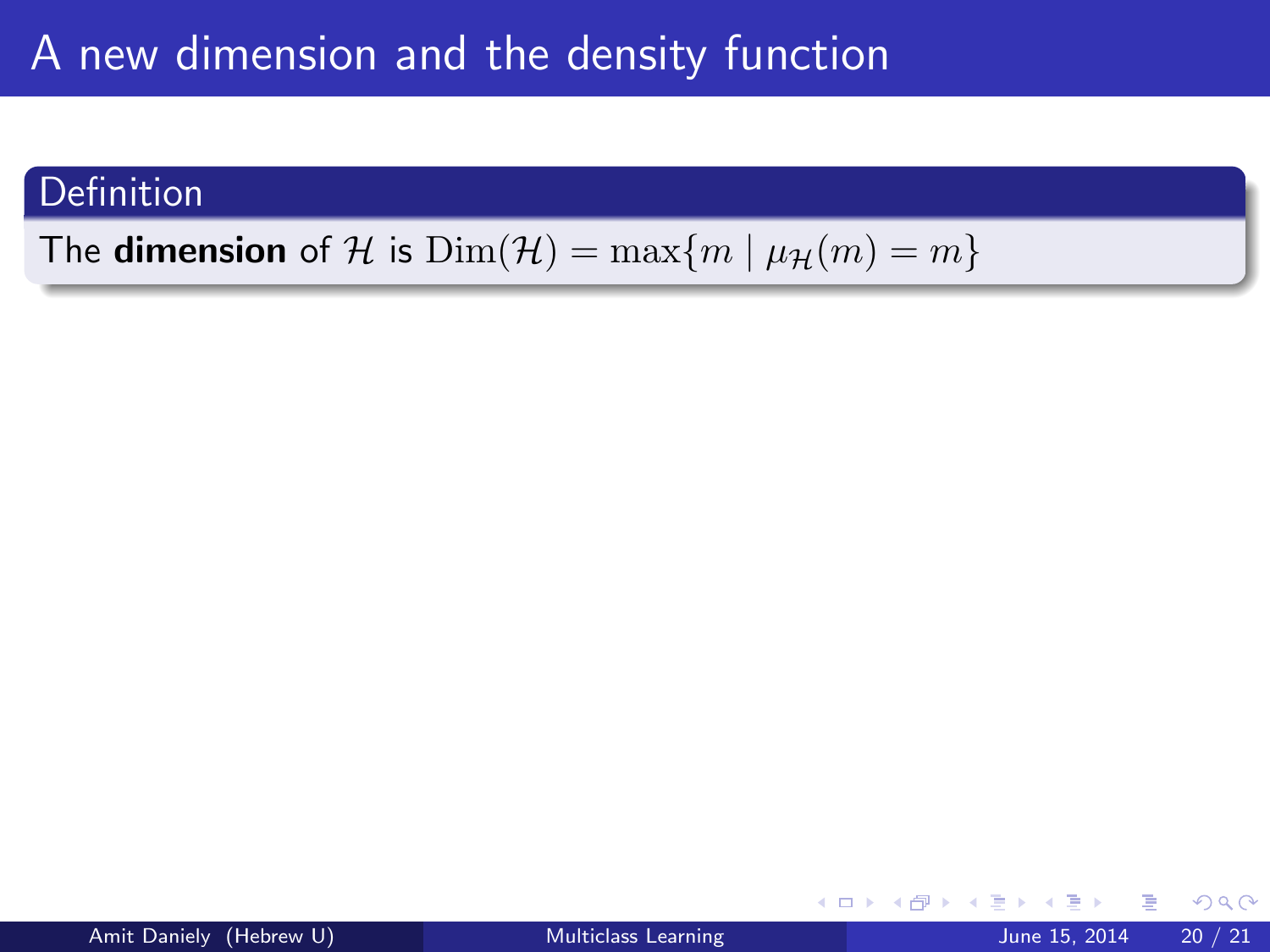### **Definition**

The **dimension** of H is  $Dim(\mathcal{H}) = \max\{m \mid \mu_{\mathcal{H}}(m) = m\}$ 

• Consider the case  $|\mathcal{Y}| = 2$ .

### Theorem (HLW, 94)

 $VC(\mathcal{H}) \leq \mu_{\mathcal{H}}(m) \leq 2VC(\mathcal{H})$ 

4 0 8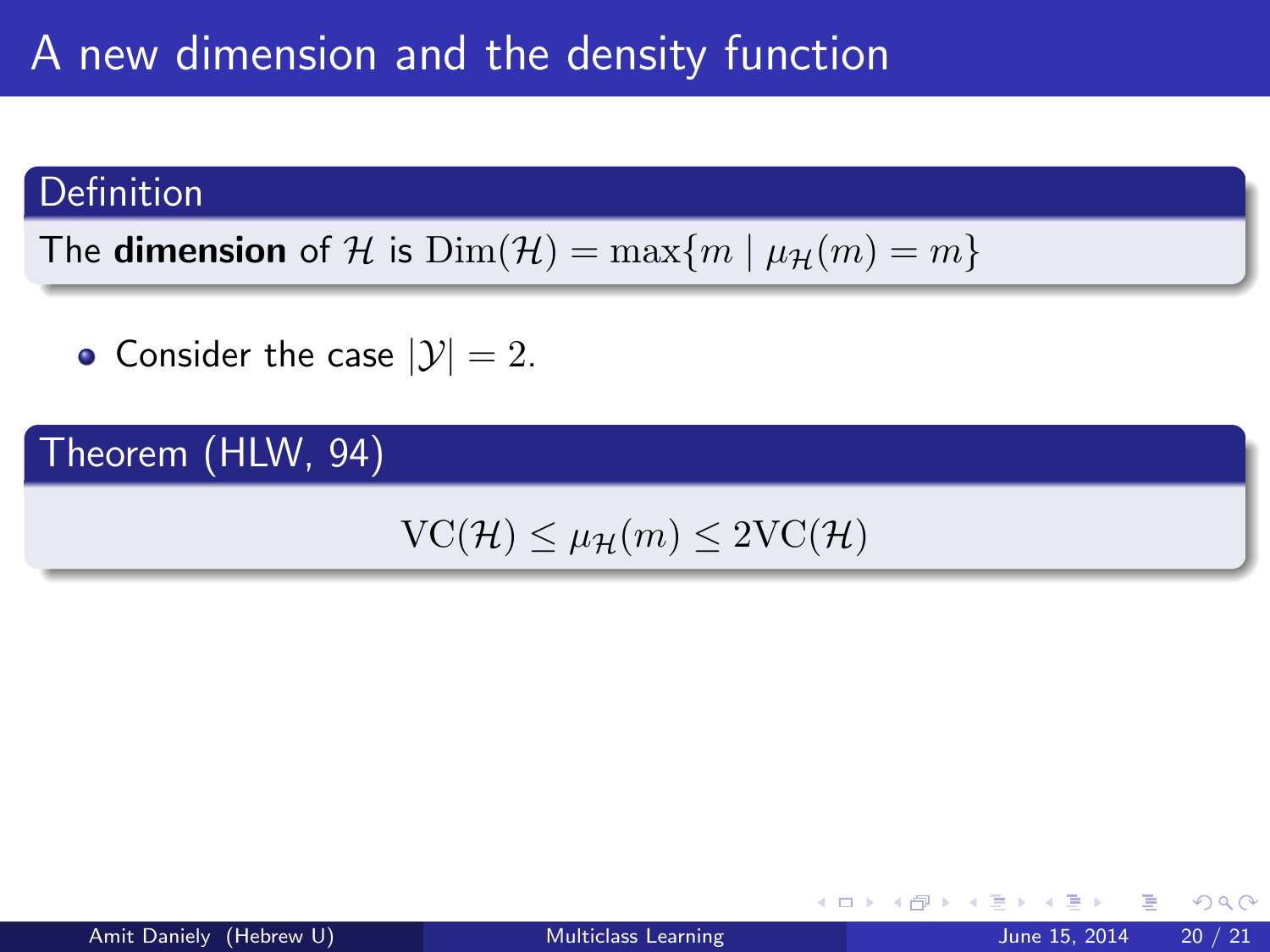### **Definition**

The **dimension** of H is  $Dim(\mathcal{H}) = max\{m \mid \mu_{\mathcal{H}}(m) = m\}$ 

• Consider the case  $|\mathcal{Y}| = 2$ .

### Theorem (HLW, 94)

$$
VC(\mathcal{H}) \le \mu_{\mathcal{H}}(m) \le 2VC(\mathcal{H})
$$

### **Conjecture**

$$
\text{Dim}(\mathcal{H}) \le \mu_{\mathcal{H}}(m) \le 2 \cdot \text{Dim}(\mathcal{H})
$$

∢ ロ ▶ . ∢ 母 ▶ . ∢ ヨ ▶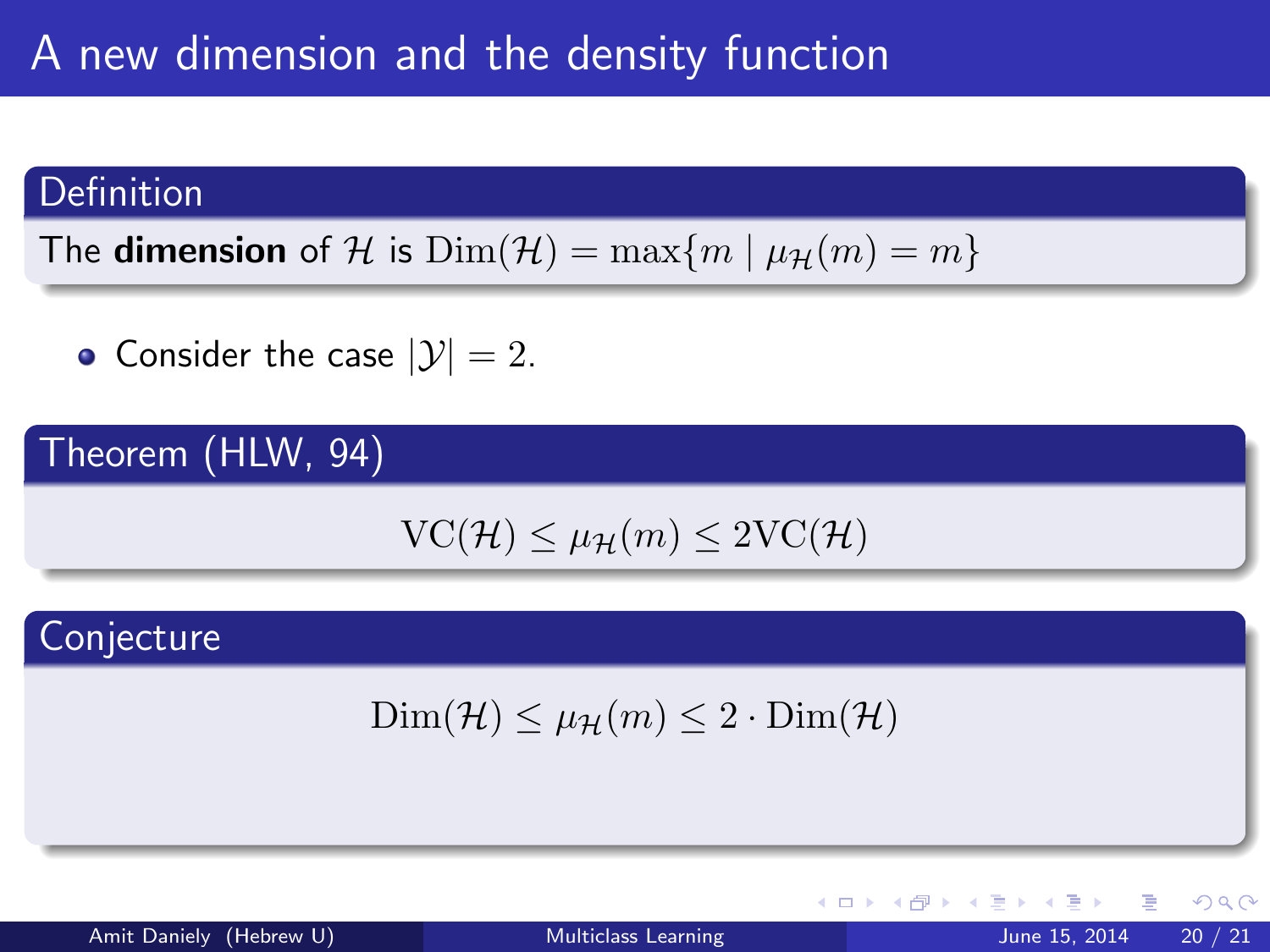#### **Definition**

The **dimension** of H is  $Dim(\mathcal{H}) = max\{m \mid \mu_{\mathcal{H}}(m) = m\}$ 

• Consider the case  $|\mathcal{Y}| = 2$ .

### Theorem (HLW, 94)

$$
VC(\mathcal{H}) \le \mu_{\mathcal{H}}(m) \le 2VC(\mathcal{H})
$$

### **Conjecture**

$$
\text{Dim}({\mathcal H})\leq \mu_{\mathcal H}(m)\leq 2\cdot \text{Dim}({\mathcal H})
$$

In particular  $\epsilon_\mathcal{H}(m) = \Theta\left(\frac{\text{Dim}(\mathcal{H})}{m}\right)$  $\binom{\mathrm{m}(\mathcal{H})}{m}$  and  $m_{\mathcal{H}}(\epsilon)=\tilde{\Theta}\left(\frac{\mathrm{Dim}(\mathcal{H})}{\epsilon}\right)$  $\frac{\mathrm{n}(\mathcal{H})}{\epsilon}$ 

 $\Omega$ 

メロメ メ都 メメ きょくきょ